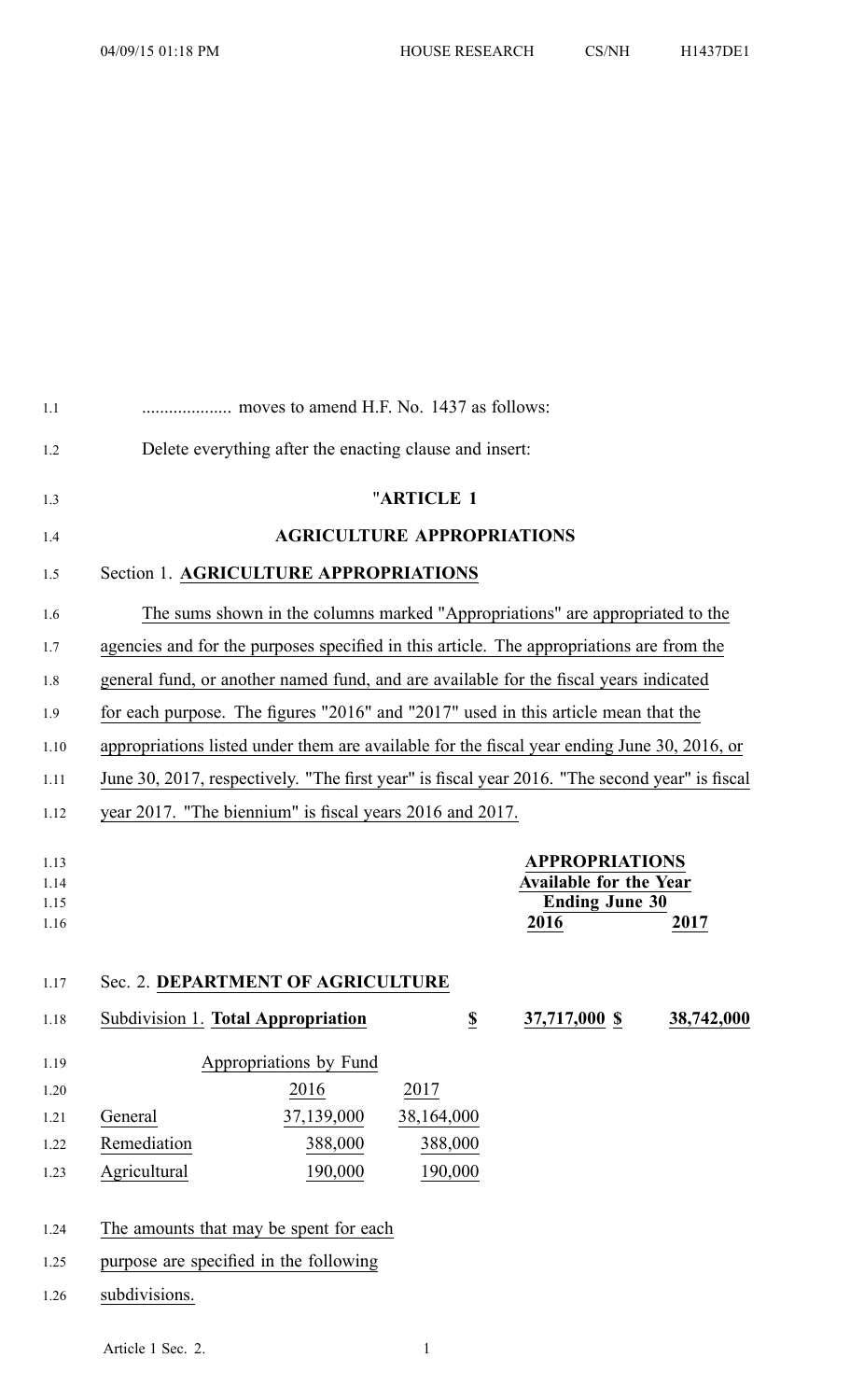#### 2.1 Subd. 2. **Protection Services** 16,402,000 16,427,000

| 2.2 |              | Appropriations by Fund |            |
|-----|--------------|------------------------|------------|
| 2.3 |              | 2016                   | 2017       |
| 2.4 | General      | 15,824,000             | 15,849,000 |
| 2.5 | Agricultural | 190,000                | 190,000    |
| 2.6 | Remediation  | 388,000                | 388,000    |

#### 2.7 \$25,000 the first year and \$25,000 the second

- 2.8 year are to develop and maintain cottage
- 2.9 food license exemption outreach and training
- 2.10 materials.
- 2.11 \$75,000 the second year is for <sup>a</sup> coordinator
- 2.12 for the correctional facility vocational
- 2.13 training pilot program.
- 2.14 \$388,000 the first year and \$388,000 the
- 2.15 second year are from the remediation fund
- 2.16 for administrative funding for the voluntary
- 2.17 cleanup program.
- 2.18 \$225,000 the first year and \$175,000
- 2.19 the second year are for compensation
- 2.20 for destroyed or crippled animals under
- 2.21 Minnesota Statutes, section 3.737. The first
- 2.22 year appropriation is for claims submitted
- 2.23 during fiscal year 2016 and for all claims
- 2.24 submitted during fiscal year 2014 or 2015
- 2.25 that were not paid by the commissioner due
- 2.26 to <sup>a</sup> shortage of funding. If the amount in the
- 2.27 first year is insufficient, the amount in the
- 2.28 second year is available in the first year.
- 2.29 \$125,000 the first year and \$125,000 the
- 2.30 second year are for compensation for crop
- 2.31 damage under Minnesota Statutes, section
- 2.32 3.7371. If the amount in the first year is
- 2.33 insufficient, the amount in the second year is
- 2.34 available in the first year.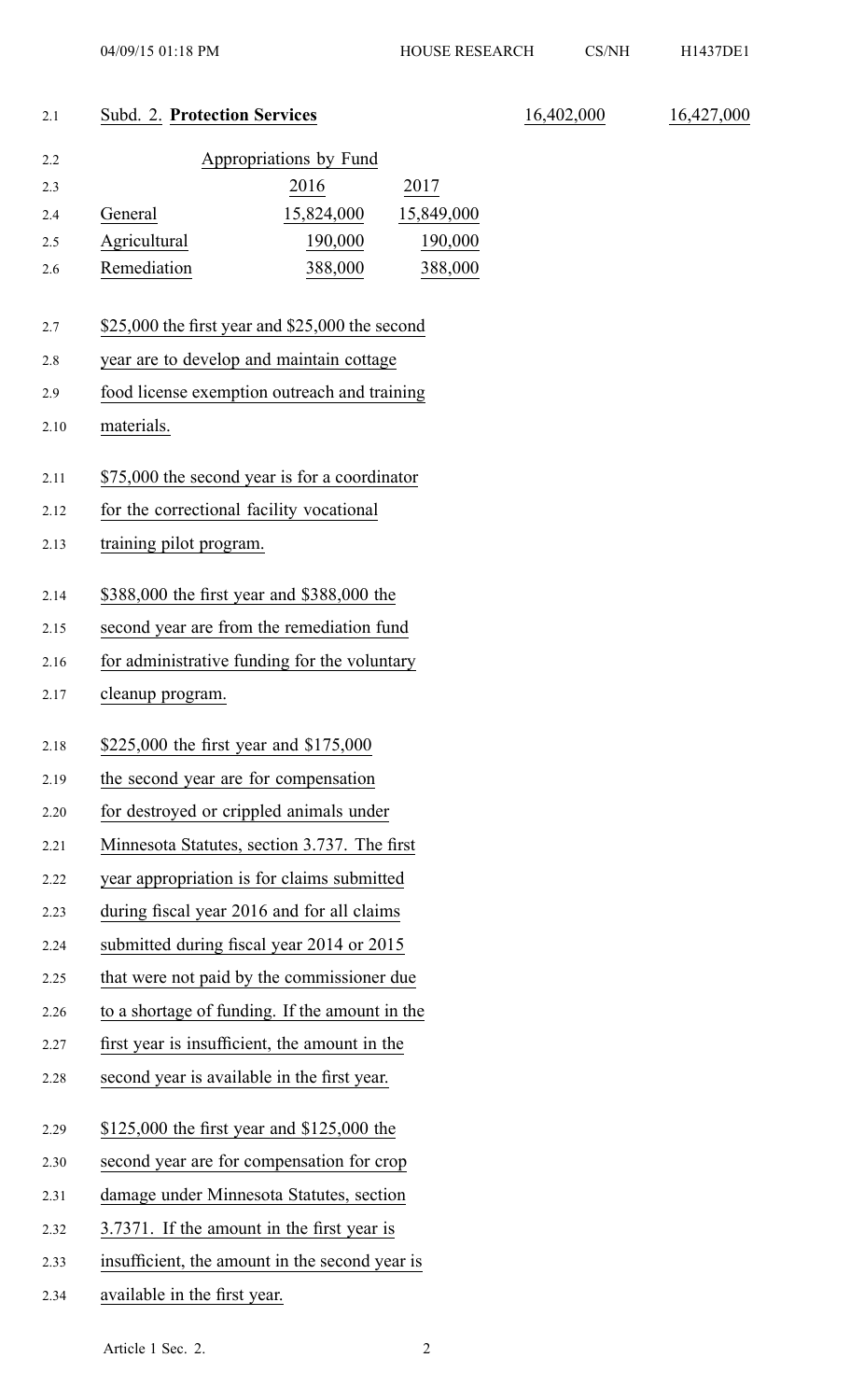3.1 If the commissioner determines that claims 3.2 made under Minnesota Statutes, section 3.3 3.737 or 3.7371, are unusually high, amounts 3.4 appropriated for either program may be 3.5 transferred to the appropriation for the other 3.6 program. 3.7 \$70,000 the first year and \$70,000 the second 3.8 year are for additional cannery inspections. 3.9 \$100,000 the first year and \$100,000 the 3.10 second year are for increased oversight of 3.11 delegated local health boards. 3.12 \$100,000 the first year and \$100,000 the 3.13 second year are to decrease the turnaround 3.14 time for retail food handler plan reviews. 3.15 \$1,024,000 the first year and \$1,024,000 the 3.16 second year are to streamline the retail food 3.17 safety regulatory and licensing experience 3.18 for regulated businesses and to decrease the 3.19 inspection delinquency rate. 3.20 \$1,350,000 the first year and \$1,350,000 the 3.21 second year are for additional inspections of 3.22 food manufacturers and wholesalers. 3.23 \$150,000 the first year and \$150,000 the 3.24 second year are additional funding for dairy 3.25 inspection services. 3.26 \$150,000 the first year and \$150,000 the 3.27 second year are additional funding for 3.28 laboratory services operations. 3.29 \$250,000 the first year and \$250,000 3.30 the second year are for additional meat 3.31 inspection services, including inspections 3.32 provided under the correctional facility 3.33 vocational training pilot program.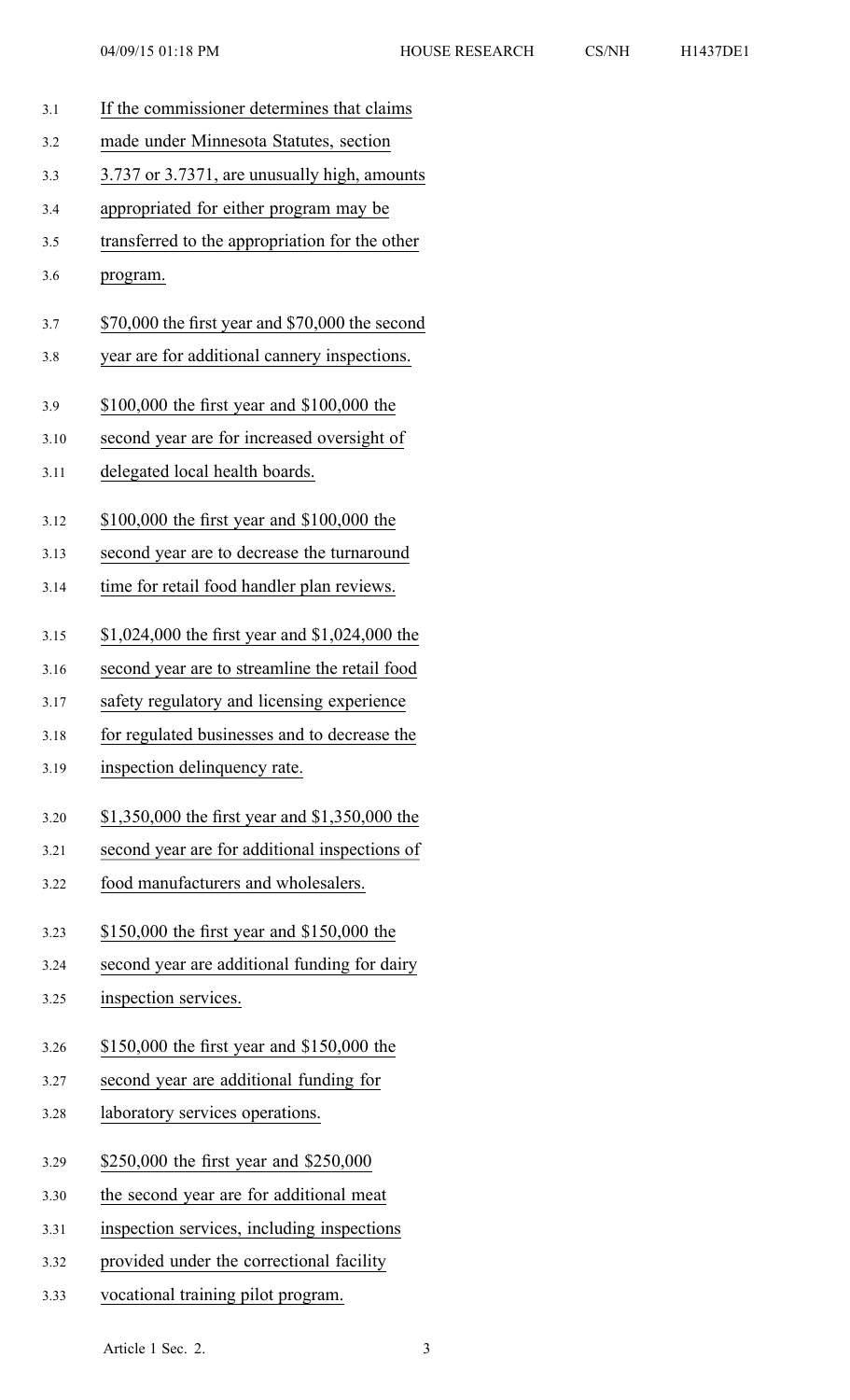| 4.1          | Notwithstanding Minnesota Statutes, section               |           |           |
|--------------|-----------------------------------------------------------|-----------|-----------|
| 4.2          | 18B.05, \$90,000 the first year and \$90,000              |           |           |
| 4.3          | the second year are from the pesticide                    |           |           |
| 4.4          | regulatory account in the agricultural fund               |           |           |
| 4.5          | for an increase in the operating budget for               |           |           |
| 4.6          | the Laboratory Services Division.                         |           |           |
| 4.7          | \$100,000 the first year and \$100,000 the                |           |           |
| 4.8          | second year are from the pesticide regulatory             |           |           |
| 4.9          | account in the agricultural fund to update                |           |           |
| 4.10         | and modify applicator education and training              |           |           |
| 4.11         | materials.                                                |           |           |
| 4.12<br>4.13 | Subd. 3. Agricultural Marketing and<br><b>Development</b> | 3,873,000 | 3,873,000 |
| 4.14         | The commissioner must provide one-stop                    |           |           |
| 4.15         | access for farmers in need of information or              |           |           |
| 4.16         | assistance to obtain or renew licenses, meet              |           |           |
| 4.17         | state regulatory requirements, or resolve                 |           |           |
| 4.18         | disputes with state agencies.                             |           |           |
| 4.19         | \$186,000 the first year and \$186,000 the                |           |           |
| 4.20         | second year are for transfer to the Minnesota             |           |           |
| 4.21         | grown account and may be used as grants                   |           |           |
| 4.22         | for Minnesota grown promotion under                       |           |           |
| 4.23         | Minnesota Statutes, section 17.102. Grants                |           |           |
| 4.24         | may be made for one year. Notwithstanding                 |           |           |
| 4.25         | Minnesota Statutes, section 16A.28, the                   |           |           |
| 4.26         | appropriations encumbered under contract                  |           |           |
| 4.27         | on or before June 30, 2017, for Minnesota                 |           |           |
| 4.28         | grown grants in this paragraph are available              |           |           |
| 4.29         | until June 30, 2019.                                      |           |           |
| 4.30         | \$634,000 the first year and \$634,000 the                |           |           |
| 4.31         | second year are for continuation of the dairy             |           |           |
| 4.32         | development and profitability enhancement                 |           |           |
| 4.33         | and dairy business planning grant programs                |           |           |
| 4.34         | established under Laws 1997, chapter                      |           |           |
| 4.35         | 216, section 7, subdivision 2, and Laws                   |           |           |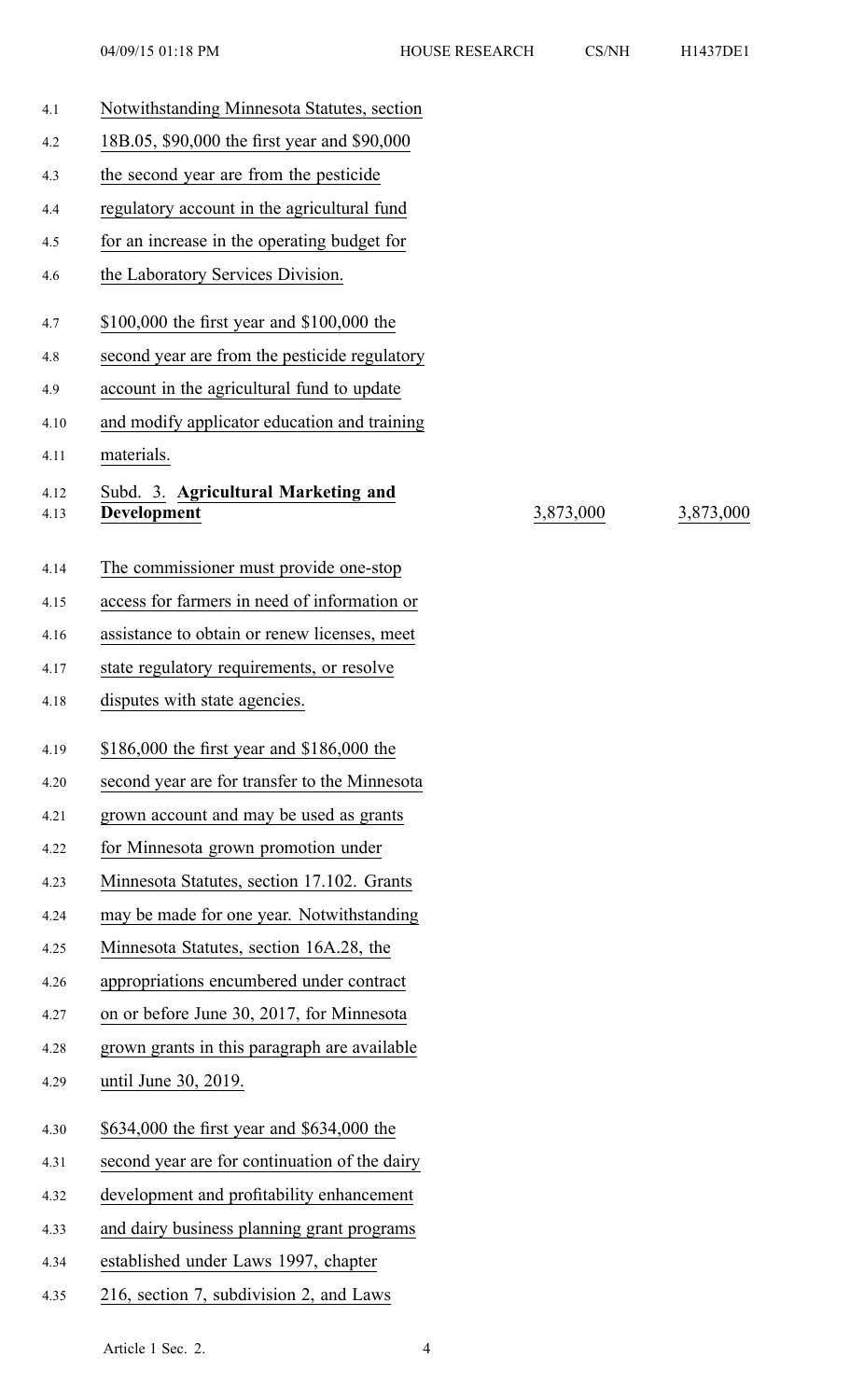5.30 **Bioproduct Advancement** 11,835,000 12,835,000

| H1437DE1 |  |
|----------|--|

| 2001, First Special Session chapter 2,<br>5.1                                         |  |
|---------------------------------------------------------------------------------------|--|
| section 9, subdivision 2. The commissioner<br>5.2                                     |  |
| may allocate the available sums among<br>5.3                                          |  |
| permissible activities, including efforts to<br>5.4                                   |  |
| improve the quality of milk produced in the<br>5.5                                    |  |
| state, in the proportions that the commissioner<br>5.6                                |  |
| deems most beneficial to Minnesota's dairy<br>5.7                                     |  |
| farmers. The commissioner must submit<br>5.8                                          |  |
| a detailed accomplishment report and<br>5.9                                           |  |
| a work plan detailing future plans for,<br>5.10                                       |  |
| and anticipated accomplishments from,<br>5.11                                         |  |
| expenditures under this program to the<br>5.12                                        |  |
| chairs and ranking minority members of the<br>5.13                                    |  |
| legislative committees with jurisdiction over<br>5.14                                 |  |
| agriculture policy and finance on or before<br>5.15                                   |  |
| the start of each fiscal year. If significant<br>5.16                                 |  |
| changes are made to the plans in the course<br>5.17                                   |  |
| of the year, the commissioner must notify the<br>5.18                                 |  |
| chairs and ranking minority members.<br>5.19                                          |  |
|                                                                                       |  |
| The commissioner may use funds<br>5.20                                                |  |
| appropriated in this subdivision for annual<br>5.21                                   |  |
| cost-share payments to resident farmers<br>5.22                                       |  |
| or entities that sell, process, or package<br>5.23                                    |  |
| agricultural products in this state for the costs<br>5.24                             |  |
| of organic certification. The commissioner<br>5.25                                    |  |
| may allocate these funds for assistance for<br>5.26                                   |  |
| persons transitioning from conventional to<br>5.27                                    |  |
| organic agriculture.<br>5.28                                                          |  |
| Subd. 4. Agriculture, Bioenergy, and<br>5.29<br><b>Bioproduct Advancement</b><br>5.30 |  |
|                                                                                       |  |
| \$5,000,000 the first year and \$5,000,000 the<br>5.31                                |  |
| second year are for transfer to the agriculture<br>5.32                               |  |
| research, education, extension, and<br>5.33                                           |  |
| technology transfer fund under Minnesota<br>5.34                                      |  |
|                                                                                       |  |
| Statutes, section 41A.14, subdivision 3.<br>5.35                                      |  |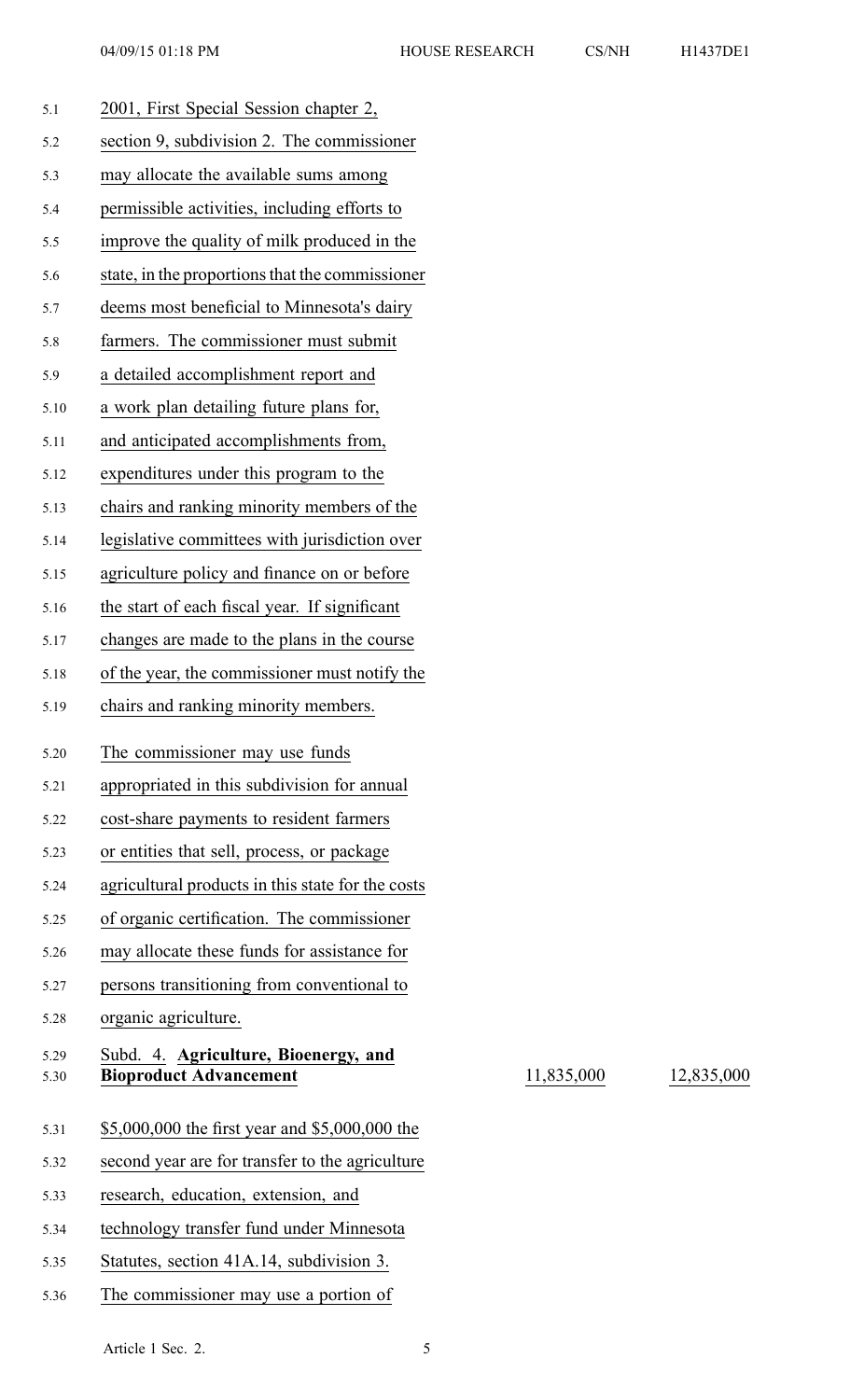| 6.1  | the appropriation each year only for direct    |
|------|------------------------------------------------|
| 6.2  | expenses incurred by the commissioner to       |
| 6.3  | provide administrative services and to act     |
| 6.4  | as the fiscal agent for the board as required  |
| 6.5  | under Minnesota Statutes, section 41A.14,      |
| 6.6  | subdivision 1, paragraph (c). Of these         |
| 6.7  | amounts, at least \$600,000 each year is for   |
| 6.8  | agriculture rapid response under Minnesota     |
| 6.9  | Statutes, section 41A.14, subdivision 2,       |
| 6.10 | clause $(2)$ .                                 |
| 6.11 | Of the amounts designated for rapid response   |
| 6.12 | in the prior paragraph, on June 1 each fiscal  |
| 6.13 | year any unencumbered money is transferred     |
| 6.14 | to the commissioner of agriculture for         |
| 6.15 | compensation for destroyed or crippled         |
| 6.16 | animals under Minnesota Statutes, section      |
| 6.17 | 3.737;                                         |
|      |                                                |
| 6.18 | To the extent practicable, funds expended      |
| 6.19 | under Minnesota Statutes, section 41A.14,      |
| 6.20 | subdivision 2, clauses $(1)$ and $(2)$ , must  |
| 6.21 | supplement and not supplant existing sources   |
| 6.22 | and levels of funding. The board may award     |
| 6.23 | grants to the University of Minnesota to       |
| 6.24 | support the Forever Green Initiative.          |
| 6.25 | \$500,000 in fiscal year 2016 and \$1,500,000  |
| 6.26 | in fiscal year 2017 are for incentive payments |
| 6.27 | under Minnesota Statutes, sections 41A.16,     |
| 6.28 | 41A.17, and 41A.18. If the appropriation       |
| 6.29 | exceeds the total amount for which all         |
| 6.30 | producers are eligible in a fiscal year, the   |
| 6.31 | balance of the appropriation is available      |
| 6.32 | to the commissioner for the agricultural       |
| 6.33 | growth, research, and innovation program       |
| 6.34 | under Minnesota Statutes, section 41A.12.      |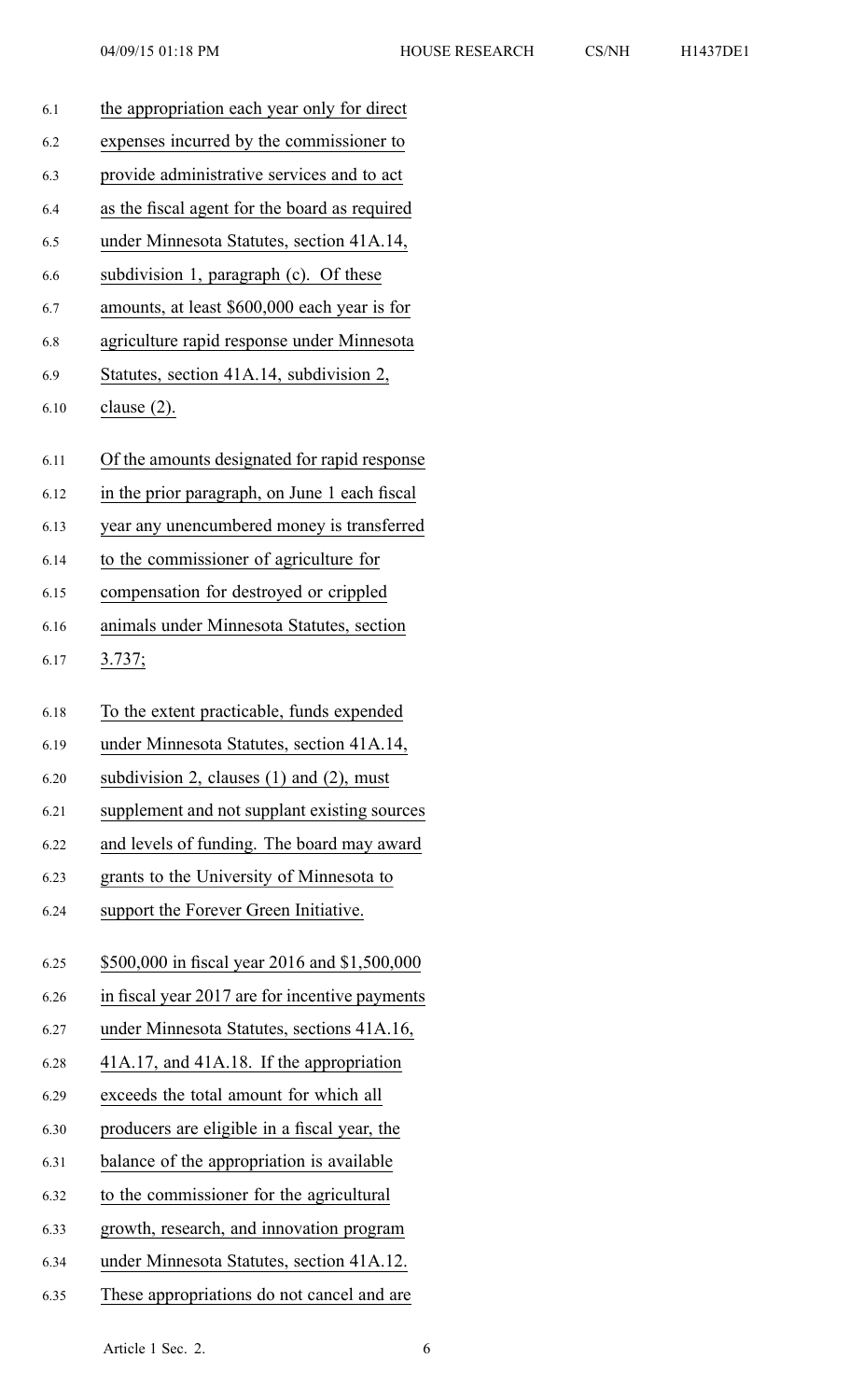| 7.1  | available until spent. The commissioner may   |
|------|-----------------------------------------------|
| 7.2  | use up to 4.5 percent of the appropriation    |
| 7.3  | for administration of the incentive payment   |
| 7.4  | programs.                                     |
|      |                                               |
| 7.5  | \$6,335,000 the first year and \$6,335,000    |
| 7.6  | the second year are for the agricultural      |
| 7.7  | growth, research, and innovation program      |
| 7.8  | in Minnesota Statutes, section 41A.12. No     |
| 7.9  | later than February 1, 2016, and February     |
| 7.10 | $1, 2017$ , the commissioner must report to   |
| 7.11 | the legislative committees with jurisdiction  |
| 7.12 | over agriculture policy and finance regarding |
| 7.13 | the commissioner's accomplishments            |
| 7.14 | and anticipated accomplishments in            |
| 7.15 | the following areas: facilitating the         |
| 7.16 | start-up, modernization, or expansion of      |
| 7.17 | livestock operations including beginning      |
| 7.18 | and transitioning livestock operations;       |
| 7.19 | developing new markets for Minnesota          |
| 7.20 | farmers by providing more fruits, vegetables, |
| 7.21 | meat, grain, and dairy for Minnesota school   |
| 7.22 | children; assisting value-added agricultural  |
| 7.23 | businesses to begin or expand, access new     |
| 7.24 | markets, or diversify products; facilitating  |
| 7.25 | the start-up, modernization, or expansion     |
| 7.26 | of other beginning and transitioning          |
| 7.27 | farms; sustainable agriculture on farm        |
| 7.28 | research and demonstration; development or    |
| 7.29 | expansion of food hubs and other alternative  |
| 7.30 | community-based food distribution systems;    |

- 7.31 and research on bioenergy, biobased content,
- 7.32 or biobased formulated products and other
- 7.33 renewable energy development. The
- 7.34 commissioner may use up to 4.5 percen<sup>t</sup>
- 7.35 of this appropriation for costs incurred to
- 7.36 administer the program. Any unencumbered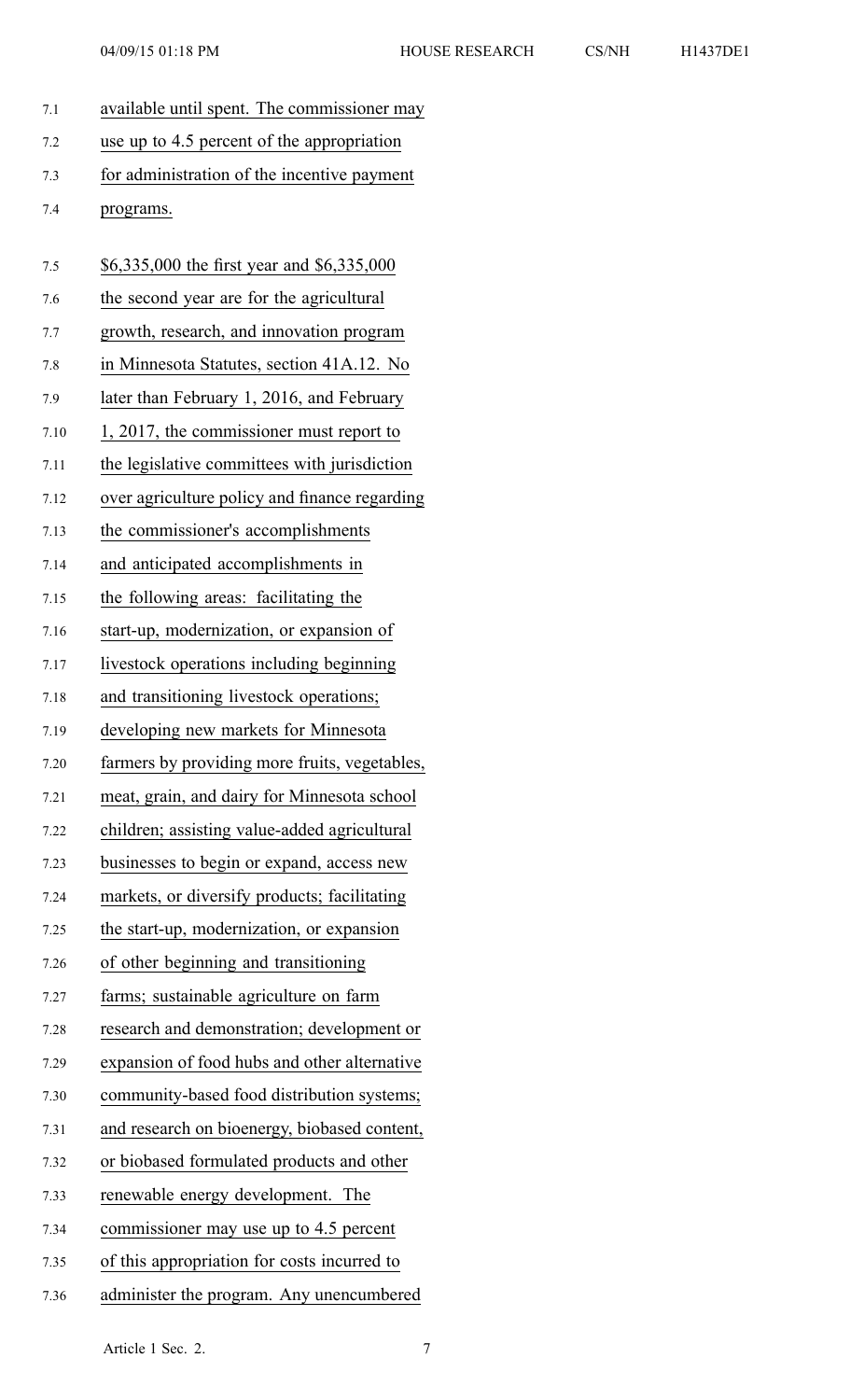| ⅎ<br>4 | /DF |  |
|--------|-----|--|
|        |     |  |

| 8.1  | balance does not cancel at the end of the first |
|------|-------------------------------------------------|
| 8.2  | year and is available for the second year.      |
| 8.3  | Notwithstanding Minnesota Statutes, section     |
| 8.4  | 16A.28, the appropriations encumbered           |
| 8.5  | under contract on or before June 30, 2017, for  |
| 8.6  | agricultural growth, research, and innovation   |
| 8.7  | grants are available until June 30, 2019.       |
| 8.8  | The commissioner may use funds                  |
| 8.9  | appropriated for the agricultural growth,       |
| 8.10 | research, and innovation program as provided    |
| 8.11 | in this paragraph. The commissioner may         |
| 8.12 | award grants to owners of Minnesota             |
| 8.13 | facilities producing bioenergy, biobased        |
| 8.14 | content, or a biobased formulated product;      |
| 8.15 | to organizations that provide for on-station,   |
| 8.16 | on-farm field scale research and outreach to    |
| 8.17 | develop and test the agronomic and economic     |
| 8.18 | requirements of diverse strands of prairie      |
| 8.19 | plants and other perennials for bioenergy       |
| 8.20 | systems; or to certain nongovernmental          |
| 8.21 | entities. For the purposes of this paragraph,   |
| 8.22 | "bioenergy" includes transportation fuels       |
| 8.23 | derived from cellulosic material, as well as    |
| 8.24 | the generation of energy for commercial heat,   |
| 8.25 | industrial process heat, or electrical power    |
| 8.26 | from cellulosic materials via gasification or   |
| 8.27 | other processes. Grants are limited to 50       |
| 8.28 | percent of the cost of research, technical      |
| 8.29 | assistance, or equipment related to bioenergy,  |
| 8.30 | biobased content, or biobased formulated        |
| 8.31 | product production or \$500,000, whichever      |
| 8.32 | is less. Grants to nongovernmental entities     |
| 8.33 | for the development of business plans and       |
| 8.34 | structures related to community ownership       |
| 8.35 | of eligible bioenergy facilities together may   |
| 8.36 | not exceed \$150,000. The commissioner          |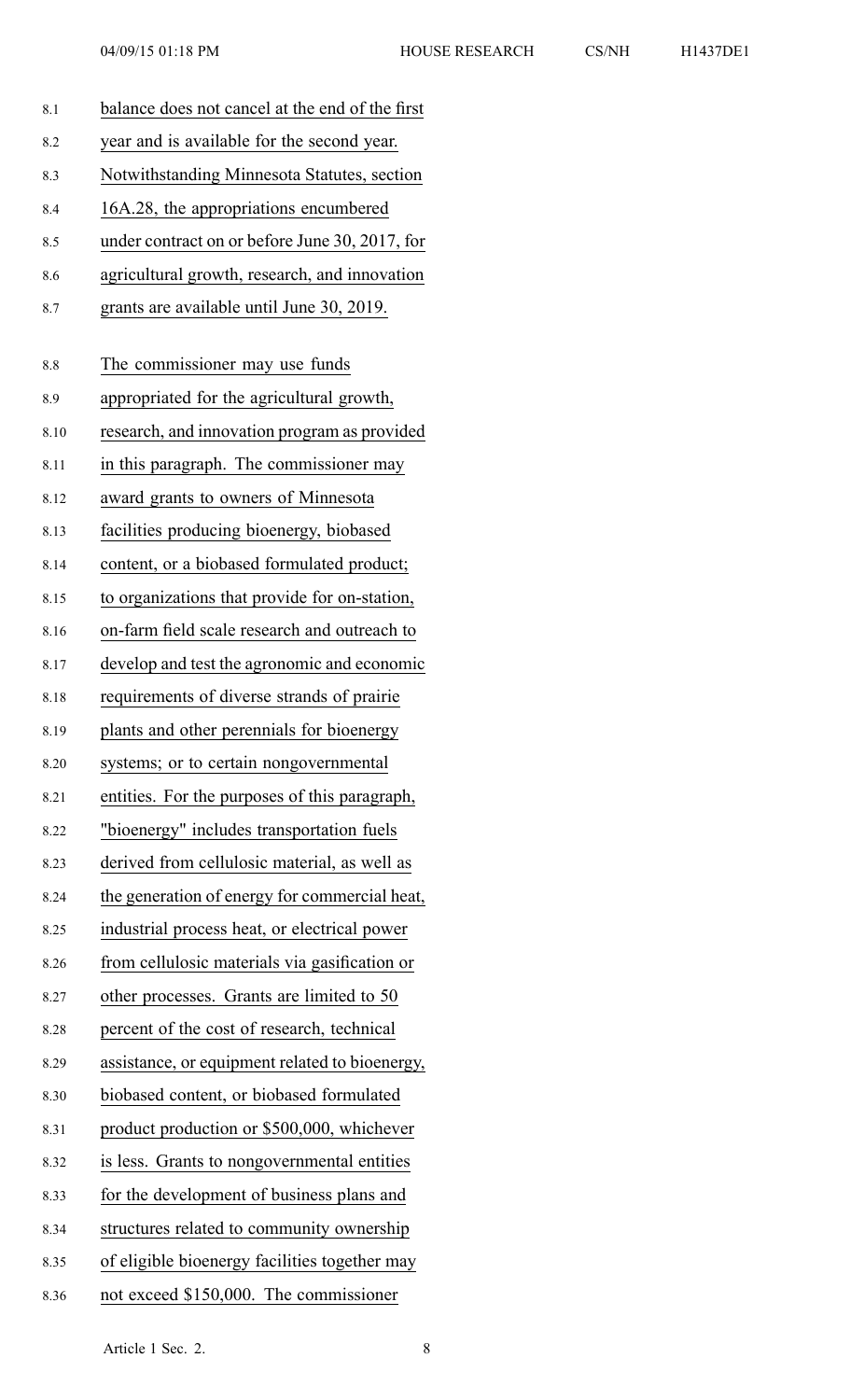| 9.1  | shall make a good-faith effort to select       |
|------|------------------------------------------------|
| 9.2  | projects that have merit and, when taken       |
| 9.3  | together, represent a variety of bioenergy     |
| 9.4  | technologies, biomass feedstocks, and          |
| 9.5  | geographic regions of the state. Projects      |
| 9.6  | must have a qualified engineer provide         |
| 9.7  | certification on the technology and fuel       |
| 9.8  | source. Grantees must provide reports at the   |
| 9.9  | request of the commissioner.                   |
| 9.10 | Of the amount appropriated for the             |
| 9.11 | agricultural growth, research, and innovation  |
| 9.12 | program in this subdivision, \$1,000,000 the   |
| 9.13 | first year and \$1,000,000 the second year     |
| 9.14 | are for distribution in equal amounts to each  |
| 9.15 | of the state's county fairs to preserve and    |
| 9.16 | promote Minnesota agriculture.                 |
| 9.17 | Of the amount appropriated for the             |
| 9.18 | agricultural growth, research, and innovation  |
| 9.19 | program in this subdivision, \$250,000 the     |
| 9.20 | first year and \$250,000 the second year       |
| 9.21 | are for grants that enable retail petroleum    |
| 9.22 | dispensers to dispense biofuels to the public  |
| 9.23 | in accordance with the biofuel replacement     |
| 9.24 | goals established under Minnesota Statutes,    |
| 9.25 | section 239.7911. A retail petroleum           |
| 9.26 | dispenser selling petroleum for use in spark   |
| 9.27 | ignition engines for vehicle model years after |
| 9.28 | 2000 is eligible for grant money under this    |
| 9.29 | paragraph if the retail petroleum dispenser    |
| 9.30 | has no more than 15 retail petroleum           |
| 9.31 | dispensing sites and each site is located      |
| 9.32 | in Minnesota. The grant money received         |
| 9.33 | under this paragraph must be used for the      |
| 9.34 | installation of appropriate technology that    |
| 9.35 | uses fuel dispensing equipment appropriate     |
| 9.36 | for at least one fuel dispensing site to       |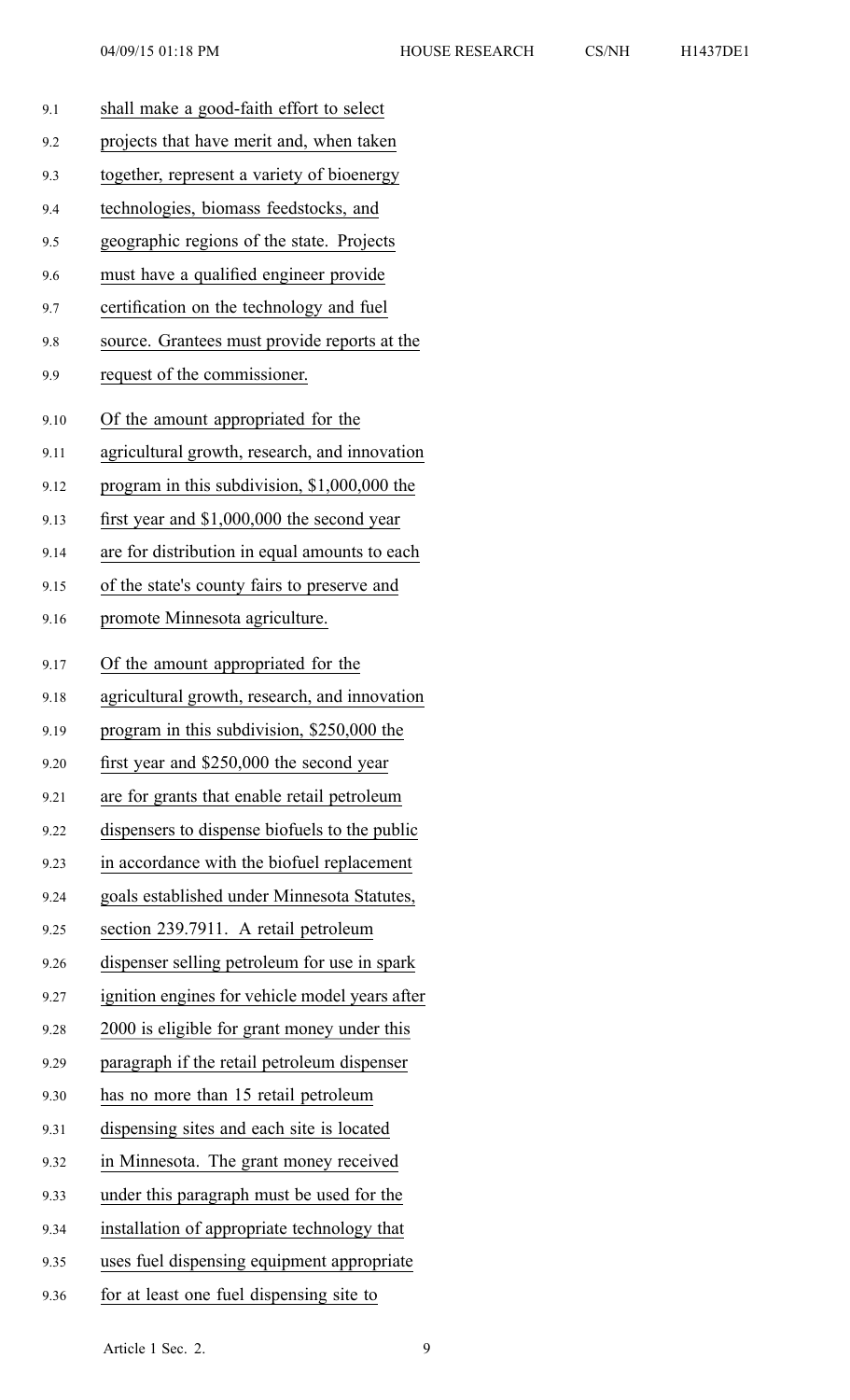| 10.1  | dispense gasoline that is blended with 15       |
|-------|-------------------------------------------------|
| 10.2  | percent of agriculturally derived, denatured    |
| 10.3  | ethanol, by volume, and appropriate technical   |
| 10.4  | assistance related to the installation. A grant |
| 10.5  | award must not exceed 85 percent of the cost    |
| 10.6  | of the technical assistance and appropriate     |
| 10.7  | technology, including remetering of and         |
| 10.8  | retrofits for retail petroleum dispensers and   |
| 10.9  | replacement of petroleum dispenser projects.    |
| 10.10 | The commissioner may use up to $$35,000$        |
| 10.11 | of this appropriation for administration        |
| 10.12 | expenses. The commissioner shall cooperate      |
| 10.13 | with the Minnesota Biofuels Association in      |
| 10.14 | the implementation of the grant program. The    |
| 10.15 | commissioner must report to the legislative     |
| 10.16 | committees with jurisdiction over agriculture   |
| 10.17 | policy and finance by February 1 each year,     |
| 10.18 | detailing the number of grants awarded under    |
| 10.19 | this paragraph and the projected effect of      |
| 10.20 | the grant program on meeting the biofuel        |
| 10.21 | replacement goals under Minnesota Statutes,     |
| 10.22 | section 239.7911.                               |
| 10.23 | Of the amount appropriated for the              |
| 10.24 | agricultural growth, research, and innovation   |
| 10.25 | program in this subdivision, \$25,000 the first |
| 10.26 | year is for the livestock industry study.       |
|       |                                                 |
| 10.27 | Of the amount appropriated for the              |
| 10.28 | agricultural growth, research, and innovation   |
| 10.29 | program in this subdivision, \$50,000 the first |
| 10.30 | year is for the imported bait fish feasibility  |
| 10.31 | study.                                          |
|       |                                                 |
| 10.32 | Of the amount appropriated for the              |
| 10.33 | agricultural growth, research, and innovation   |
| 10.34 | program in this subdivision, \$25,000 the first |

10.35 year and \$25,000 the second year are for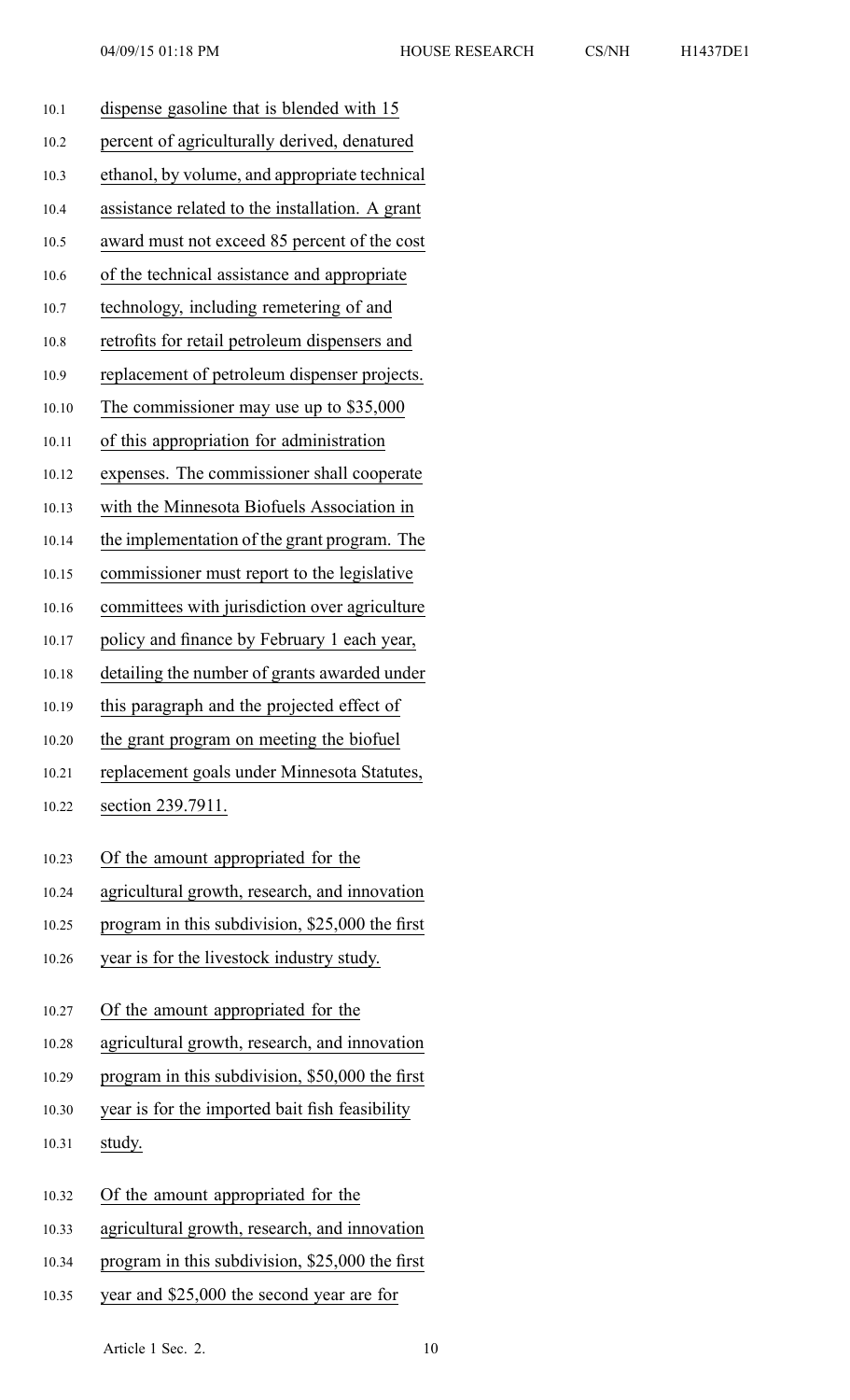| 11.1         | grants to the Southern Minnesota Initiative                |           |           |
|--------------|------------------------------------------------------------|-----------|-----------|
| 11.2         | Foundation to promote local foods through an               |           |           |
| 11.3         | annual event that raises public awareness of               |           |           |
| 11.4         | local foods and connects local food producers              |           |           |
| 11.5         | and processors with potential buyers.                      |           |           |
| 11.6<br>11.7 | Subd. 5. Administration and Financial<br><b>Assistance</b> | 5,607,000 | 5,607,000 |
| 11.8         | $$75,000$ the first year and $$75,000$ the second          |           |           |
| 11.9         | year are for grants to the Center for Rural                |           |           |
| 11.10        | Policy and Development.                                    |           |           |
| 11.11        | The base for the farm to foodshelf program                 |           |           |
| 11.12        | in fiscal years 2018 and 2019 is \$1,100,000               |           |           |
| 11.13        | each year.                                                 |           |           |
| 11.14        | \$47,000 the first year and \$47,000 the second            |           |           |
| 11.15        | year are for the Northern Crops Institute.                 |           |           |
| 11.16        | These appropriations may be spent to                       |           |           |
| 11.17        | purchase equipment.                                        |           |           |
| 11.18        | \$18,000 the first year and \$18,000 the                   |           |           |
| 11.19        | second year are for grants to the Minnesota                |           |           |
| 11.20        | Livestock Breeders Association.                            |           |           |
| 11.21        | \$235,000 the first year and \$235,000 the                 |           |           |
| 11.22        | second year are for grants to the Minnesota                |           |           |
| 11.23        | Agricultural Education and Leadership                      |           |           |
| 11.24        | Council for programs of the council under                  |           |           |
| 11.25        | Minnesota Statutes, chapter 41D.                           |           |           |
| 11.26        | \$474,000 the first year and \$474,000 the                 |           |           |
| 11.27        | second year are for payments to county and                 |           |           |
| 11.28        | district agricultural societies and associations           |           |           |
| 11.29        | under Minnesota Statutes, section 38.02,                   |           |           |
| 11.30        | subdivision 1. Aid payments to county and                  |           |           |
| 11.31        | district agricultural societies and associations           |           |           |
| 11.32        | shall be disbursed no later than July 15 of                |           |           |
| 11.33        | each year. These payments are the amount of                |           |           |
|              |                                                            |           |           |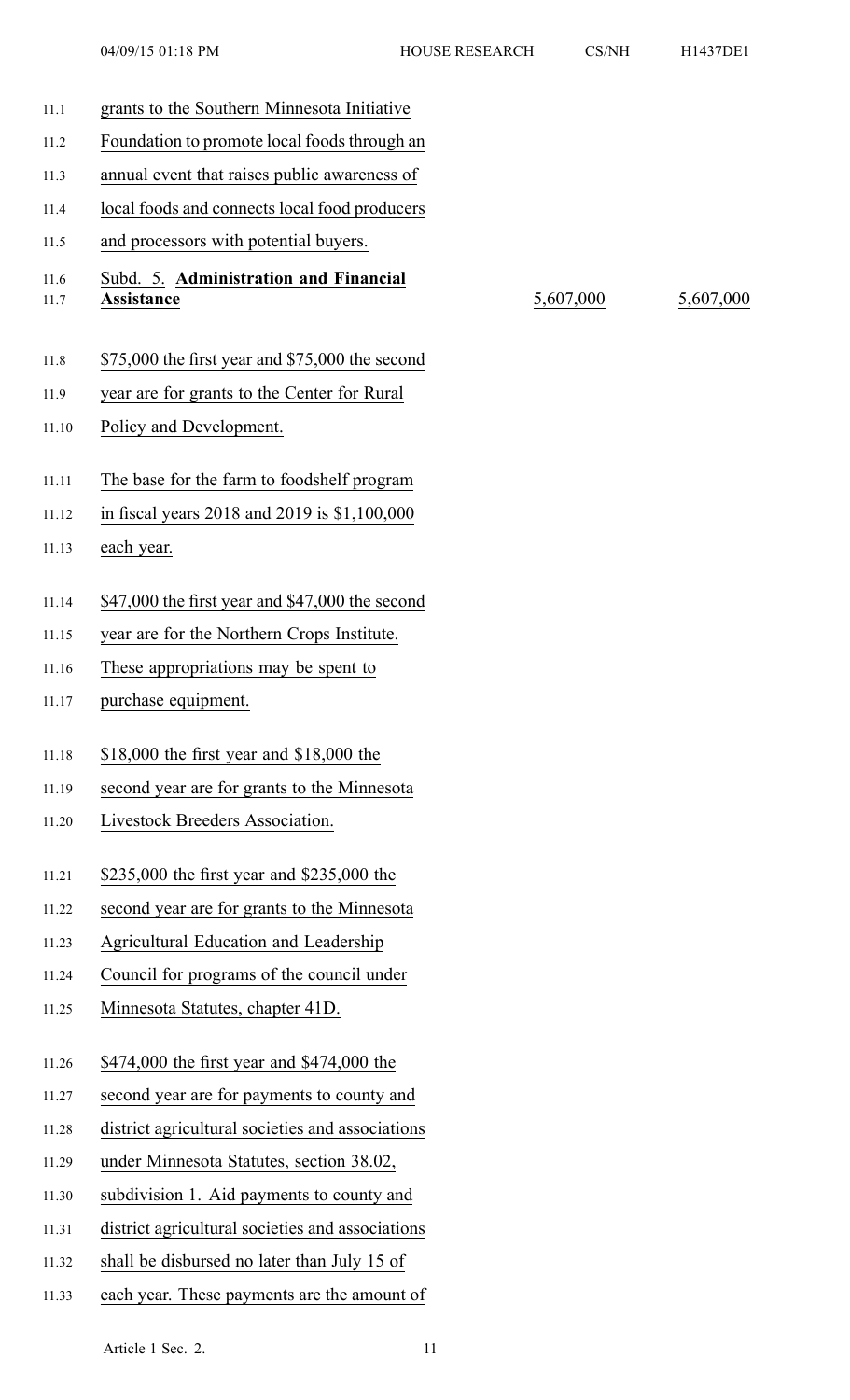| 12.1  | aid from the state for an annual fair held in   |
|-------|-------------------------------------------------|
| 12.2  | the previous calendar year.                     |
|       |                                                 |
| 12.3  | \$1,000 the first year and \$1,000 the second   |
| 12.4  | year are for grants to the Minnesota State      |
| 12.5  | Poultry Association.                            |
| 12.6  | \$108,000 the first year and \$108,000 the      |
| 12.7  | second year are for annual grants to the        |
| 12.8  | Minnesota Turf Seed Council for basic           |
| 12.9  | and applied research on: (1) the improved       |
| 12.10 | production of forage and turf seed related to   |
| 12.11 | new and improved varieties; and (2) native      |
| 12.12 | plants, including plant breeding, nutrient      |
| 12.13 | management, pest management, disease            |
| 12.14 | management, yield, and viability. The grant     |
| 12.15 | recipient may subcontract with a qualified      |
| 12.16 | third party for some or all of the basic or     |
| 12.17 | applied research.                               |
|       |                                                 |
| 12.18 | \$550,000 the first year and \$550,000 the      |
| 12.19 | second year are for grants to Second Harvest    |
| 12.20 | Heartland on behalf of Minnesota's six          |
| 12.21 | Second Harvest food banks for the purchase      |
| 12.22 | of milk for distribution to Minnesota's food    |
| 12.23 | shelves and other charitable organizations      |
| 12.24 | that are eligible to receive food from the food |
| 12.25 | banks. Milk purchased under the grants must     |
| 12.26 | be acquired from Minnesota milk processors      |
| 12.27 | and based on low-cost bids. The milk must be    |
| 12.28 | allocated to each Second Harvest food bank      |
| 12.29 | serving Minnesota according to the formula      |
| 12.30 | used in the distribution of United States       |
| 12.31 | Department of Agriculture commodities           |
| 12.32 | under The Emergency Food Assistance             |
| 12.33 | Program (TEFAP). Second Harvest                 |
| 12.34 | Heartland must submit quarterly reports         |
| 12.35 | to the commissioner on forms prescribed         |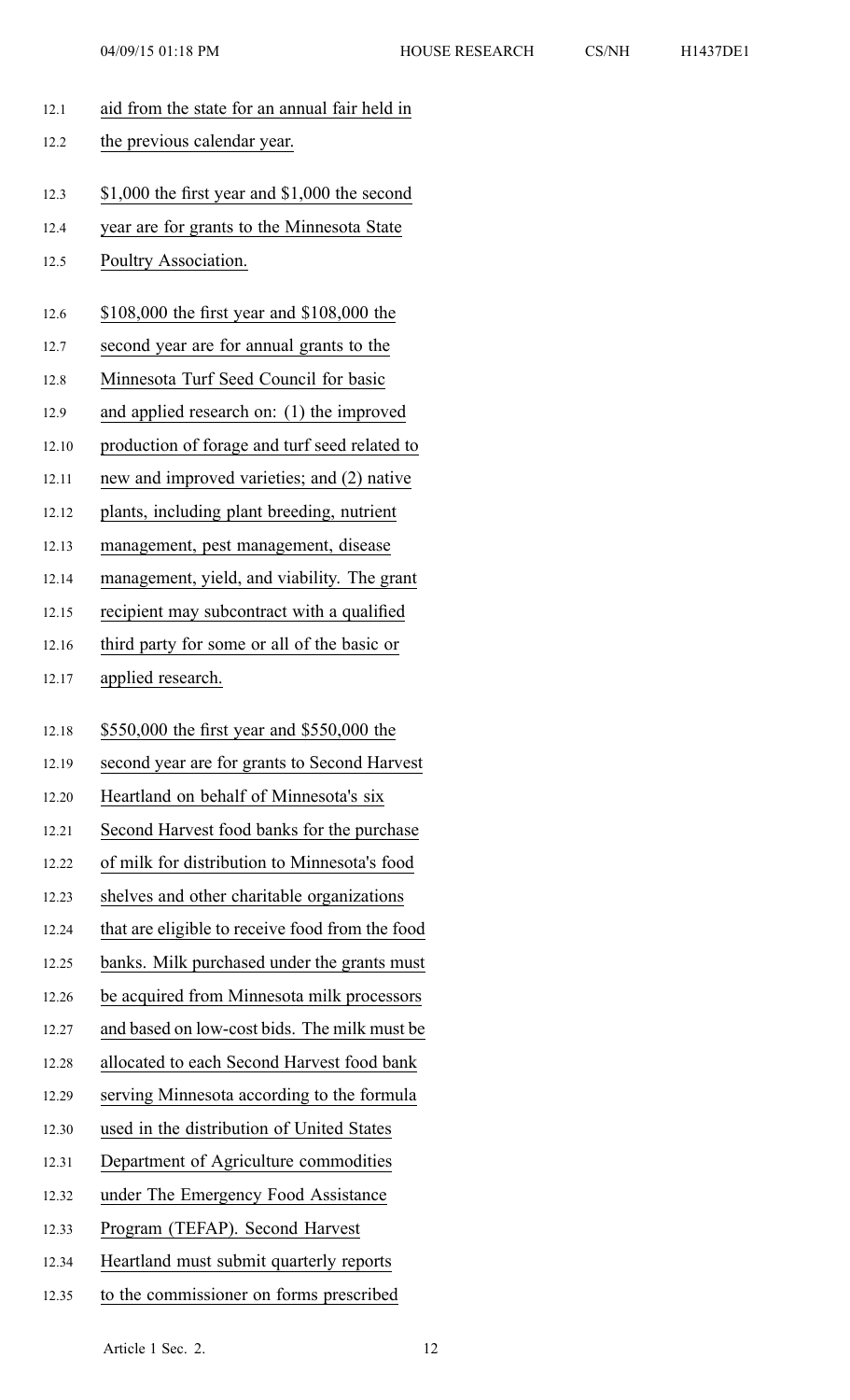| 13.1           | by the commissioner. The reports must                                                            |                         |              |           |
|----------------|--------------------------------------------------------------------------------------------------|-------------------------|--------------|-----------|
| 13.2           | include, but are not limited to, information                                                     |                         |              |           |
| 13.3           | on the expenditure of funds, the amount                                                          |                         |              |           |
| 13.4           | of milk purchased, and the organizations                                                         |                         |              |           |
| 13.5           | to which the milk was distributed. Second                                                        |                         |              |           |
| 13.6           | Harvest Heartland may enter into contracts                                                       |                         |              |           |
| 13.7           | or agreements with food banks for shared                                                         |                         |              |           |
| 13.8           | funding or reimbursement of the direct                                                           |                         |              |           |
| 13.9           | purchase of milk. Each food bank receiving                                                       |                         |              |           |
| 13.10          | money from this appropriation may use up to                                                      |                         |              |           |
| 13.11          | two percent of the grant for administrative                                                      |                         |              |           |
| 13.12          | expenses.                                                                                        |                         |              |           |
| 13.13          | \$94,000 the first year and \$94,000 the                                                         |                         |              |           |
| 13.14          | second year are for transfer to the Board of                                                     |                         |              |           |
| 13.15          | Trustees of the Minnesota State Colleges                                                         |                         |              |           |
| 13.16          | and Universities for statewide mental health                                                     |                         |              |           |
| 13.17          | counseling support to farm families and                                                          |                         |              |           |
| 13.18          | business operators. South Central College                                                        |                         |              |           |
| 13.19          | shall serve as the fiscal agent.                                                                 |                         |              |           |
| 13.20          | \$17,000 the first year and \$17,000 the                                                         |                         |              |           |
| 13.21          | second year are for grants to the Minnesota                                                      |                         |              |           |
| 13.22          | Horticultural Society.                                                                           |                         |              |           |
| 13.23          | Sec. 3. BOARD OF ANIMAL HEALTH                                                                   | $\overline{\mathbf{S}}$ | 5,263,000 \$ | 5,272,000 |
| 13.24<br>13.25 | Sec. 4. AGRICULTURAL UTILIZATION<br><b>RESEARCH INSTITUTE</b>                                    | $\overline{\mathbf{2}}$ | 2,643,000 \$ | 2,643,000 |
| 13.26          | <b>ARTICLE 2</b>                                                                                 |                         |              |           |
| 13.27          | <b>AGRICULTURE POLICY</b>                                                                        |                         |              |           |
| 13.28          | Section 1. Minnesota Statutes 2014, section 13.643, subdivision 1, is amended to read:           |                         |              |           |
| 13.29          | Subdivision 1. Department of Agriculture data. (a) Loan and grant applicant                      |                         |              |           |
| 13.30          | <b>data.</b> The following data on applicants, collected by the Department of Agriculture in its |                         |              |           |
| 13.31          | sustainable agriculture revolving loan and grant programs program under sections 17.115          |                         |              |           |

13.32 and section 17.116, are private or nonpublic: nonfarm income; credit history; insurance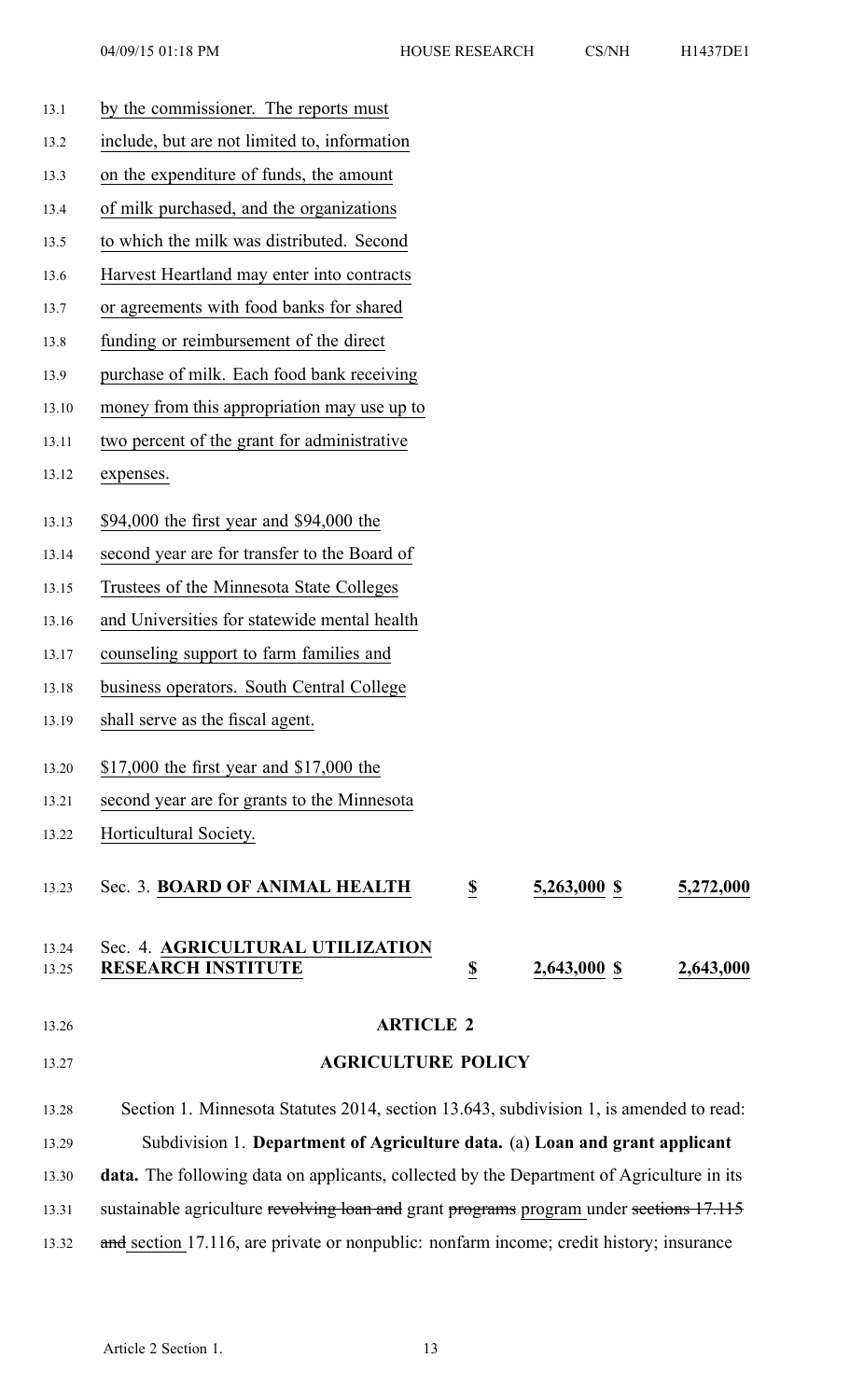| 14.1 | coverage; machinery and equipment list; financial information; and credit information    |
|------|------------------------------------------------------------------------------------------|
| 14.2 | requests.                                                                                |
| 14.3 | (b) <b>Farm advocate data.</b> The following data supplied by farmer clients to          |
| 14.4 | Minnesota farm advocates and to the Department of Agriculture are private data on        |
| 14.5 | individuals: financial history, including listings of assets and debts, and personal and |
| 14.6 | emotional status information.                                                            |

14.7 Sec. 2. Minnesota Statutes 2014, section 17.03, is amended by adding <sup>a</sup> subdivision to 14.8 read:

14.9 Subd. 14. **Regulatory assistance.** A farmer ombudsman office is established 14.10 within the Department of Agriculture to provide one-stop access for persons in need of 14.11 information or assistance to obtain or renew licenses, meet state regulatory requirements, 14.12 or resolve disputes with state agencies.

14.13 Sec. 3. Minnesota Statutes 2014, section 18B.01, subdivision 28, is amended to read: 14.14 Subd. 28. **Structural pest.** "Structural pest" means <sup>a</sup> an invertebrate pest, other 14.15 than a plant, or commensal rodent in, on, under, or near a structure such as a residential 14.16 or commercial building.

14.17 Sec. 4. Minnesota Statutes 2014, section 18B.01, subdivision 29, is amended to read: 14.18 Subd. 29. **Structural pes<sup>t</sup> control.** "Structural pes<sup>t</sup> control" means the control of 14.19 any structural pest through the use of a device, a procedure, or application of pesticides or 14.20 through other means in or around <sup>a</sup> building or other structures, including trucks, boxcars, 14.21 ships, aircraft, docks, and fumigation vaults<del>, and the business activity related to use of a</del> 14.22 device, a procedure, or application of a pesticide.

14.23 Sec. 5. Minnesota Statutes 2014, section 18B.05, subdivision 1, is amended to read: 14.24 Subdivision 1. **Establishment.** A pesticide regulatory account is established in the 14.25 agricultural fund. Fees, assessments, and penalties collected under this chapter must 14.26 be deposited in the agricultural fund and credited to the pesticide regulatory account. 14.27 Money in the account, including interest, is appropriated to the commissioner for the 14.28 administration and enforcement of this chapter and may also be used by the commissioner 14.29 for purposes of section 18H.14, paragraph (e).

14.30 Sec. 6. Minnesota Statutes 2014, section 18B.32, subdivision 1, is amended to read: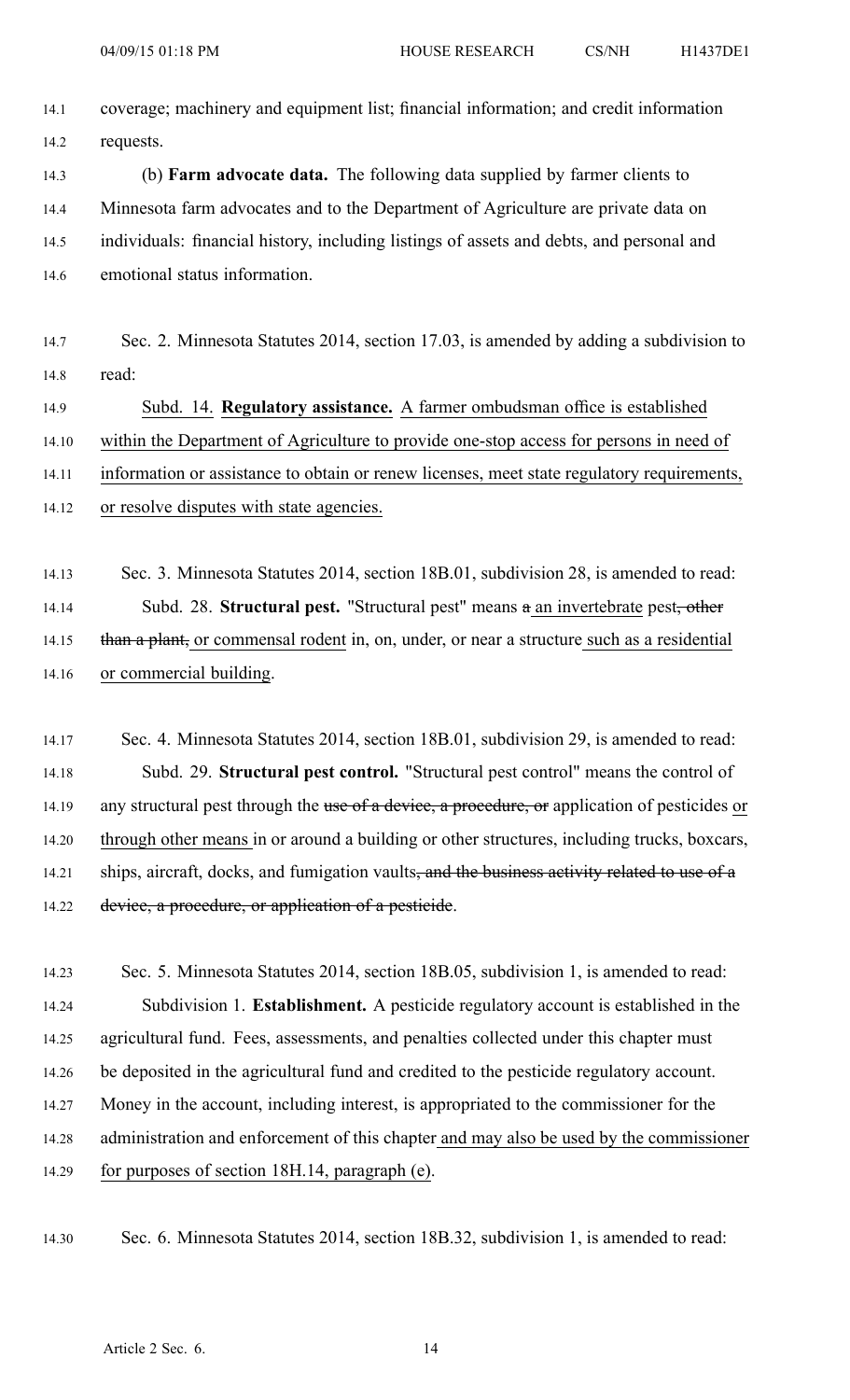| 15.1  | Subdivision 1. <b>Requirement.</b> (a) A person may not engage in structural pest          |
|-------|--------------------------------------------------------------------------------------------|
| 15.2  | control applications:                                                                      |
| 15.3  | (1) for hire without a structural pest control license; and                                |
| 15.4  | (2) as a sole proprietorship, company, partnership, or corporation unless the person       |
| 15.5  | is or employs a licensed master in structural pest control operations.                     |
| 15.6  | (b) A structural pest control licensee must have a valid license identification card       |
| 15.7  | when applying to purchase a restricted use pesticide or apply pesticides for hire and must |
| 15.8  | display it upon demand by an authorized representative of the commissioner or a law        |
| 15.9  | enforcement officer. The license identification card must contain information required by  |
| 15.10 | the commissioner.                                                                          |
| 15.11 | (e) Notwithstanding the licensing requirements of this subdivision, a person may           |
| 15.12 | control the following nuisance or economically damaging wild animals, by trapping,         |
| 15.13 | without a structural pest control license:                                                 |
| 15.14 | (1) fur-bearing animals, as defined in section 97A.015, with a valid trapping license      |
| 15.15 | or special permit from the commissioner of natural resources; and                          |
| 15.16 | (2) skunks, woodehueks, gophers, porcupines, coyotes, moles, and weasels.                  |
|       |                                                                                            |

15.17 Sec. 7. Minnesota Statutes 2014, section 18B.33, subdivision 1, is amended to read: 15.18 Subdivision 1. **Requirement.** (a) A person may not apply <sup>a</sup> pesticide for hire 15.19 without <sup>a</sup> commercial applicator license for the appropriate use categories or <sup>a</sup> structural 15.20 pes<sup>t</sup> control license.

15.21 (b) A commercial applicator licensee must have <sup>a</sup> valid license identification card 15.22 when applying to purchase a restricted use pesticide or apply pesticides for hire and must 15.23 display it upon demand by an authorized representative of the commissioner or <sup>a</sup> law 15.24 enforcement officer. The commissioner shall prescribe the information required on the 15.25 license identification card.

15.26 Sec. 8. Minnesota Statutes 2014, section 18B.34, subdivision 1, is amended to read: 15.27 Subdivision 1. **Requirement.** (a) Except for <sup>a</sup> licensed commercial applicator, 15.28 certified private applicator, or licensed structural pes<sup>t</sup> control applicator, <sup>a</sup> person, 15.29 including <sup>a</sup> governmen<sup>t</sup> employee, may not purchase or use <sup>a</sup> restricted use pesticide in 15.30 performance of official duties without having <sup>a</sup> noncommercial applicator license for an 15.31 appropriate use category.

15.32 (b) A licensee must have <sup>a</sup> valid license identification card when applying pesticides 15.33 and must display it upon demand by an authorized representative of the commissioner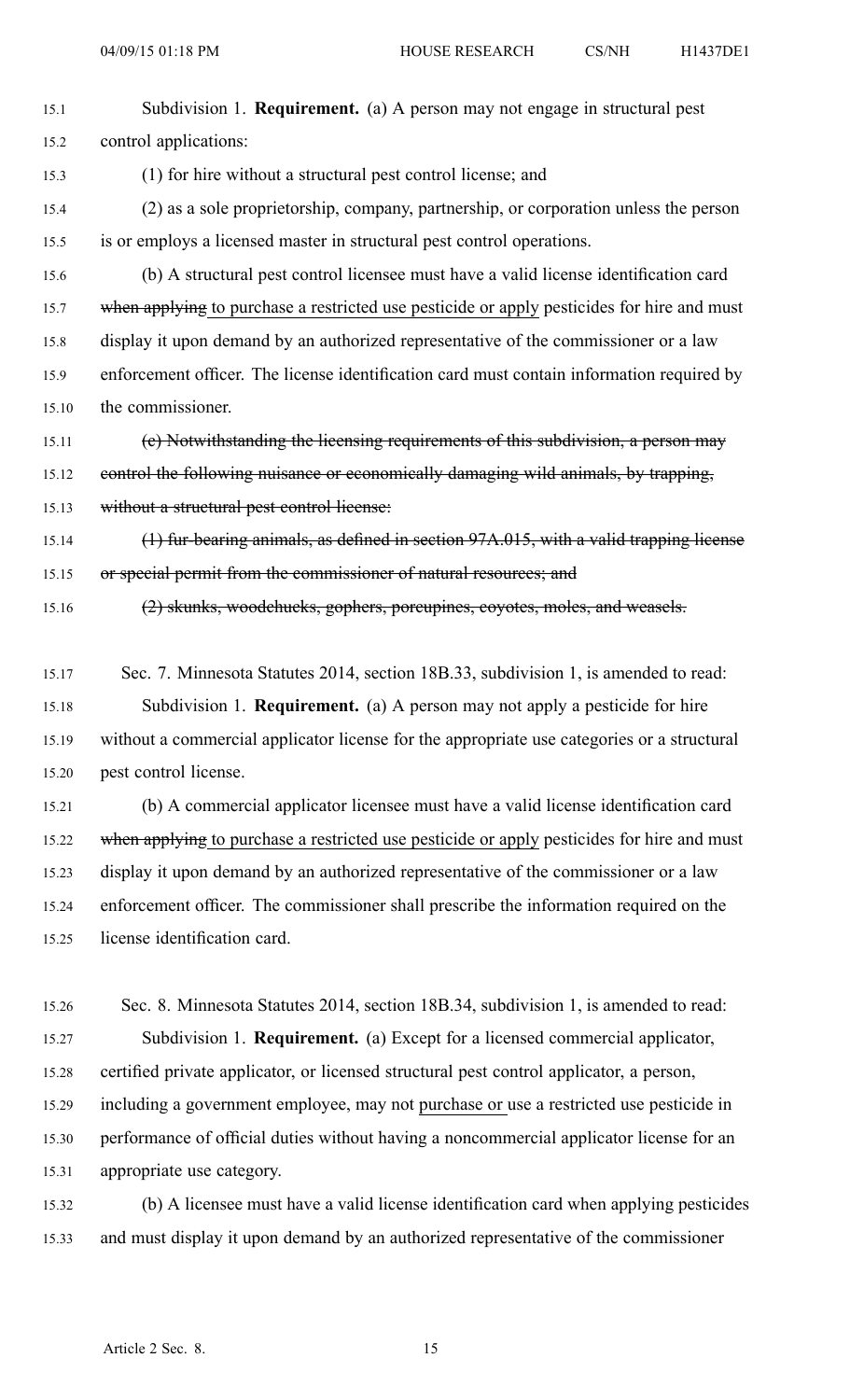16.1 or <sup>a</sup> law enforcement officer. The license identification card must contain information 16.2 required by the commissioner.

16.3 Sec. 9. Minnesota Statutes 2014, section 18C.425, subdivision 6, is amended to read:

16.4 Subd. 6. **Payment of inspection fee.** (a) The person who registers and distributes in 16.5 the state <sup>a</sup> specialty fertilizer, soil amendment, or plant amendment under section 18C.411 16.6 shall pay the inspection fee to the commissioner.

16.7 (b) The person licensed under section 18C.415 who distributes <sup>a</sup> fertilizer to <sup>a</sup> person 16.8 not required to be so licensed shall pay the inspection fee to the commissioner, excep<sup>t</sup> as 16.9 exempted under section 18C.421, subdivision 1, paragraph (b).

16.10 (c) The person responsible for paymen<sup>t</sup> of the inspection fees for fertilizers, soil 16.11 amendments, or plant amendments sold and used in this state must pay an inspection fee 16.12 of 30 39 cents per ton, and until June 30, 2019, an additional 40 cents per ton, of fertilizer, 16.13 soil amendment, and plant amendment sold or distributed in this state, with <sup>a</sup> minimum 16.14 of \$10 on all tonnage reports. Notwithstanding section 18C.131, the commissioner 16.15 must deposit all revenue from the additional 40 cent per ton fee in the agricultural 16.16 fertilizer research and education account in section 18C.80. Products sold or distributed to 16.17 manufacturers or exchanged between them are exemp<sup>t</sup> from the inspection fee imposed by 16.18 this subdivision if the products are used exclusively for manufacturing purposes. 16.19 (d) A registrant or licensee must retain invoices showing proof of fertilizer, plant

16.20 amendment, or soil amendment distribution amounts and inspection fees paid for <sup>a</sup> period 16.21 of three years.

16.22 Sec. 10. Minnesota Statutes 2014, section 18C.70, subdivision 2, is amended to read: 16.23 Subd. 2. **Powers and duties.** The council must review applications and select 16.24 projects to receive agricultural fertilizer research and education program grants, as 16.25 authorized in section 18C.71. The council must establish <sup>a</sup> program to provide grants to 16.26 research, education, and technology transfer projects related to agricultural fertilizer, soil 16.27 amendments, and plant amendments. For the purpose of this section, "fertilizer" includes 16.28 soil amendments and plant amendments, but does not include vegetable or animal manures 16.29 that are not manipulated. The commissioner is responsible for all fiscal and administrative 16.30 duties in the first year and may use up to eight percent of program revenue to offset costs 16.31 incurred. No later than October 1, 2007, the commissioner must provide the council with 16.32 an estimate of the annual costs the commissioner would incur in administering the program.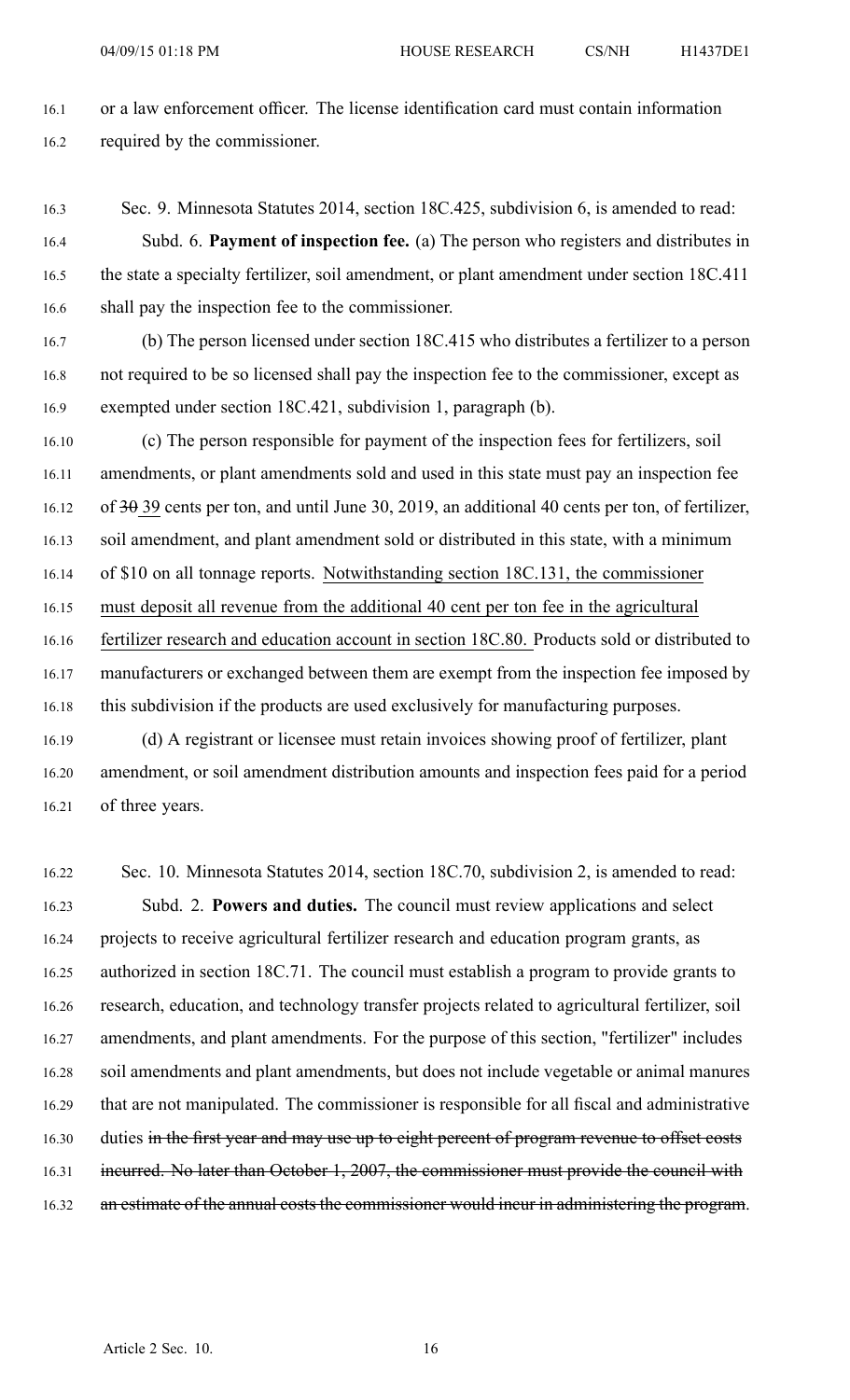| 17.1 | Sec. 11. [18C.80] AGRICULTURAL FERTILIZER RESEARCH AND                                     |
|------|--------------------------------------------------------------------------------------------|
| 17.2 | <b>EDUCATION ACCOUNT.</b>                                                                  |
| 17.3 | Subdivision 1. Account; appropriation. An agricultural fertilizer research and             |
| 17.4 | education account is established in the state treasury. Money in the account, including    |
| 17.5 | interest earned, is appropriated to the commissioner for grants determined by the          |
| 17.6 | Minnesota Agricultural Fertilizer Research and Education Council under section 18C.71.     |
| 17.7 | The commissioner may use up to \$80,000 each fiscal year for direct costs incurred to      |
| 17.8 | provide fiscal and administrative support to the council as required under section 18C.70, |
| 17.9 | subdivision 2. The commissioner may also recover associated indirect costs from the        |
|      |                                                                                            |

- 17.10 account as required under section 16A.127.
- 17.11 Subd. 2. **Expiration.** This section expires June 30, 2020.

17.12 Sec. 12. Minnesota Statutes 2014, section 18G.10, subdivision 3, is amended to read: 17.13 Subd. 3. **Cooperative agreements.** The commissioner may enter into cooperative 17.14 agreements with federal and state agencies for administration of the expor<sup>t</sup> certification 17.15 program. An exporter of plants or plant products desiring to originate shipments from 17.16 Minnesota to a foreign country requiring a phytosanitary certificate or export certificate 17.17 must submit an application to the commissioner.

17.18 Sec. 13. Minnesota Statutes 2014, section 18G.10, subdivision 4, is amended to read: 17.19 Subd. 4. **Phytosanitary and expor<sup>t</sup> certificates.** An exporter of plants or plant 17.20 products desiring to originate shipments from Minnesota to <sup>a</sup> foreign country requiring 17.21 <sup>a</sup> phytosanitary certificate or expor<sup>t</sup> certificate must submit an application to the 17.22 commissioner. Application for phytosanitary certificates or expor<sup>t</sup> certificates must be 17.23 made on forms provided or approved by the commissioner. The commissioner shall may 17.24 conduct inspections of plants, plant products, or facilities for persons that have applied for 17.25 or intend to apply for <sup>a</sup> phytosanitary certificate or expor<sup>t</sup> certificate from the commissioner. 17.26 Inspections must include one or more of the following as requested or required: 17.27 (1) an inspection of the plants or plant products intended for expor<sup>t</sup> under <sup>a</sup> 17.28 phytosanitary certificate or export certificate; 17.29 (2) field inspections of growing plants to determine presence or absence of plant 17.30 diseases, if necessary; 17.31 (3) laboratory diagnosis for presence or absence of plant diseases, if necessary;

17.32 (4) observation and evaluation of procedures and facilities utilized in handling 17.33 plants and plant products, if necessary; and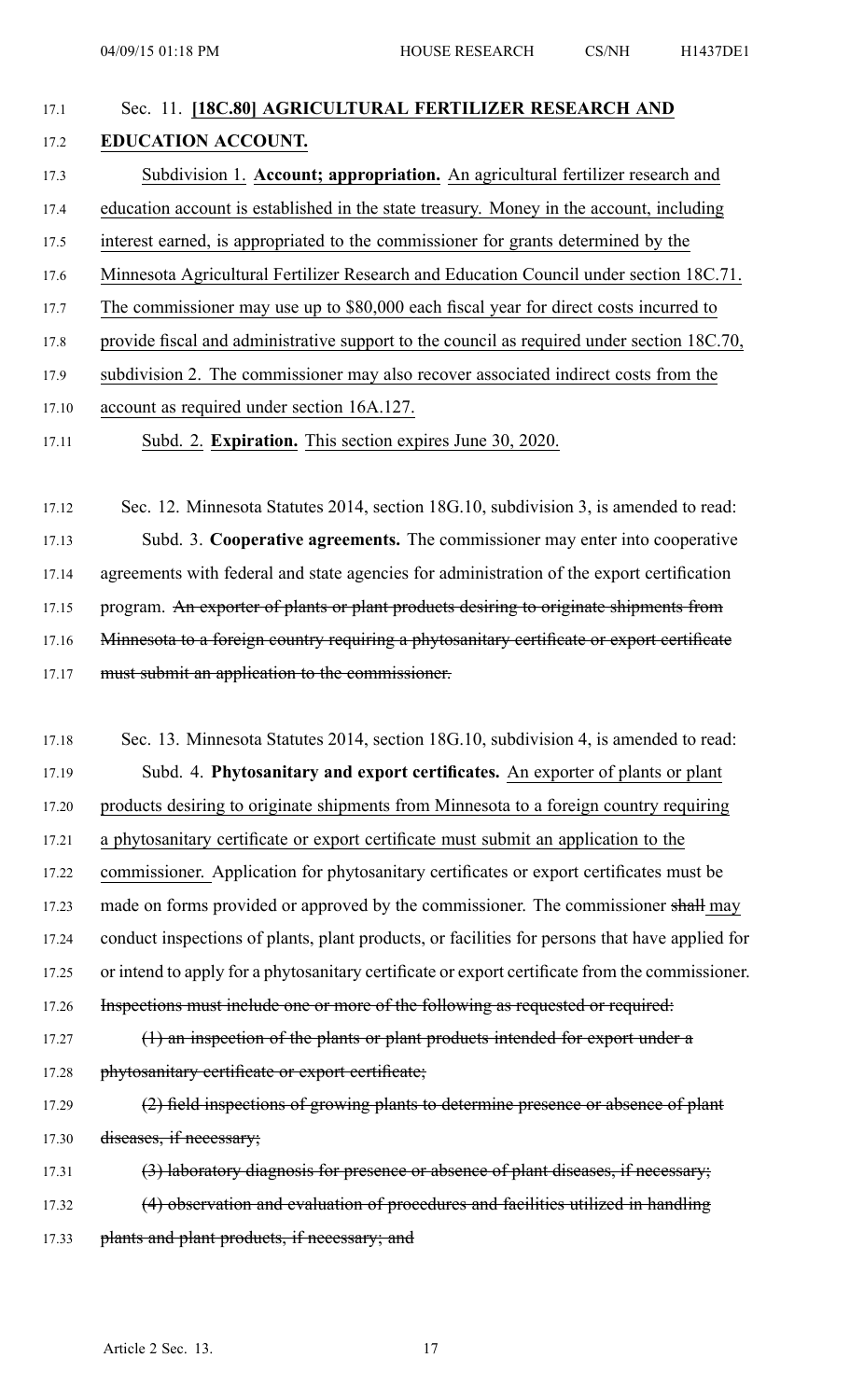- 18.1 (5) review of United States Department of Agriculture, Federal Grain Inspection 18.2 Service Official Export Grain Inspection Certificate logs.
- 18.3 The commissioner may issue <sup>a</sup> phytosanitary certificate or expor<sup>t</sup> certificate if the 18.4 plants or plant products satisfactorily meet the requirements of the importing foreign 18.5 country and the United States Department of Agriculture requirements. The requirements 18.6 of the destination countries must be met by the applicant.
- 18.7 Sec. 14. Minnesota Statutes 2014, section 18G.10, subdivision 5, is amended to read: 18.8 Subd. 5. **Certificate fees.** (a) The commissioner shall assess the fees in paragraphs 18.9 (b) to (f) fees sufficient to recover all costs for the inspection, service, and work performed 18.10 in carrying out the issuance of a phytosanitary certificate or export certificate. The 18.11 inspection fee must be based on mileage and inspection time.
- 18.12 (b) Mileage charge: current United States Internal Revenue Service mileage rate. 18.13 (e) Inspection time: \$50 per hour minimum or fee necessary to cover department 18.14 costs. Inspection time includes the driving time to and from the location in addition to 18.15 the time spent conducting the inspection.
- 18.16 (d) (b) If laboratory analysis or other technical analysis is required to issue a 18.17 certificate, the commissioner must set and collect the fee to recover this additional cost.
- 18.18 (e) (c) The certificate fee for product value greater than \$250: is \$75 or a fee amount, 18.19 not to exceed \$300, that is sufficient to recover all processing costs for each phytosanitary 18.20 or export certificate issued for any single shipment valued at more than \$250 in addition to 18.21 any mileage or inspection time charges that are assessed.
- 18.22 (f) Certificate fee for product value less than \$250: \$25 for each phytosanitary or 18.23 export certificate issued for any single shipment valued at less than \$250 in addition to 18.24 any mileage or inspection time charges that are assessed.
- 18.25 (g) (d) For services provided for in subdivision 7 that are goods and services 18.26 provided for the direct and primary use of <sup>a</sup> private individual, business, or other entity, 18.27 the commissioner must set and collect the fees to cover the cost of the services provided.
- 18.28 Sec. 15. Minnesota Statutes 2014, section 18H.02, subdivision 20, is amended to read: 18.29 Subd. 20. **Nursery stock.** "Nursery stock" means <sup>a</sup> plant intended for planting or 18.30 propagation, including, but not limited to, trees, shrubs, vines, perennials, biennials, grafts, 18.31 cuttings, and buds that may be sold for propagation, whether cultivated or wild, and all 18.32 viable parts of these plants. Nursery stock does not include:
- 18.33 (1) field and forage crops or sod;
- 18.34 (2) the seeds of grasses, cereal grains, vegetable crops, and flowers;

Article 2 Sec. 15. 18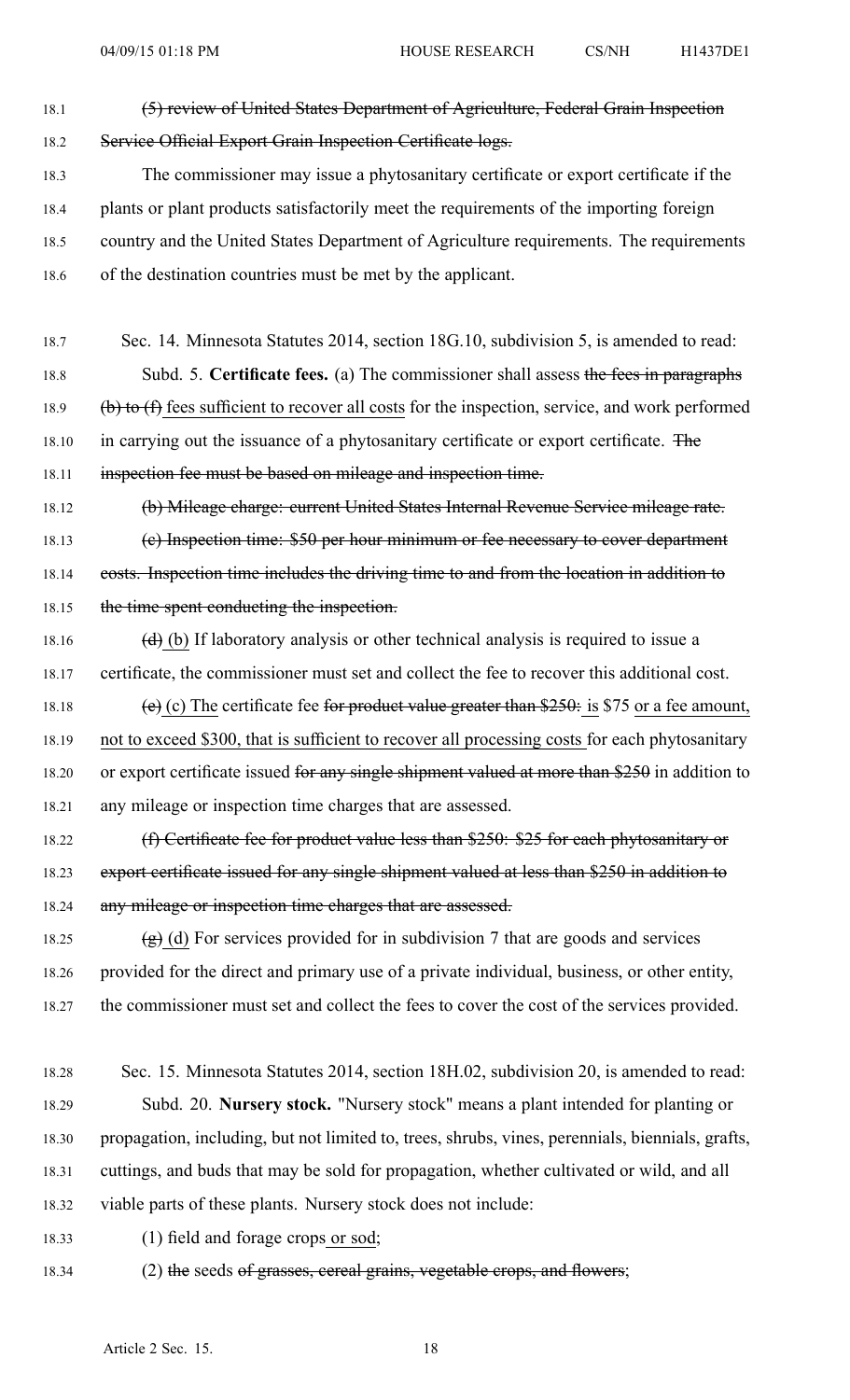04/09/15 01:18 PM HOUSE RESEARCH CS/NH H1437DE1

19.1 (3) vegetable plants, bulbs, or tubers;

19.2 (4) cut flowers, unless stems or other portions are intended for propagation;

19.3 (5) annuals; or

- 19.4 (6) Christmas trees.
- 19.5 Sec. 16. Minnesota Statutes 2014, section 18H.02, is amended by adding <sup>a</sup> subdivision 19.6 to read:
- 19.7 Subd. 32a. **Sod.** "Sod" means the upper portion of soil that contains the roots of 19.8 grasses and the living grass plants.
- 19.9 Sec. 17. Minnesota Statutes 2014, section 18H.02, is amended by adding <sup>a</sup> subdivision 19.10 to read:

19.11 Subd. 35. **Tropical plant.** "Tropical plant" means <sup>a</sup> plant that has <sup>a</sup> United States 19.12 Department of Agriculture hardiness zone designation of zone 6 or greater, or an annual

- 19.13 minimum hardiness temperature of -9 degrees Fahrenheit.
- 19.14 Sec. 18. Minnesota Statutes 2014, section 18H.06, subdivision 2, is amended to read: 19.15 Subd. 2. **Occasional sales.** (a) An individual may offer nursery stock for sale and be 19.16 exempt from the requirement to obtain a nursery stock dealer certificate if:
- 19.17 (1) the gross sales of all nursery stock in <sup>a</sup> calendar year do not exceed \$2,000;
- 19.18 (2) all nursery stock sold or distributed by the individual is intended for planting 19.19 in Minnesota;
- 19.20 (3) all nursery stock purchased or procured for resale or distribution was grown in 19.21 Minnesota and has been certified by the commissioner; and
- 19.22 (4) the individual conducts sales or distributions of nursery stock on ten or fewer 19.23 days in <sup>a</sup> calendar year.
- 19.24 (b) The commissioner may prescribe the conditions of the exemp<sup>t</sup> nursery sales under 19.25 this subdivision and may conduct routine inspections of the nursery stock offered for sale.
- 19.26 Sec. 19. Minnesota Statutes 2014, section 18H.07, is amended to read:
- 19.27 **18H.07 FEE SCHEDULE.**

19.28 Subdivision 1. **Establishment of fees.** The commissioner shall establish fees 19.29 sufficient to allow for the administration and enforcement of this chapter and rules adopted 19.30 under this chapter, including the portion of general suppor<sup>t</sup> costs and statewide indirect 19.31 costs of the agency attributable to that function, with <sup>a</sup> reserve sufficient for up to six 19.32 months. The commissioner shall review the fee schedule annually in consultation with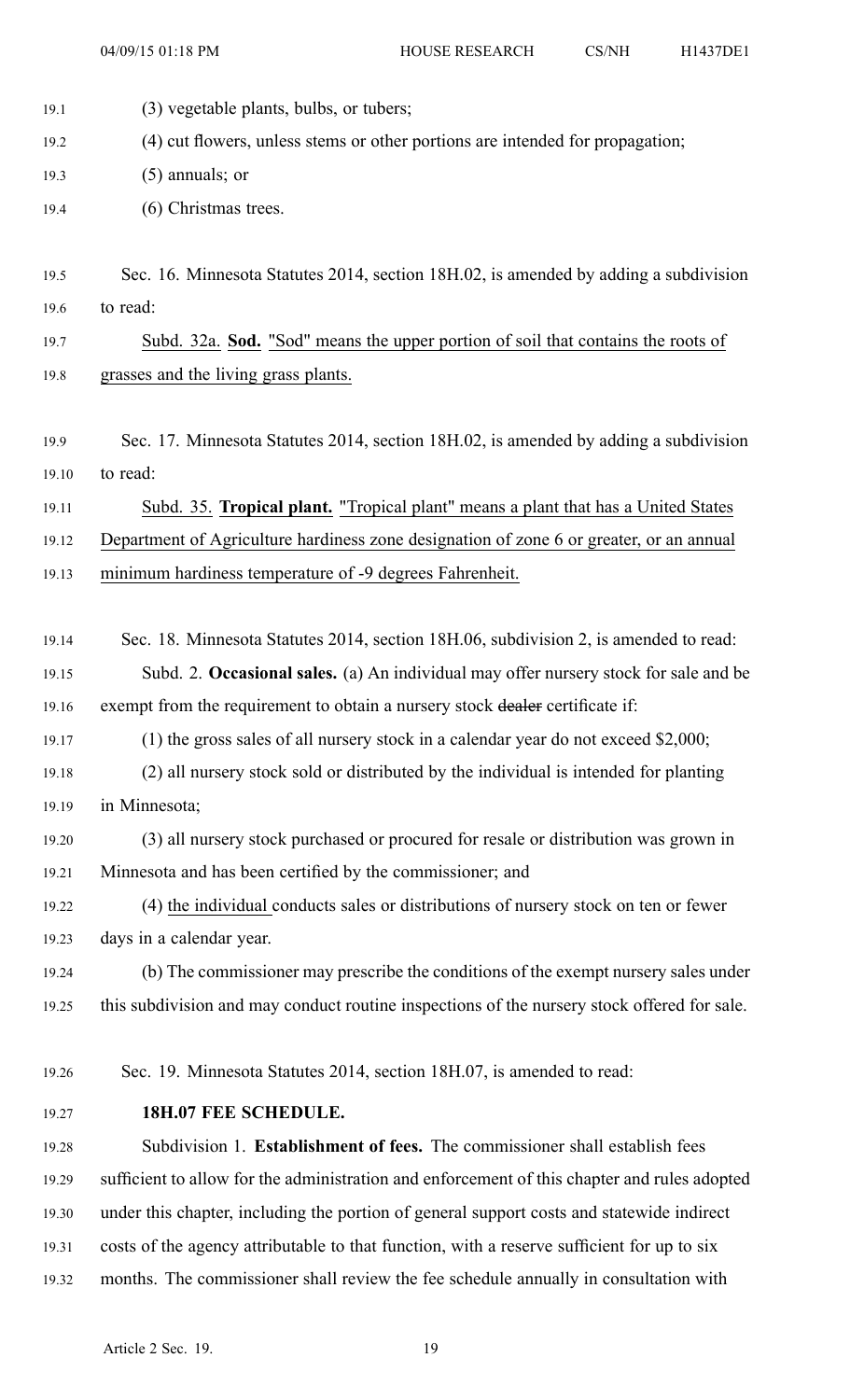- 20.1 the Minnesota Nursery and Landscape Advisory Committee. For the certificate year 20.2 beginning January 1, 2006, the fees are as described in this section.
- 20.3 Subd. 2. **Nursery stock grower certificate.** (a) A nursery stock grower must 20.4 pay an annual fee based on the area of all acreage on which nursery stock is grown for

20.5 certification as follows:

- 20.6 (1) less than one-half acre, \$150;
- 20.7 (2) from one-half acre to two acres, \$200;
- 20.8 (3) over two acres up to five acres, \$300;
- 20.9 (4) over five acres up to ten acres, \$350;
- $20.10$  (5) over ten acres up to 20 acres, \$500;
- 20.11 (6) over 20 acres up to 40 acres, \$650;
- 20.12 (7) over 40 acres up to 50 acres, \$800;
- 20.13 (8) over 50 acres up to 200 acres, \$1,100;
- 20.14 (9) over 200 acres up to 500 acres, \$1,500; and
- 20.15 (10) over 500 acres, \$1,500 plus \$2 for each additional acre.
- 20.16 (b) In addition to the fees in paragraph (a), <sup>a</sup> penalty of ten percen<sup>t</sup> of the fee due 20.17 must be charged for each month, or portion thereof, that the fee is delinquent up to <sup>a</sup> 20.18 maximum of 30 percen<sup>t</sup> for any application for renewal not postmarked by December 31 20.19 of the current year.
- 20.20 (c) A nursery stock grower found operating without <sup>a</sup> valid nursery stock grower 20.21 certificate cannot offer for sale or sell nursery stock until (1) paymen<sup>t</sup> is received by the 20.22 commissioner for (i) the certificate fee due and (ii) <sup>a</sup> penalty equal to the certificate fee
- 20.23 owed, and (2) <sup>a</sup> new certificate is issued to the nursery stock grower by the commissioner.
- 20.24 Subd. 3. **Nursery stock dealer certificate.** (a) A nursery stock dealer must pay an 20.25 annual fee based on the dealer's gross sales of certified nursery stock per location during 20.26 the most recent certificate year. A certificate applicant operating for the first time must pay 20.27 the minimum fee. The fees per sales location are:
- 20.28 (1) gross sales up to \$5,000, \$150;
- 20.29 (2) gross sales over \$5,000 up to \$20,000, \$175;
- 20.30 (3) gross sales over \$20,000 up to \$50,000, \$300;
- 20.31 (4) gross sales over \$50,000 up to \$75,000, \$425;
- 20.32 (5) gross sales over \$75,000 up to \$100,000, \$550;
- 20.33 (6) gross sales over \$100,000 up to \$200,000, \$675; and
- 20.34 (7) gross sales over \$200,000, \$800.
- 20.35 (b) In addition to the fees in paragraph (a), <sup>a</sup> penalty of ten percen<sup>t</sup> of the fee due 20.36 must be charged for each month, or portion thereof, that the fee is delinquent up to <sup>a</sup>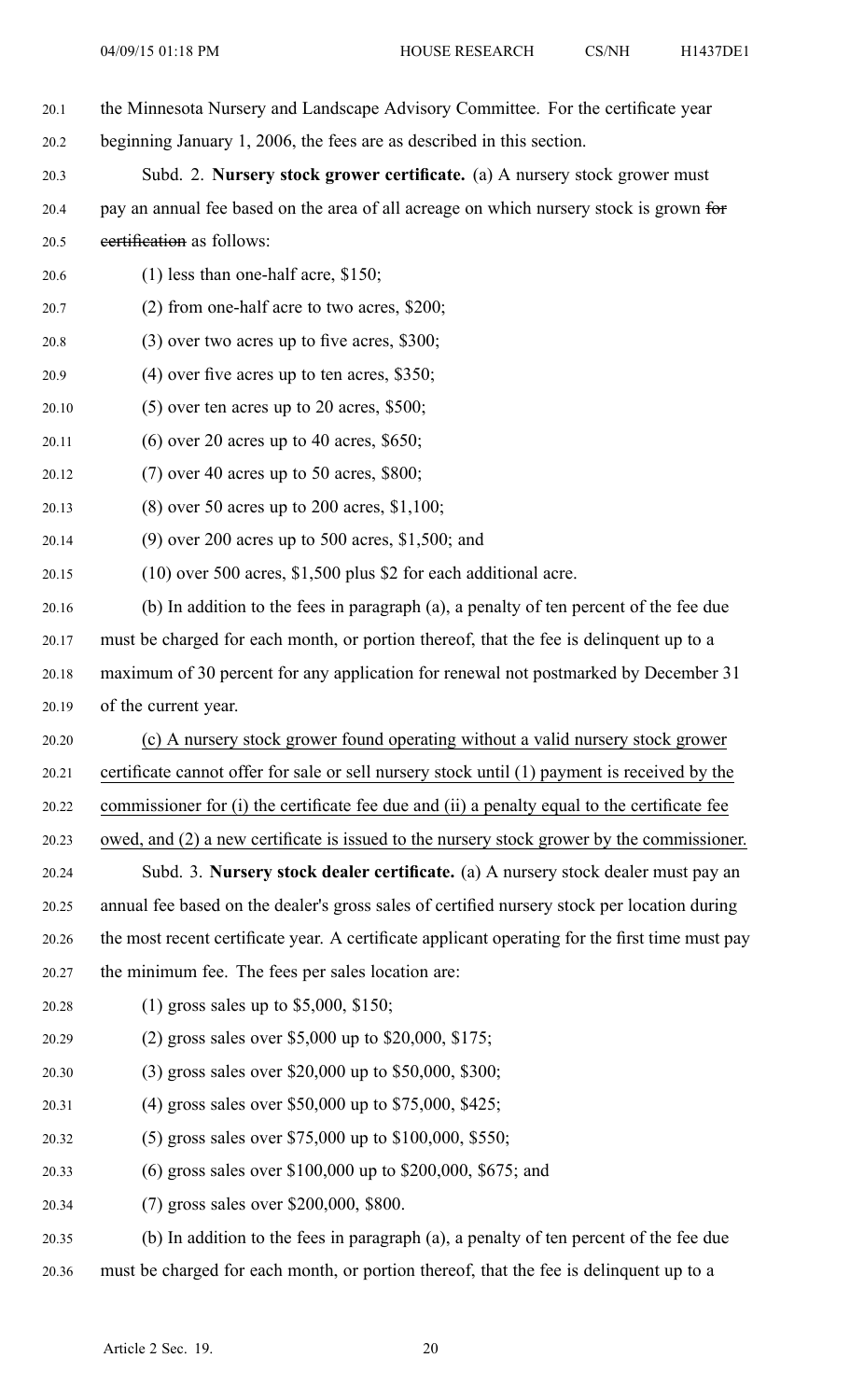- 21.1 maximum of 30 percen<sup>t</sup> for any application for renewal not postmarked by December 31 21.2 of the current year. 21.3 (c) A nursery stock dealer found operating without <sup>a</sup> valid nursery stock dealer
- 21.4 certificate cannot offer for sale or sell nursery stock until (1) paymen<sup>t</sup> is received by the
- 21.5 commissioner for (i) the certificate fee due and (ii) <sup>a</sup> penalty equal to the certificate fee
- 21.6 owed, and (2) <sup>a</sup> new certificate is issued to the nursery stock dealer by the commissioner.

21.7 Subd. 4. **Reinspection; additional or optional inspection fees.** If <sup>a</sup> reinspection is 21.8 required or an additional inspection is needed or requested <sup>a</sup> fee must be assessed based 21.9 on mileage and inspection time as follows:

21.10 (1) mileage must be charged at the current United States Internal Revenue Service 21.11 reimbursement rate; and

21.12 (2) inspection time must be charged at the rate of \$50 per hour, a rate sufficient to 21.13 recover all inspection costs including the driving time to and from the location in addition

21.14 to the time spen<sup>t</sup> conducting the inspection.

21.15 Sec. 20. Minnesota Statutes 2014, section 21.89, subdivision 2, is amended to read:

21.16 Subd. 2. **Permits; issuance and revocation.** The commissioner shall issue <sup>a</sup> permit 21.17 to the initial labeler of agricultural, vegetable, flower, and wildflower seeds which are sold 21.18 for use in Minnesota and which conform to and are labeled under sections 21.80 to 21.92. 21.19 The categories of permits are as follows:

21.20 (1) for initial labelers who sell 50,000 pounds or less of agricultural seed each 21.21 calendar year, an annual permit issued for <sup>a</sup> fee established in section 21.891, subdivision 21.22 2, paragraph (b);

21.23 (2) for initial labelers who sell vegetable, flower, and wildflower seed packed for 21.24 use in home gardens or household plantings, and initial labelers who sell native grasses 21.25 and wildflower seed in commercial or agricultural quantities, an annual permit issued for 21.26 <sup>a</sup> fee established in section 21.891, subdivision 2, paragraph (c), based upon the gross 21.27 sales from the previous year; and

21.28 (3) for initial labelers who sell more than 50,000 pounds of agricultural seed 21.29 each calendar year, <sup>a</sup> permanen<sup>t</sup> permit issued for <sup>a</sup> fee established in section 21.891, 21.30 subdivision 2, paragraph (d).

21.31 In addition, the person shall furnish to the commissioner an itemized statement of all 21.32 seeds sold in Minnesota for the periods established by the commissioner. This statement 21.33 shall be delivered, along with the paymen<sup>t</sup> of the fee, based upon the amount and type 21.34 of seed sold, to the commissioner no later than 30 days after the end of each reporting 21.35 period. Any person holding <sup>a</sup> permit shall show as par<sup>t</sup> of the analysis labels or invoices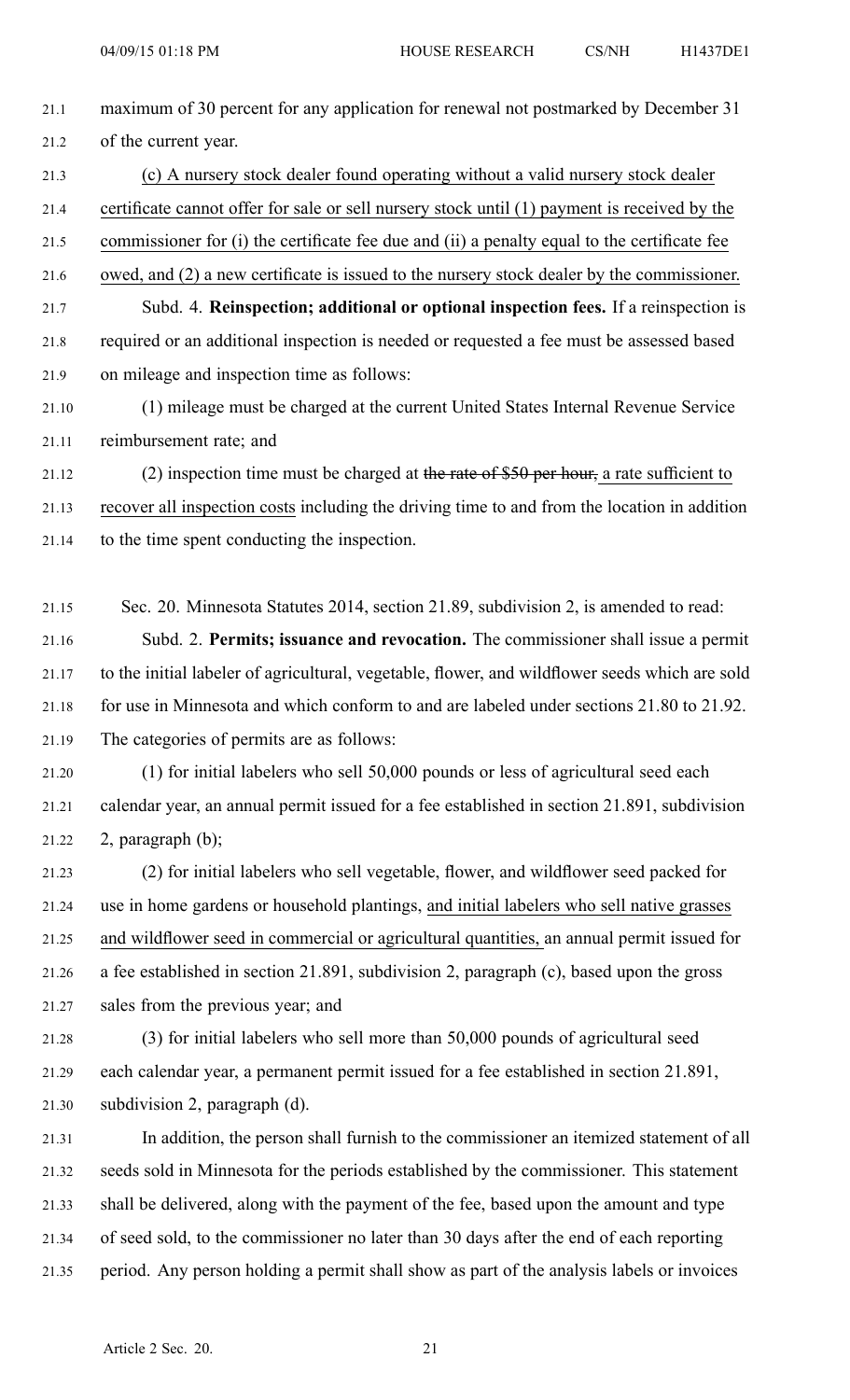22.1 on all agricultural, vegetable, flower, wildflower, tree, or shrub seeds all information the 22.2 commissioner requires. The commissioner may revoke any permit in the event of failure 22.3 to comply with applicable laws and rules.

22.4 Sec. 21. Minnesota Statutes 2014, section 21.891, subdivision 2, is amended to read: 22.5 Subd. 2. **Seed fee permits.** (a) An initial labeler who wishes to sell seed in 22.6 Minnesota must comply with section 21.89, subdivisions 1 and 2, and the procedures in 22.7 this subdivision. Each initial labeler who wishes to sell seed in Minnesota must apply to 22.8 the commissioner to obtain <sup>a</sup> permit. The application must contain the name and address of 22.9 the applicant, the application date, and the name and title of the applicant's contact person. 22.10 (b) The application for <sup>a</sup> seed permit covered by section 21.89, subdivision 2, clause 22.11 (1), must be accompanied by an application fee of  $$50$  \$75. 22.12 (c) The application for <sup>a</sup> seed permit covered by section 21.89, subdivision 2, clause 22.13 (2), must be accompanied by an application fee based on the level of annual gross sales 22.14 as follows: 22.15 (1) for gross sales of \$0 to \$25,000, the annual permit fee is  $$50$  \$75; 22.16 (2) for gross sales of \$25,001 to \$50,000, the annual permit fee is \$100 \$150; 22.17 (3) for gross sales of \$50,001 to \$100,000, the annual permit fee is \$200 \$300; 22.18 (4) for gross sales of  $$100,001$  to  $$250,000$ , the annual permit fee is  $$500 $750$ ; 22.19 (5) for gross sales of \$250,001 to \$500,000, the annual permit fee is  $\frac{$1,000}{$1,500}$ ; 22.20 and 22.21 (6) for gross sales of  $$500,001$  and above to  $$1,000,000$ , the annual permit fee is 22.22 \$2,000 \$3,000; and 22.23 (7) for gross sales of \$1,000,0001 and above, the annual permit fee is \$4,500. 22.24 (d) The application for <sup>a</sup> seed permit covered by section 21.89, subdivision 2, clause 22.25 (3), must be accompanied by an application fee of \$50 \$75. Initial labelers holding seed 22.26 fee permits covered under this paragraph need not apply for <sup>a</sup> new permit or pay the 22.27 application fee. Under this permit category, the fees for the following kinds of agricultural 22.28 seed sold either in bulk or containers are: 22.29 (1) oats, wheat, and barley, 6.3 9 cents per hundredweight; 22.30 (2) rye, field beans, soybeans, buckwheat, and flax, 8.4 12 cents per hundredweight; 22.31 (3) field corn,  $29.4$  17 cents per hundredweight 80,000 seed unit; 22.32 (4) forage, lawn and turf grasses, and legumes, 49 69 cents per hundredweight; 22.33 (5) sunflower,  $$1.40$  \$1.96 per hundredweight; 22.34 (6) sugar beet, \$3.29 12 cents per hundredweight 100,000 seed unit; and 22.35 (7) soybeans, 7.5 cents per 140,000 seed unit; and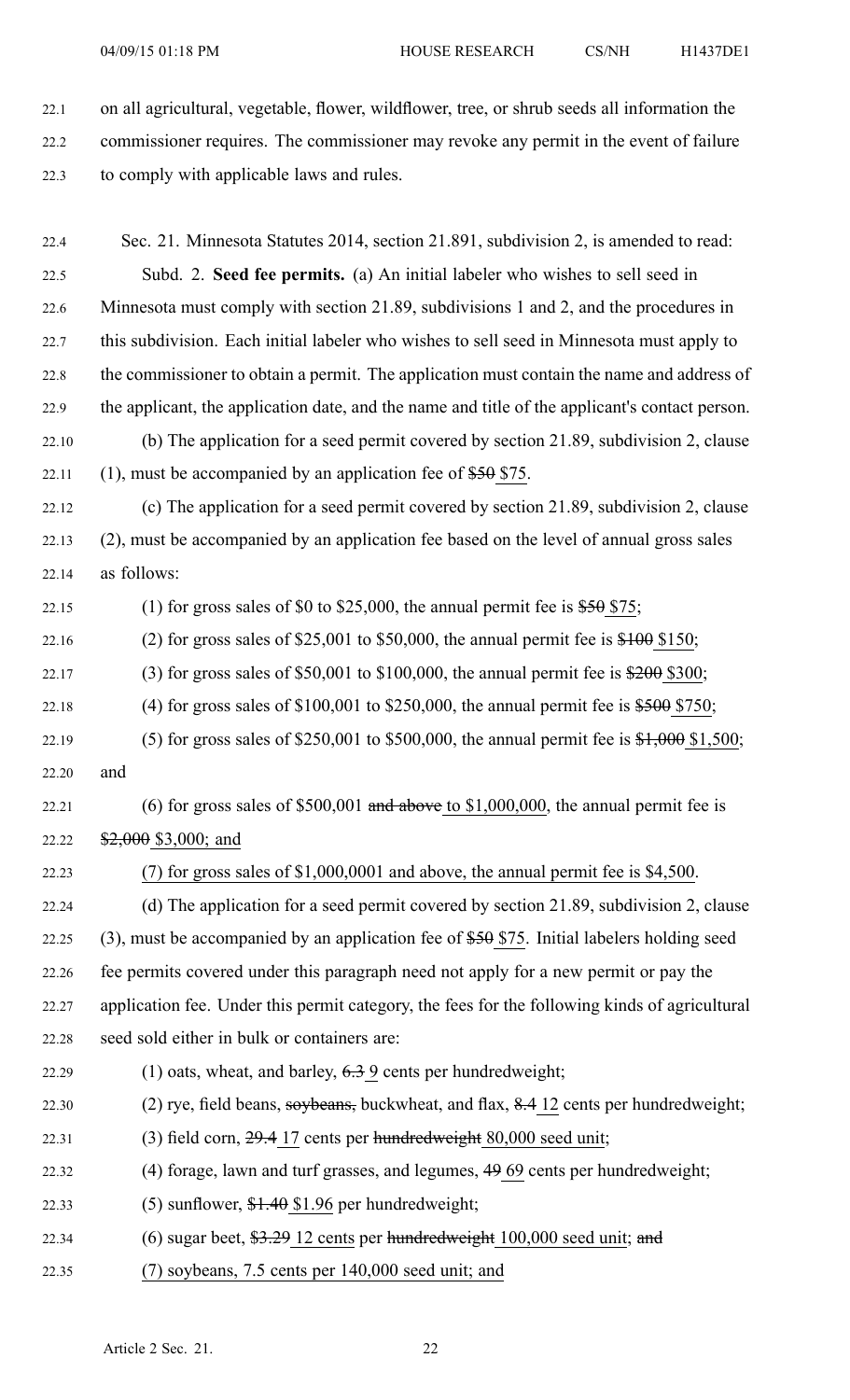23.1 (7) (8) for any agricultural seed not listed in clauses (1) to  $(6)$  (7), the fee for the crop 23.2 most closely resembling it in normal planting rate applies.

23.3 (e) If, for reasons beyond the control and knowledge of the initial labeler, seed is 23.4 shipped into Minnesota by <sup>a</sup> person other than the initial labeler, the responsibility for the 23.5 seed fees are transferred to the shipper. An application for <sup>a</sup> transfer of this responsibility 23.6 must be made to the commissioner. Upon approval by the commissioner of the transfer, 23.7 the shipper is responsible for paymen<sup>t</sup> of the seed permit fees.

23.8 (f) Seed permit fees may be included in the cost of the seed either as <sup>a</sup> hidden cost or 23.9 as <sup>a</sup> line item cost on each invoice for seed sold. To identify the fee on an invoice, the 23.10 words "Minnesota seed permit fees" must be used.

23.11 (g) All seed fee permit holders must file semiannual reports with the commissioner, 23.12 even if no seed was sold during the reporting period. Each semiannual repor<sup>t</sup> must be 23.13 submitted within 30 days of the end of each reporting period. The reporting periods are 23.14 October 1 to March 31 and April 1 to September 30 of each year or July 1 to December 23.15 31 and January 1 to June 30 of each year. Permit holders may change their reporting 23.16 periods with the approval of the commissioner.

23.17 (h) The holder of <sup>a</sup> seed fee permit must pay fees on all seed for which the permit 23.18 holder is the initial labeler and which are covered by sections 21.80 to 21.92 and sold 23.19 during the reporting period.

23.20 (i) If <sup>a</sup> seed fee permit holder fails to submit <sup>a</sup> semiannual repor<sup>t</sup> and pay the seed 23.21 fee within 30 days after the end of each reporting period, the commissioner shall assess <sup>a</sup> 23.22 penalty of \$100 or eight percent, calculated on an annual basis, of the fee due, whichever 23.23 is greater, but no more than \$500 for each late semiannual report. A \$15 penalty must be 23.24 charged when the semiannual repor<sup>t</sup> is late, even if no fee is due for the reporting period. 23.25 Seed fee permits may be revoked for failure to comply with the applicable provisions of 23.26 this paragraph or the Minnesota seed law.

23.27 Sec. 22. Minnesota Statutes 2014, section 21.891, subdivision 5, is amended to read: 23.28 Subd. 5. **Brand name registration fee.** The fee is \$25 \$50 for each variety 23.29 registered for sale by brand name.

23.30 Sec. 23. Minnesota Statutes 2014, section 25.341, subdivision 2, is amended to read: 23.31 Subd. 2. **Application; fee; term.** A person who is required to have <sup>a</sup> commercial 23.32 feed license shall submit an application on <sup>a</sup> form provided or approved by the 23.33 commissioner accompanied by <sup>a</sup> fee of \$25 \$75 paid to the commissioner for each 23.34 location. A license is not transferable from one person to another, from one ownership to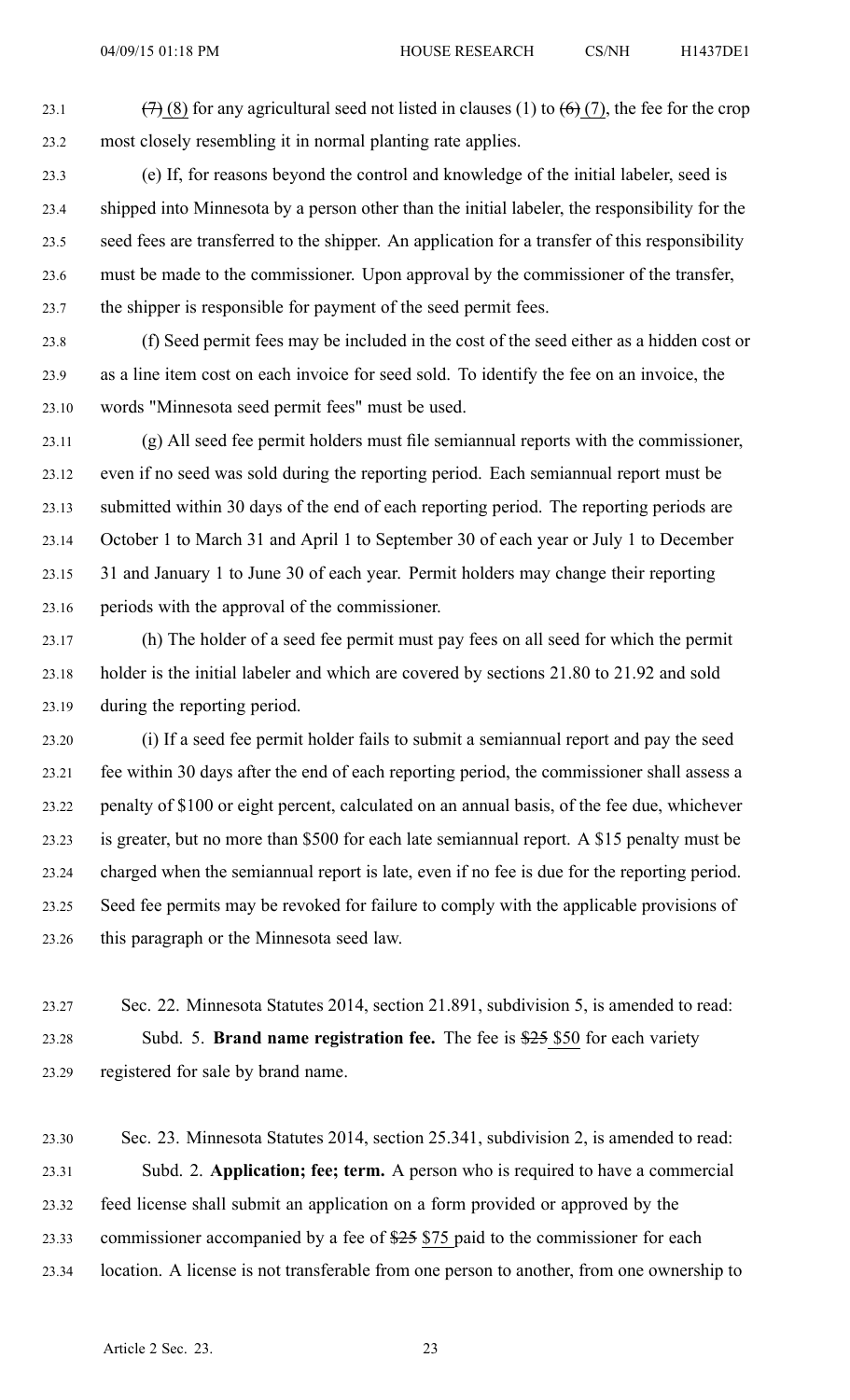24.1 another, or from one location to another. The license year is the calendar year. A license 24.2 expires on December 31 of the year for which it is issued, excep<sup>t</sup> that <sup>a</sup> license is valid 24.3 through January 31 of the next year or until the issuance of the renewal license, whichever 24.4 comes first, if the licensee has filed <sup>a</sup> renewal application with the commissioner on or 24.5 before December 31 of the year for which the current license was issued. Any person who 24.6 is required to have, but fails to obtain <sup>a</sup> license or <sup>a</sup> licensee who fails to comply with 24.7 license renewal requirements, shall pay a \$50\$100 late fee in addition to the license fee.

- 24.8 Sec. 24. Minnesota Statutes 2014, section 25.39, subdivision 1, is amended to read: 24.9 Subdivision 1. **Amount of fee.** (a) An inspection fee at the rate of 16 cents per ton 24.10 must be paid to the commissioner on commercial feeds distributed in this state by the 24.11 person who first distributes the commercial feed, excep<sup>t</sup> that:
- 24.12 (1) no fee need be paid on:

24.13 (i) <sup>a</sup> commercial feed if the paymen<sup>t</sup> has been made by <sup>a</sup> previous distributor; or

24.14 (ii) customer formula feeds if the inspection fee is paid on the commercial feeds 24.15 which are used as ingredients; or

24.16 (2) <sup>a</sup> Minnesota feed distributor who can substantiate that greater than 50 percen<sup>t</sup> 24.17 of the distribution of commercial feed is to purchasers outside the state may purchase 24.18 commercial feeds without paymen<sup>t</sup> of the inspection fee under <sup>a</sup> tonnage fee exemption 24.19 permit issued by the commissioner. Such location specific permits shall be issued on <sup>a</sup> 24.20 calendar year basis to commercial feed distributors who submit <sup>a</sup> \$100 nonrefundable 24.21 application fee and comply with rules adopted by the commissioner relative to record 24.22 keeping, tonnage of commercial feed distributed in Minnesota, total of all commercial 24.23 feed tonnage distributed, and all other information which the commissioner may require 24.24 so as to ensure that proper inspection fee paymen<sup>t</sup> has been made.

24.25 (b) In the case of pe<sup>t</sup> food distributed in the state only in packages of ten pounds 24.26 or less, <sup>a</sup> listing of each product and <sup>a</sup> current label for each product must be submitted 24.27 annually on forms provided by the commissioner and accompanied by an annual fee of 24.28 \$50\$100 for each product in lieu of the inspection fee. This annual fee is due by July 1. 24.29 The inspection fee required by paragraph (a) applies to pe<sup>t</sup> food distributed in packages 24.30 exceeding ten pounds.

24.31 (c) In the case of specialty pe<sup>t</sup> food distributed in the state only in packages of 24.32 ten pounds or less, <sup>a</sup> listing of each product and <sup>a</sup> current label for each product must 24.33 be submitted annually on forms provided by the commissioner and accompanied by an 24.34 annual fee of \$25 \$100 for each product in lieu of the inspection fee. This annual fee is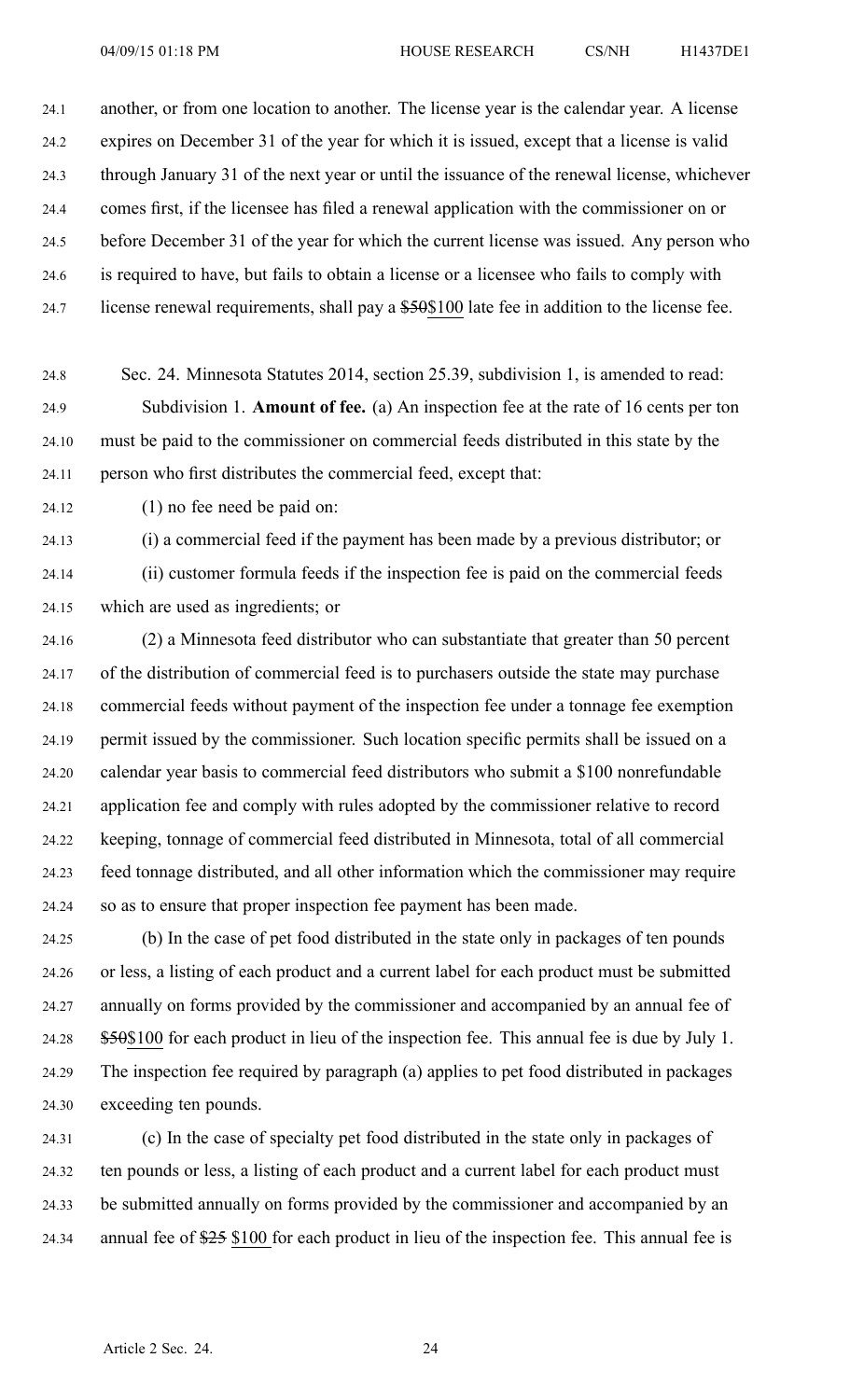## 25.1 due by July 1. The inspection fee required by paragraph (a) applies to specialty pe<sup>t</sup> food 25.2 distributed in packages exceeding ten pounds.

25.3 (d) The minimum inspection fee is \$10 \$75 per annual reporting period.

- 25.4 Sec. 25. Minnesota Statutes 2014, section 25.39, subdivision 1a, is amended to read: 25.5 Subd. 1a. **Containers of ten pounds or less.** A distributor who is subject to the 25.6 annual fee specified in subdivision 1, paragraph (b) or (c), shall do the following:
- 25.7 (1) before beginning distribution, file with the commissioner <sup>a</sup> listing of pe<sup>t</sup> and 25.8 specialty pe<sup>t</sup> foods to be distributed in the state only in containers of ten pounds or less, 25.9 on forms provided by the commissioner. The listing under this clause must be renewed 25.10 annually before July 1 and is the basis for the paymen<sup>t</sup> of the annual fee. New products 25.11 added during the year must be submitted to the commissioner as <sup>a</sup> supplement to the 25.12 annual listing before distribution; and
- 25.13 (2) if the annual renewal of the listing is not received before July 1 or if an unlisted 25.14 product is distributed, pay a late filing fee of  $$100$  per product in addition to the 25.15 normal charge for the listing. The late filing fee under this clause is in addition to any 25.16 other penalty under this chapter.
- 25.17 Sec. 26. Minnesota Statutes 2014, section 28A.03, is amended by adding <sup>a</sup> subdivision 25.18 to read:

25.19 Subd. 11. **HACCP plan.** "Hazard analysis critical control point (HACCP) plan" 25.20 means <sup>a</sup> written document that delineates the formal procedures for following the HACCP 25.21 principles developed by the National Advisory Committee on Microbiological Criteria 25.22 for Foods.

#### 25.23 Sec. 27. **[28A.152] COTTAGE FOODS EXEMPTION.**

25.24 Subdivision 1. **Licensing provisions applicability.** (a) The licensing provisions of 25.25 sections 28A.01 to 28A.16 do not apply to the following:

- 25.26 (1) an individual who prepares and sells food that is not potentially hazardous food, 25.27 as defined in Minnesota Rules, par<sup>t</sup> 4626.0020, subpart 62, if the following requirements 25.28 are met:
- 25.29 (i) the prepared food offered for sale under this clause is labeled to accurately reflect
- 25.30 the name and address of the individual preparing and selling the food, the date on which
- 25.31 the food was prepared, and the ingredients and any possible allergens; and
- 25.32 (ii) the individual displays at the point of sale <sup>a</sup> clearly legible sign or placard stating: 25.33 "These products are homemade and not subject to state inspection"; and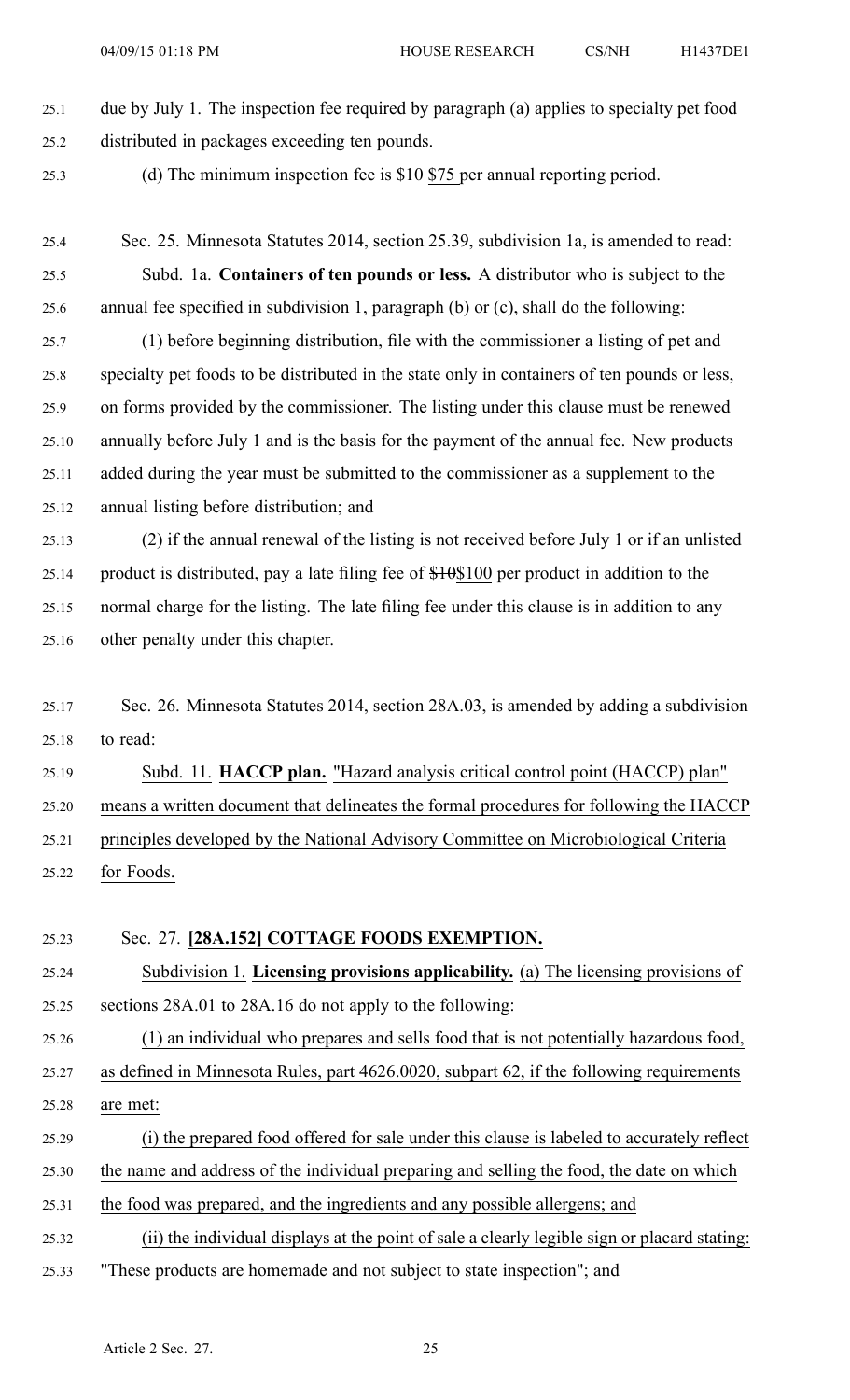| 26.1  | (2) an individual who prepares and sells home-processed and home-canned food             |
|-------|------------------------------------------------------------------------------------------|
| 26.2  | products if the following requirements are met:                                          |
| 26.3  | (i) the products are pickles, vegetables, or fruits having an equilibrium pH value of    |
| 26.4  | 4.6 or lower;                                                                            |
| 26.5  | (ii) the products are home-processed and home-canned in Minnesota;                       |
| 26.6  | (iii) the individual displays at the point of sale a clearly legible sign or placard     |
| 26.7  | stating: "These canned goods are homemade and not subject to state inspection"; and      |
| 26.8  | (iv) each container of the product sold or offered for sale under this clause is         |
| 26.9  | accurately labeled to provide the name and address of the individual who processed       |
| 26.10 | and canned the goods, the date on which the goods were processed and canned, and         |
| 26.11 | ingredients and any possible allergens.                                                  |
| 26.12 | (b) An individual who qualifies for an exemption under paragraph (a), clause (2), is     |
| 26.13 | also exempt from the provisions of sections 31.31 and 31.392.                            |
| 26.14 | Subd. 2. Direct sales to consumers. (a) An individual qualifying for an exemption        |
| 26.15 | under subdivision 1 may sell the exempt food:                                            |
| 26.16 | (1) directly to the ultimate consumer;                                                   |
| 26.17 | (2) at a community event or farmers' market; or                                          |
| 26.18 | (3) directly from the individual's home to the consumer, to the extent allowed by        |
| 26.19 | local ordinance.                                                                         |
| 26.20 | (b) If an exempt food product will be delivered to the ultimate consumer upon sale       |
| 26.21 | of the food product, the individual who prepared the food product must be the person who |
| 26.22 | delivers the food product to the ultimate consumer.                                      |
| 26.23 | (c) Food products exempt under subdivision 1, paragraph (a), clause (2), may not be      |
| 26.24 | sold outside of Minnesota.                                                               |
| 26.25 | (d) Food products exempt under subdivision 1 may be sold over the Internet but           |
| 26.26 | must be delivered directly to the ultimate consumer by the individual who prepared the   |
| 26.27 | food product. The statement "These products are homemade and not subject to state        |
| 26.28 | inspection" must be displayed on the Web site that offers the exempt foods for purchase. |
| 26.29 | Subd. 3. Limitation on sales. An individual selling exempt foods under this section      |
| 26.30 | is limited to total sales with gross receipts of \$18,000 or less in a calendar year.    |
| 26.31 | Subd. 4. Registration. An individual who prepares and sells exempt food under            |
| 26.32 | subdivision 1 must register annually with the commissioner. The annual registration      |
| 26.33 | fee is $$50.$                                                                            |
| 26.34 | Subd. 5. Training. An individual who prepares and sells exempt food under                |
| 26.35 | subdivision 1 must complete a safe food handling training course that is approved by the |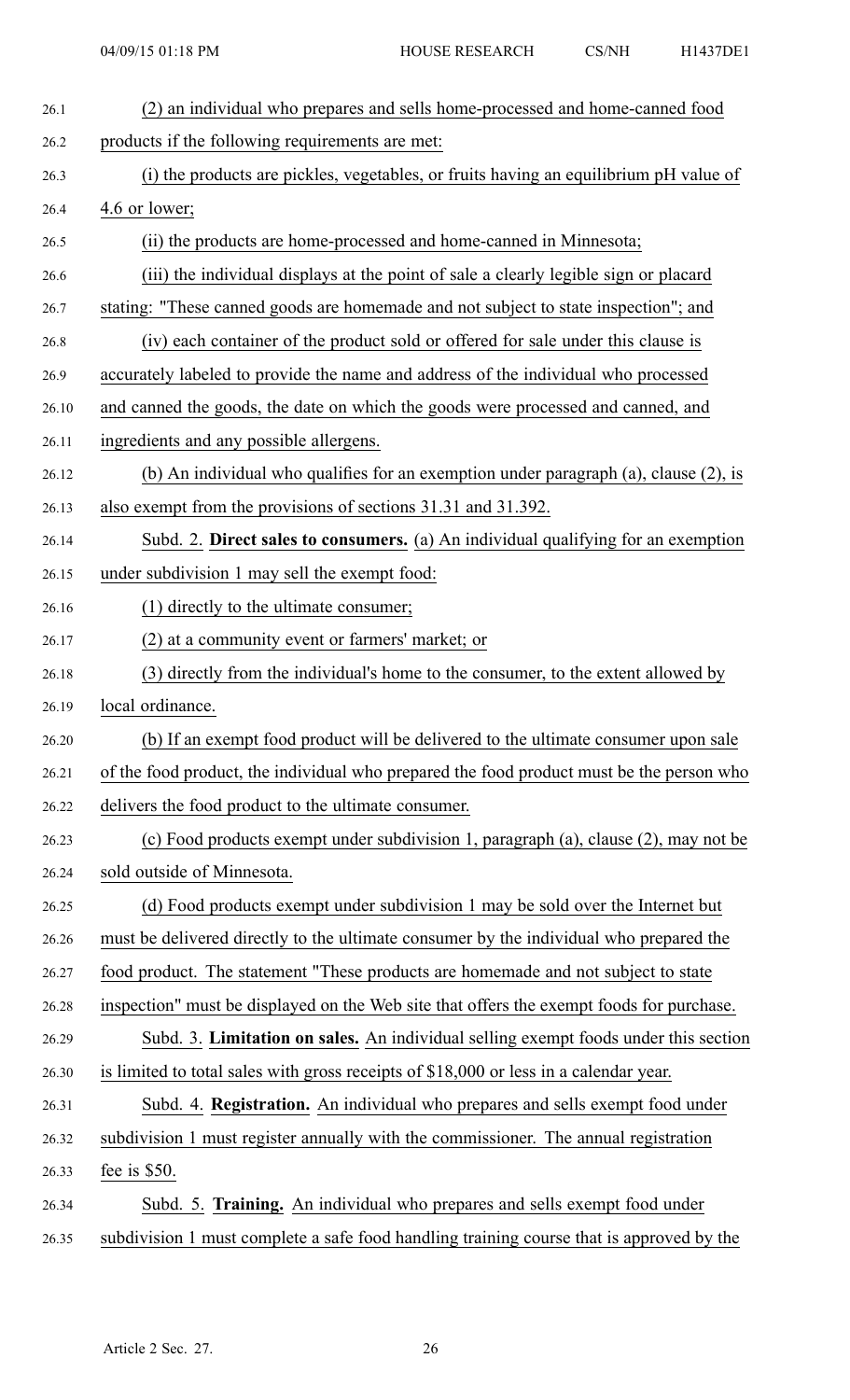- 27.1 commissioner. The training shall not exceed eight hours and must be completed every 27.2 three years while the individual is registered under subdivision 4. 27.3 Subd. 6. **Local ordinances.** This section does not preemp<sup>t</sup> the application of any 27.4 business licensing requirement or sanitation, public health, or zoning ordinance of <sup>a</sup> 27.5 political subdivision. 27.6 Subd. 7. **Account established.** A cottage foods account is created as <sup>a</sup> separate 27.7 account in the agricultural fund in the state treasury for depositing money received by the
- 27.8 commissioner under this section. Money in the account, including interest, is appropriated
- 27.9 to the commissioner for purposes of this section.
- 27.10 Sec. 28. Minnesota Statutes 2014, section 32.075, is amended to read:

# 27.11 **32.075 TERM OF LICENSE; TRANSFERABILITY; FEES AND PENALTIES.**

27.12 Every An initial license issued by the commissioner shall be for a period ending 27.13 expires on the following December 31st day of December next following, and shall is not 27.14 be transferable. A renewal license is valid for two years and expires on December 31st of 27.15 the second year. The fee for each such an initial or renewal license shall be is  $$50$  \$60.and 27.16 each renewal thereof shall be \$25 and The fee shall be paid to the commissioner before 27.17 the commissioner issuesany an initial or renewal license or renewal thereof is issued. If a 27.18 license renewal is not applied for on or before January 1 of each year, a penalty of \$10\$30 27.19 shall be imposed. A person who does not renew <sup>a</sup> license within one year following its 27.20 December 31 expiration date, excep<sup>t</sup> those persons who do not renew such license while 27.21 engaged in active military service, shall be required to prove competency and qualification 27.22 pursuan<sup>t</sup> to section 32.073, before <sup>a</sup> license is issued. The commissioner may require any 27.23 other person who renews <sup>a</sup> license to prove competency and qualification in the same 27.24 manner. All license fees and penalties received by the commissioner shall be paid into the 27.25 state treasurydeposited in the dairy services account in the agricultural fund.

- 27.26 Sec. 29. Minnesota Statutes 2014, section 32.105, is amended to read:
- 

### 27.27 **32.105 MILK PROCUREMENT FEE.**

27.28 Each dairy plant operator within the state must pay to the commissioner on or before 27.29 the 18th of each month <sup>a</sup> fee of .711.1 cents per hundredweight of milk purchased the 27.30 previous month. If <sup>a</sup> milk producer within the state ships milk out of the state for sale, the 27.31 producer must pay the fee to the commissioner unlessthe purchaser voluntarily paysthe fee. 27.32 Producers who ship milk out of state or processors must submit monthly reports as 27.33 to milk purchases along with the appropriate procuremen<sup>t</sup> fee to the commissioner. The 27.34 commissioner may have access to all relevant purchase or sale records as necessary to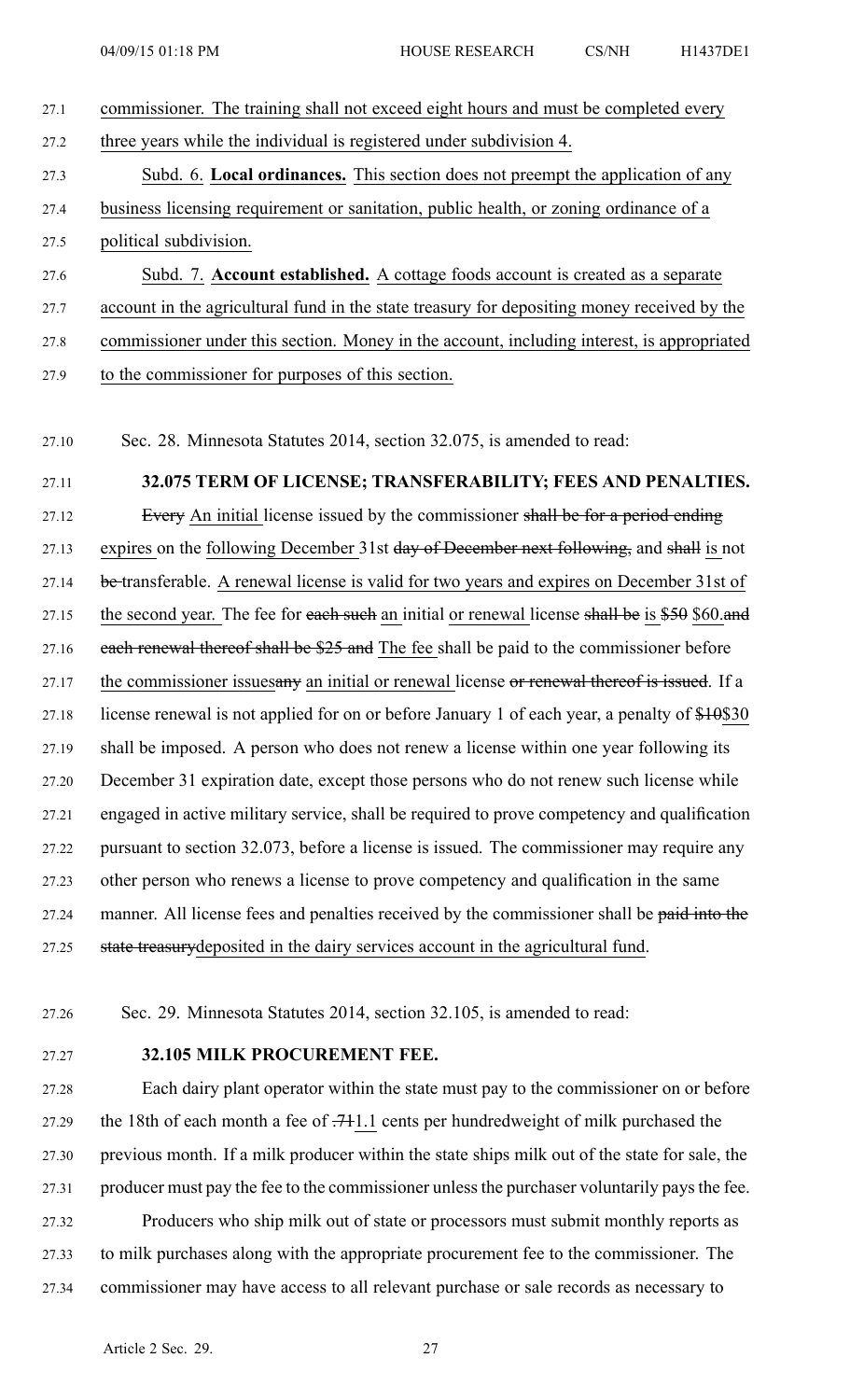- 28.1 verify compliance with this section and may require the producer or purchaser to produce 28.2 records as necessary to determine compliance.
- 28.3 The fees collected under this section must be deposited in the dairy services account 28.4 in the agricultural fund. Money in the account, including interest earned, is appropriated 28.5 to the commissioner to administer this chapter.
- 28.6 Sec. 30. **[41A.14] AGRICULTURE RESEARCH, EDUCATION, EXTENSION,** 28.7 **AND TECHNOLOGY TRANSFER BOARD.**
- 28.8 Subdivision 1. **Creation.** (a) The Agriculture Research, Education, Extension, and 28.9 Technology Transfer Board is created and consists of the following members:
- 28.10 (1) the commissioner of agriculture;
- 28.11 (2) the dean of the College of Food, Agricultural and Natural Resource Sciences
- 28.12 at the University of Minnesota;
- 28.13 (3) <sup>a</sup> person representing the Minnesota State Colleges and Universities system,
- 28.14 appointed by the chancellor;
- 28.15 (4) two persons representing statewide agriculture organizations;
- 28.16 (5) <sup>a</sup> person representing agriculture industry statewide;
- 28.17 (6) <sup>a</sup> representative of each of the state commodity councils organized under section
- 28.18 17.54 and the Minnesota pork board;
- 28.19 (7) <sup>a</sup> person representing an association of primary manufacturers of forest products;
- 28.20 (8) <sup>a</sup> person representing organic or sustainable agriculture; and
- 28.21 (9) <sup>a</sup> person representing statewide environment and natural resource conservation 28.22 organizations.
- 28.23 The commissioner and the dean shall be cochairs. The commissioner, the dean, and
- 28.24 the representative of the Minnesota State Colleges and Universities system are nonvoting 28.25 members of the board.
- 28.26 (b) Members under paragraph (a), clauses (4) to (9), shall be appointed by the
- 28.27 commissioner. The commissioner shall not provide daily or expense compensation for
- 28.28 board members.
- 28.29 (c) The commissioner shall provide administrative services for the board and act 28.30 as its fiscal agent.
- 28.31 (d) For each board meeting, the commissioner shall provide advance notice and <sup>a</sup>
- 28.32 copy of the meeting minutes to the chairs and ranking minority members of the house of
- 28.33 representatives and senate committees with jurisdiction over agriculture finance.
- 28.34 Subd. 2. **Duties; grants.** The board shall provide for investments that will most 28.35 efficiently achieve long-term agricultural productivity increases through improved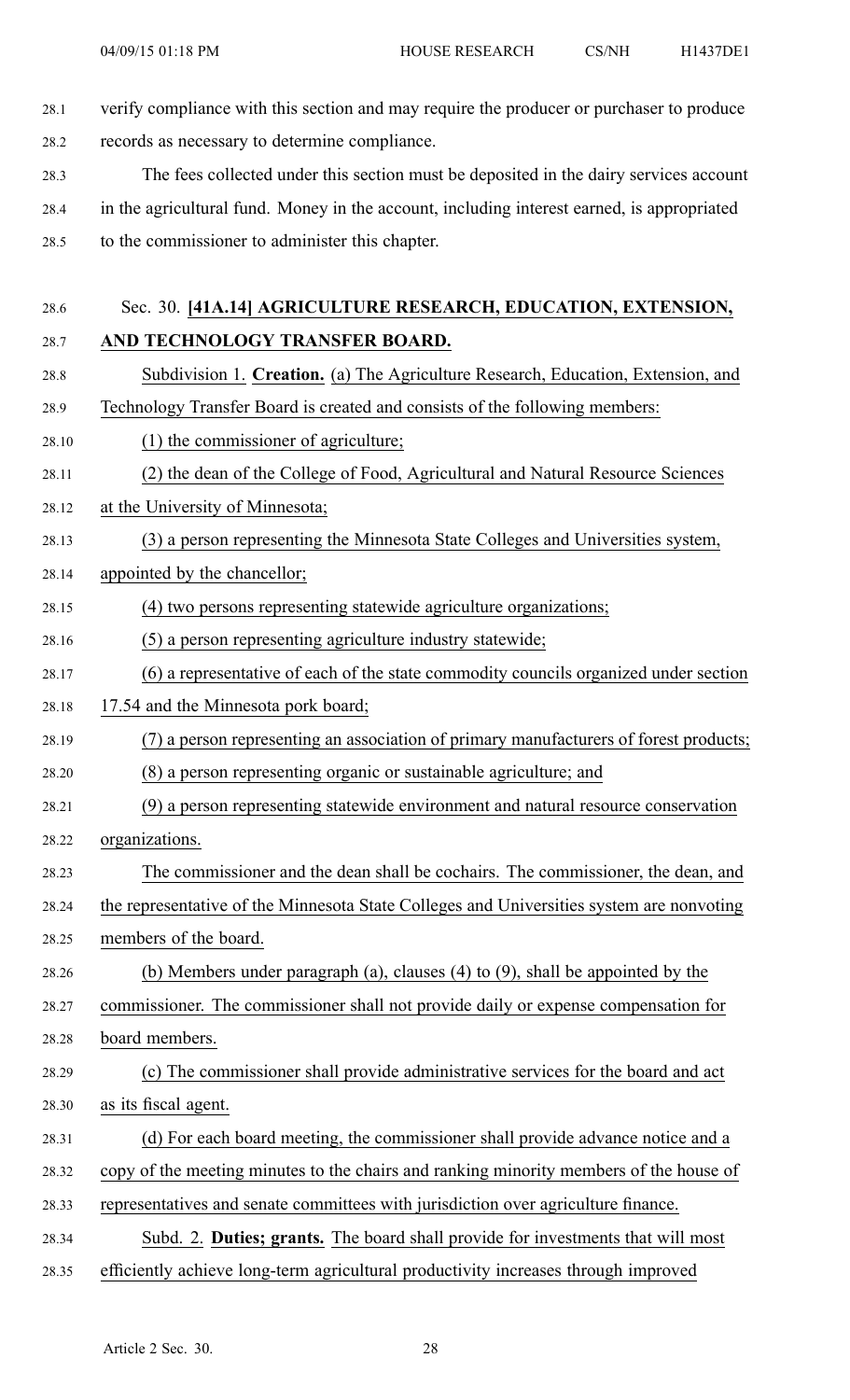| 29.1  | infrastructure, vision, and accountability. Priority shall be given to human infrastructure.    |
|-------|-------------------------------------------------------------------------------------------------|
| 29.2  | The board shall provide grants for:                                                             |
| 29.3  | (1) agricultural research and technology transfer needs and recipients including, but           |
| 29.4  | not limited to, agricultural research and extension at the University of Minnesota, research    |
| 29.5  | and outreach centers; the College of Food, Agricultural and Natural Resource Sciences;          |
| 29.6  | the Minnesota Agricultural Experiment Station; University of Minnesota Extension;               |
| 29.7  | the University of Minnesota Veterinary School; the Veterinary Diagnostic Laboratory;            |
| 29.8  | the Stakman-Borlaug Center; and the Minnesota Agricultural Fertilizer Research and              |
| 29.9  | Education Council;                                                                              |
| 29.10 | (2) agriculture rapid response for plant and animal diseases and pests; and                     |
| 29.11 | (3) agricultural education including, but not limited to, challenge grants awarded by           |
| 29.12 | the Minnesota Agriculture Education Leadership Council, farm business management,               |
| 29.13 | mentoring programs, graduate debt forgiveness, and high school programs.                        |
| 29.14 | Subd. 3. Fund. An agriculture research, education, extension, and technology                    |
| 29.15 | transfer fund is created in the state treasury. The fund consists of money received in the form |
| 29.16 | of gifts, grants, reimbursement, or appropriations from any source for any of the purposes      |
| 29.17 | provided in subdivision 2, and any interest or earnings of the fund. Money in the fund is       |
| 29.18 | appropriated to the commissioner of agriculture for the purposes under subdivision 2.           |
|       |                                                                                                 |
| 29.19 | Sec. 31. [41A.15] DEFINITIONS.                                                                  |
| 29.20 | Subdivision 1. Scope. For the purposes of sections 41A.15 to 41A.19, the terms                  |
| 29.21 | defined in this section have the meanings given them.                                           |
| 29.22 | Subd. 2. Advanced biofuel. "Advanced biofuel" has the meaning given in section                  |
| 29.23 | 239.051, subdivision 1a.                                                                        |
| 29.24 | Subd. 3. Biomass thermal production. "Biomass thermal production" means the                     |
| 29.25 | generation of energy for commercial heat or industrial process heat from a cellulosic           |
| 29.26 | material or other material composed of forestry or agricultural feedstocks for a new or         |
| 29.27 | expanding capacity facility or a facility that is displacing existing use of fossil fuel after  |
| 29.28 | the effective date of this section.                                                             |
| 29.29 | Subd. 4. Cellulosic biomass. "Cellulosic biomass" means material primarily made                 |
| 29.30 | up of cellulose, hemicellulose, or lingnin, or a combination of those ingredients.              |
| 29.31 | Subd. 5. Cellulosic sugar. "Cellulosic sugar" means sugar derived from cellulosic               |
| 29.32 | biomass from agricultural or forestry resources.                                                |
| 29.33 | Subd. 6. Commissioner. "Commissioner" means the commissioner of agriculture.                    |
| 29.34 | Subd. 7. Cover crops. "Cover crops" means grasses, legumes, forbs, or other                     |
| 29.35 | herbaceous plants that are known to be noninvasive and not listed as a noxious weed in          |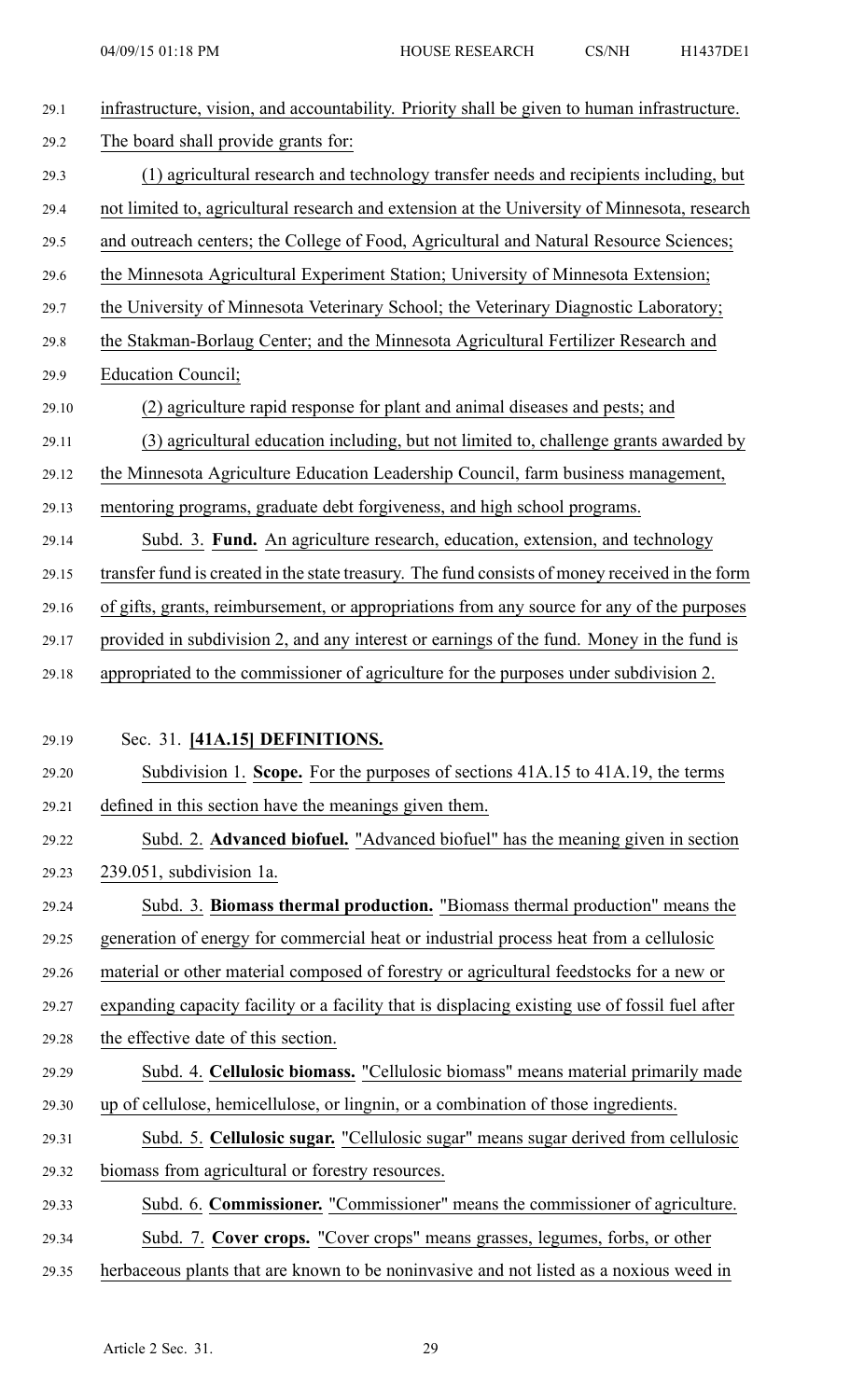| 30.1  | Minnesota and that are either interseeded into living cash crops or planted on agricultural      |
|-------|--------------------------------------------------------------------------------------------------|
| 30.2  | fields during fallow periods for seasonal cover and conservation purposes.                       |
| 30.3  | Subd. 8. MMbtu. "MMbtu" means one million British thermal units.                                 |
| 30.4  | Subd. 9. Perennial crops. "Perennial crops" means agriculturally produced plants                 |
| 30.5  | that are known to be noninvasive and not listed as a noxious weed in Minnesota and that          |
| 30.6  | have a life cycle of at least three years at the location where the plants are being cultivated. |
| 30.7  | Biomass from alfalfa produced in a two-year rotation shall be considered a perennial crop.       |
| 30.8  | Subd. 10. Renewable chemical. "Renewable chemical" means a chemical with                         |
| 30.9  | biobased content as defined in section 41A.105, subdivision 1a.                                  |
|       |                                                                                                  |
| 30.10 | Sec. 32. [41A.16] ADVANCED BIOFUEL PRODUCTION INCENTIVE.                                         |
| 30.11 | Subdivision 1. Eligibility. (a) A facility eligible for payment under this section must          |
| 30.12 | source at least 80 percent raw materials from Minnesota. If a facility is sited 50 miles or      |
| 30.13 | less from the state border, raw materials may be sourced from within a 100-mile radius.          |
| 30.14 | Raw materials must be from agricultural or forestry sources or from solid waste. The             |
| 30.15 | facility must be located in Minnesota, must begin production at a specific location by June      |
| 30.16 | 30, 2025, and must not begin operating above 95,000 MMbtu of annual biofuel production           |
| 30.17 | before July 1, 2015. Eligible facilities include existing companies and facilities that are      |
| 30.18 | adding advanced biofuel production capacity, or retrofitting existing capacity, as well as       |
| 30.19 | new companies and facilities. Production of conventional corn ethanol and conventional           |
| 30.20 | biodiesel is not eligible. Eligible advanced biofuel facilities must produce at least 95,000     |
| 30.21 | MMbtu a year.                                                                                    |
| 30.22 | (b) No payments shall be made for advanced biofuel production that occurs after                  |
| 30.23 | June 30, 2035, for those eligible biofuel producers under paragraph (a).                         |
| 30.24 | (c) An eligible producer of advanced biofuel shall not transfer the producer's                   |
| 30.25 | eligibility for payments under this section to an advanced biofuel facility at a different       |
| 30.26 | location.                                                                                        |
| 30.27 | (d) A producer that ceases production for any reason is ineligible to receive                    |
| 30.28 | payments under this section until the producer resumes production.                               |
| 30.29 | (e) Renewable chemical production for which payment has been received under                      |
| 30.30 | section 41A.17, and biomass thermal production for which payment has been received               |
| 30.31 | under section 41A.18, are not eligible for payment under this section.                           |
| 30.32 | Subd. 2. Payment amounts; limits. (a) The commissioner shall make payments                       |
| 30.33 | to eligible producers of advanced biofuel. The amount of the payment for each eligible           |
| 30.34 | producer's annual production is \$2.1053 per MMbtu for advanced biofuel production from          |
|       |                                                                                                  |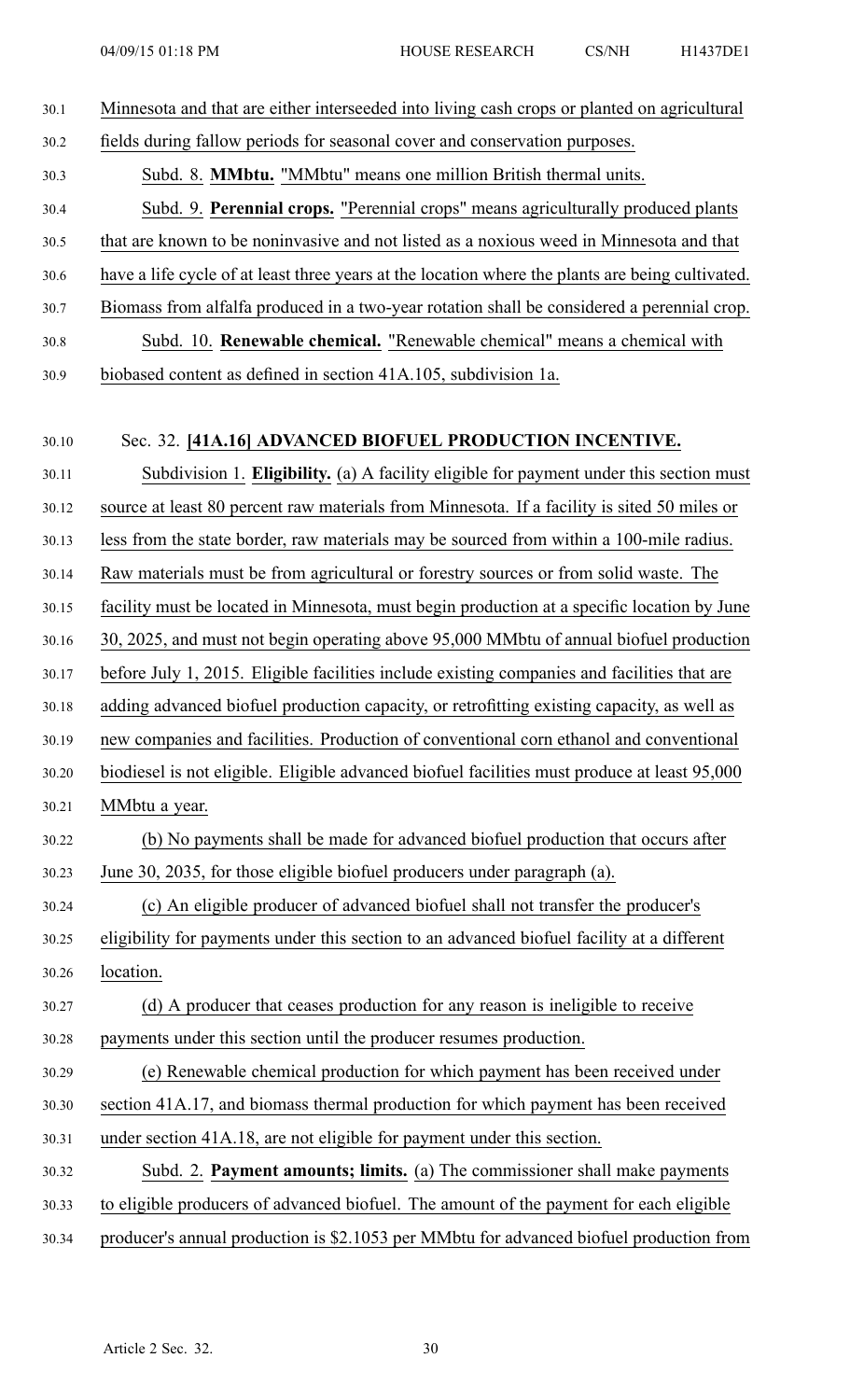| 31.1  | cellulosic biomass, and \$1.053 per MMbtu for advanced biofuel production from sugar or    |
|-------|--------------------------------------------------------------------------------------------|
| 31.2  | starch at a specific location for ten years after the start of production.                 |
| 31.3  | (b) Total payments under this section to an eligible biofuel producer in a fiscal year     |
| 31.4  | may not exceed the amount necessary for 2,850,000 MMbtu of biofuel production. Total       |
| 31.5  | payments under this section to all eligible biofuel producers in a fiscal year may not     |
| 31.6  | exceed the amount necessary for 17,100,000 MMbtu of biofuel production.                    |
| 31.7  | (c) For purposes of this section, an entity that holds a controlling interest in more      |
| 31.8  | than one advanced biofuel facility is considered a single eligible producer.               |
| 31.9  | Subd. 3. Perennial and cover crops required. To be eligible for payment under              |
| 31.10 | this section, a producer that produces advanced biofuel from agricultural cellulosic       |
| 31.11 | biomass other than corn kernel fiber or biogas must derive at least the following portions |
| 31.12 | of the producer's total eligible MMbtus from perennial crop or cover crop biomass:         |
| 31.13 | (1) 10 percent during the first two years of eligible production,                          |
| 31.14 | (2) 30 percent during the third and fourth years of eligible production, and               |
| 31.15 | (3) 50 percent during the fifth through tenth years of eligible production.                |
| 31.16 | Subd. 4. Cellulosic forestry biomass requirements. All forestry-derived cellulosic         |
| 31.17 | biomass must be produced using Minnesota state biomass harvesting guidelines or the        |
| 31.18 | equivalent. All biomass from brushlands must be produced using Minnesota brushland         |
| 31.19 | harvesting biomass harvest guidelines or the equivalent. Forestry-derived cellulosic       |
| 31.20 | biomass that come from land parcels greater than 160 acres must be certified by the Forest |
| 31.21 | Stewardship Council, Sustainable Forestry Initiative, or American Tree Farm System.        |
| 31.22 | Uncertified land from parcels of 160 acres or less and federal land must be harvested by a |
| 31.23 | Minnesota-certified master logger or the equivalent and have a forest stewardship plan.    |
| 31.24 | Subd. 5. Agricultural cellulosic biomass sourcing plan. (a) An eligible producer           |
| 31.25 | who utilizes agricultural cellulosic biomass must submit a responsible biomass sourcing    |
| 31.26 | plan for approval by the commissioner prior to applying for payments under this section.   |
| 31.27 | The commissioner shall make the plan publicly available. The plan must:                    |
| 31.28 | (1) provide a detailed explanation of how agricultural cellulosic biomass will be          |
| 31.29 | produced and managed in a way that preserves soil quality, does not increase soil and      |
| 31.30 | nutrient runoff, avoids introduction of harmful invasive species, limits negative impacts  |
| 31.31 | on wildlife habitat, and reduces greenhouse gas emissions;                                 |
| 31.32 | (2) include the producer's approach to verifying that biomass suppliers are following      |
| 31.33 | the plan;                                                                                  |
| 31.34 | (3) discuss how new technologies and practices that are not yet commercially viable        |
| 31.35 | may be encouraged and adopted during the life of the facility, and how the producer will   |
| 31.36 | encourage continuous improvement during the life of the project;                           |
|       |                                                                                            |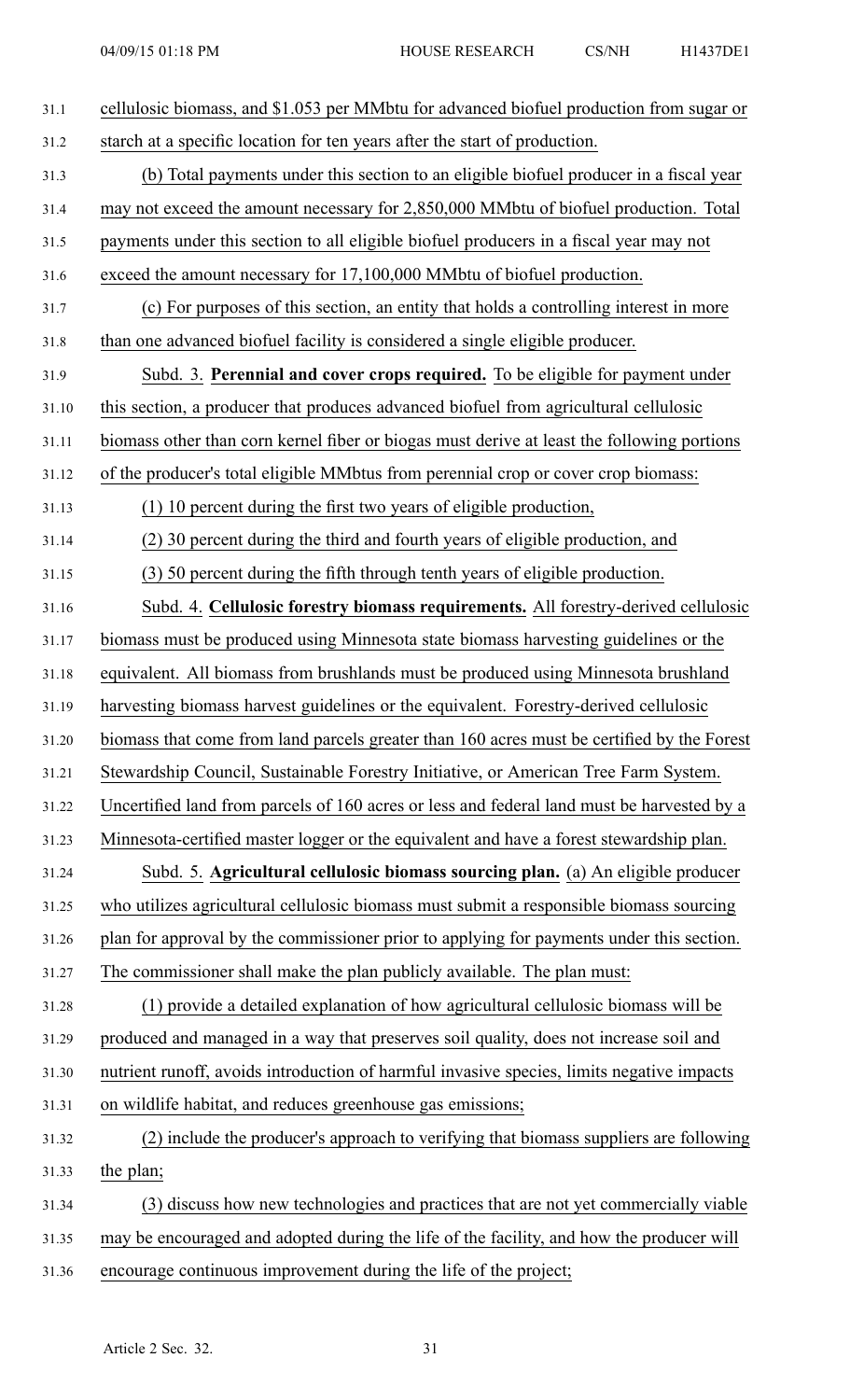| 32.1  | (4) include specific numeric goals and timelines for making progress;                        |
|-------|----------------------------------------------------------------------------------------------|
| 32.2  | (5) require agronomic practices that result in a positive Natural Resources                  |
| 32.3  | Conservation Service Soil Conditioning Index score for acres from which biomass from         |
| 32.4  | corn stover will be harvested; and                                                           |
| 32.5  | (6) include biennial soil sampling to verify maintained or increased levels of soil          |
| 32.6  | organic matter.                                                                              |
| 32.7  | (b) An eligible producer who utilizes agricultural cellulosic biomass and receives           |
| 32.8  | payments under this section shall submit an annual report on the producer's responsible      |
| 32.9  | biomass sourcing plan to the commissioner by January 15 each year. The report must           |
| 32.10 | include data on progress made by the producer in meeting specific goals laid out in the      |
| 32.11 | plan. The commissioner shall make the report publicly available. The commissioner            |
| 32.12 | shall perform an annual review of submitted reports may make a determination that the        |
| 32.13 | producer is not following the plan based on the reports submitted. The commissioner          |
| 32.14 | may take appropriate steps, including reducing or ceasing payments, until the producer       |
| 32.15 | is in compliance with the plan.                                                              |
| 32.16 | Subd. 6. Claims. (a) By the last day of October, January, April, and July, each              |
| 32.17 | eligible biofuel producer shall file a claim for payment for advanced biofuel production     |
| 32.18 | during the preceding three calendar months. An eligible biofuel producer that files a claim  |
| 32.19 | under this subdivision shall include a statement of the eligible biofuel producer's total    |
| 32.20 | advanced biofuel production in Minnesota during the quarter covered by the claim. For        |
| 32.21 | each claim and statement of total advanced biofuel production filed under this subdivision,  |
| 32.22 | the volume of advanced biofuel production must be examined by an independent certified       |
| 32.23 | public accountant licensed under chapter 326A, in accordance with Statements on              |
| 32.24 | Standards for Attestation Engagements established by the American Institute of Certified     |
| 32.25 | Public Accountants.                                                                          |
| 32.26 | (b) The commissioner must issue payments by November 15, February 15, May 15,                |
| 32.27 | and August 15. A separate payment must be made for each claim filed.                         |
|       |                                                                                              |
| 32.28 | Sec. 33. [41A.17] RENEWABLE CHEMICAL PRODUCTION INCENTIVE.                                   |
| 32.29 | Subdivision 1. Eligibility. (a) A facility eligible for payment under this program           |
| 32.30 | must source at least 80 percent biobased content, as defined in section 41A.105,             |
| 32.31 | subdivision 1a, clause (1), from Minnesota. If a facility is sited 50 miles or less from the |
| 32.32 | state border, biobased content must be sourced from within a 100-mile radius. Biobased       |
| 32.33 | content must be from agricultural or forestry sources or from solid waste. The facility      |
| 32.34 | must be located in Minnesota, must begin production at a specific location by June 30,       |
| 32.35 | 2025, and must not begin production of 3,000,000 pounds of chemicals annually before         |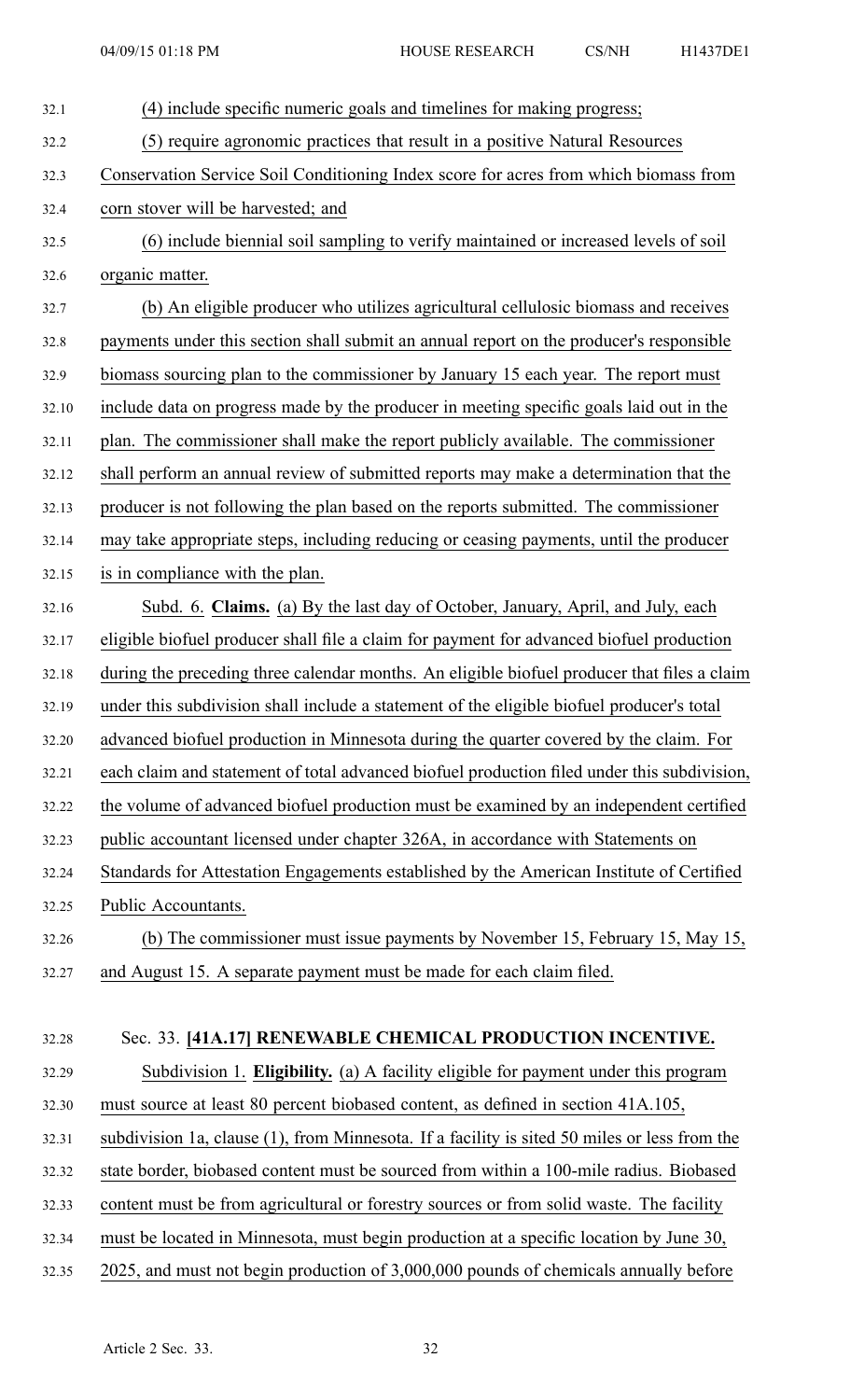| 33.1  | January 1, 2015. Eligible facilities include existing companies and facilities that are     |
|-------|---------------------------------------------------------------------------------------------|
| 33.2  | adding production capacity, or retrofitting existing capacity, as well as new companies and |
| 33.3  | facilities. Eligible renewable chemical facilities must produce at least 3,000,000 pounds   |
| 33.4  | per year. Renewable chemicals produced through processes that are fully commercial          |
| 33.5  | before January 1, 2000, are not eligible.                                                   |
| 33.6  | (b) No payments shall be made for renewable chemical production that occurs after           |
| 33.7  | June 30, 2035, for those eligible renewable chemical producers under paragraph (a).         |
| 33.8  | (c) An eligible producer of renewable chemicals shall not transfer the producer's           |
| 33.9  | eligibility for payments under this section to a renewable chemical facility at a different |
| 33.10 | location.                                                                                   |
| 33.11 | (d) A producer that ceases production for any reason is ineligible to receive               |
| 33.12 | payments under this section until the producer resumes production.                          |
| 33.13 | (e) Advanced biofuel production for which payment has been received under section           |
| 33.14 | 41A.16, and biomass thermal production for which payment has been received under            |
| 33.15 | section 41A.18, are not eligible for payment under this section.                            |
| 33.16 | Subd. 2. Payment amounts; bonus; limits. (a) The commissioner shall make                    |
| 33.17 | payments to eligible producers of renewable chemicals located in the state. The amount of   |
| 33.18 | the payment for each producer's annual production is \$0.03 per pound of sugar-derived      |
| 33.19 | renewable chemical, \$0.03 per pound of cellulosic sugar, and \$0.06 per pound of           |
| 33.20 | cellulosic-derived renewable chemical produced at a specific location for ten years after   |
| 33.21 | the start of production.                                                                    |
| 33.22 | (b) An eligible facility producing renewable chemicals using agricultural cellulosic        |
| 33.23 | biomass is eligible for a 20 percent bonus payment for each MMbtu produced from             |
| 33.24 | agricultural biomass that is derived from perennial crop or cover crop biomass.             |
| 33.25 | (c) Total payments under this section to an eligible renewable chemical producer in         |
| 33.26 | a fiscal year may not exceed the amount necessary for 99,999,999 pounds of renewable        |
| 33.27 | chemical production. Total payments under this section to all eligible renewable chemical   |
| 33.28 | producers in a fiscal year may not exceed the amount necessary for 599,999,999 pounds of    |
| 33.29 | renewable chemical production.                                                              |
| 33.30 | (d) For purposes of this section, an entity that holds a controlling interest in more       |
| 33.31 | than one renewable chemical production facility is considered a single eligible producer.   |
| 33.32 | Subd. 3. Cellulosic biomass requirements. All forestry-derived cellulosic biomass           |
| 33.33 | must be produced using Minnesota state biomass harvesting guidelines or the equivalent.     |
| 33.34 | All cellulosic biomass from brushlands must be produced using Minnesota brushland           |
| 33.35 | harvesting biomass harvest guidelines or the equivalent. Forestry-derived cellulosic        |
| 33.36 | biomass that come from land parcels greater than 160 acres must be certified by the Forest  |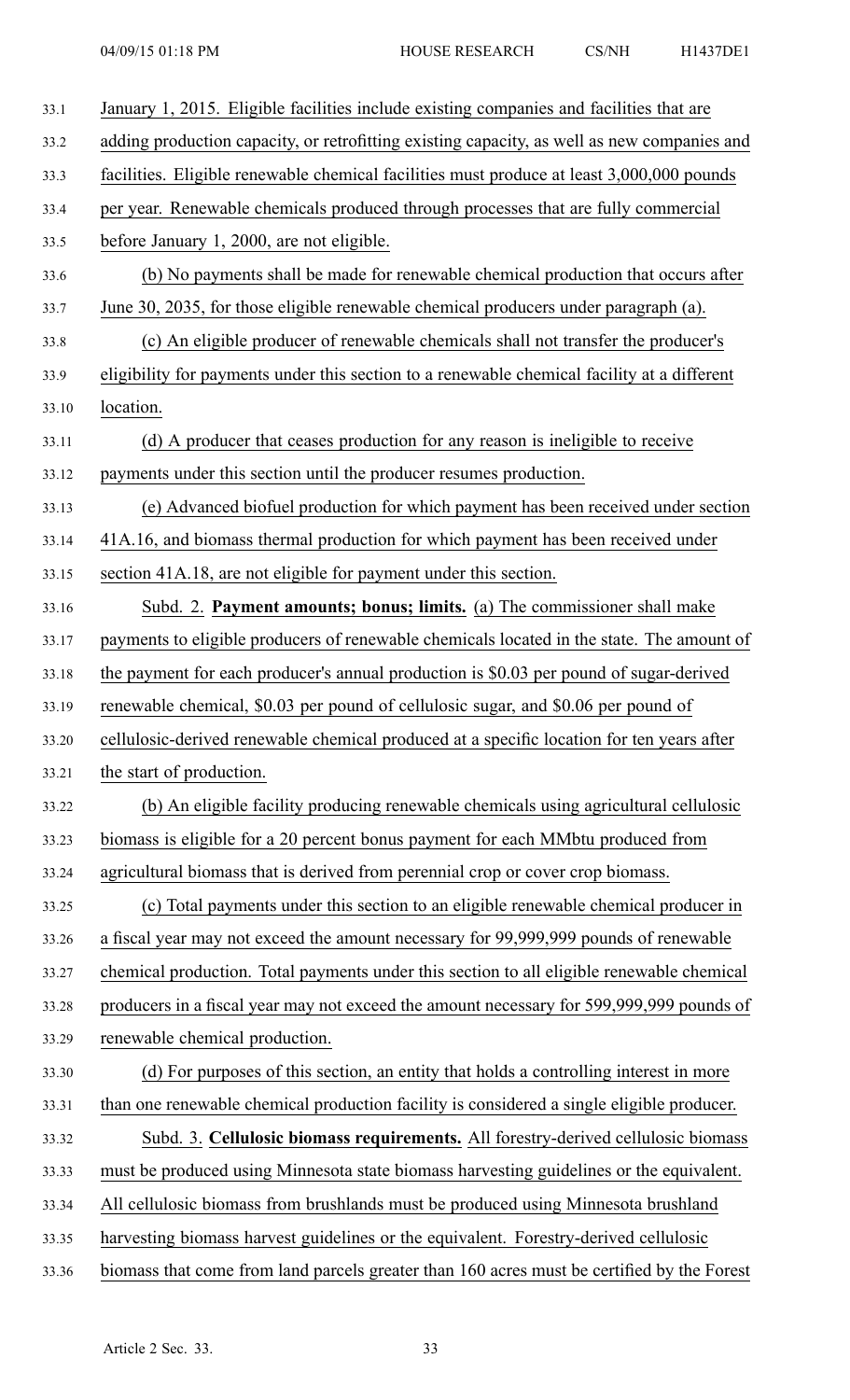| 34.1  | Stewardship Council, Sustainable Forestry Initiative, or American Tree Farm System.        |
|-------|--------------------------------------------------------------------------------------------|
| 34.2  | Uncertified land from parcels of 160 acres or less and federal land must be harvested by a |
| 34.3  | Minnesota-certified master logger or the equivalent and have a forest stewardship plan.    |
| 34.4  | Subd. 4. Agricultural cellulosic biomass sourcing plan. (a) An eligible producer           |
| 34.5  | who utilizes agricultural cellulosic biomass must submit a responsible biomass sourcing    |
| 34.6  | plan to the commissioner prior to applying for payments under this section. The plan must: |
| 34.7  | (1) provide a detailed explanation of how agricultural cellulosic biomass will be          |
| 34.8  | produced and managed in a way that preserves soil quality, does not increase soil and      |
| 34.9  | nutrient runoff, avoids introduction of harmful invasive species, limits negative impacts  |
| 34.10 | on wildlife habitat, and reduces greenhouse gas emissions;                                 |
| 34.11 | (2) include the producer's approach to verifying that biomass suppliers are following      |
| 34.12 | the plan;                                                                                  |
| 34.13 | (3) discuss how new technologies and practices that are not yet commercially viable        |
| 34.14 | may be encouraged and adopted during the life of the facility, and how the producer will   |
| 34.15 | encourage continuous improvement during the life of the project; and                       |
| 34.16 | (4) include specific numeric goals and timelines for making progress.                      |
| 34.17 | (b) An eligible producer who utilizes agricultural cellulosic biomass and receives         |
| 34.18 | payments under this section shall submit an annual report on the producer's responsible    |
| 34.19 | biomass sourcing plan to the commissioner by January 15 each year. The report must         |
| 34.20 | include data on progress made by the producer in meeting specific goals laid out in the    |
| 34.21 | plan. The commissioner shall make the report publicly available. The commissioner          |
| 34.22 | shall perform an annual review of submitted reports may make a determination that the      |
| 34.23 | producer is not following the plan based on the reports submitted. The commissioner        |
| 34.24 | may take appropriate steps, including reducing or ceasing payments, until the producer     |
| 34.25 | is in compliance with the plan.                                                            |
| 34.26 | Subd. 5. Claims. (a) By the last day of October, January, April, and July, each            |
| 34.27 | eligible renewable chemical producer shall file a claim for payment for renewable          |
| 34.28 | chemical production during the preceding three calendar months. An eligible renewable      |
| 34.29 | chemical producer that files a claim under this subdivision shall include a statement of   |
| 34.30 | the eligible producer's total renewable chemical production in Minnesota during the        |
| 34.31 | quarter covered by the claim. For each claim and statement of total renewable chemical     |
| 34.32 | production filed under this paragraph, the volume of renewable chemical production must    |
| 34.33 | be examined by an independent certified public accountant licensed under chapter 326A,     |
| 34.34 | in accordance with Statements on Standards for Attestation Engagements established by      |
| 34.35 | the American Institute of Certified Public Accountants.                                    |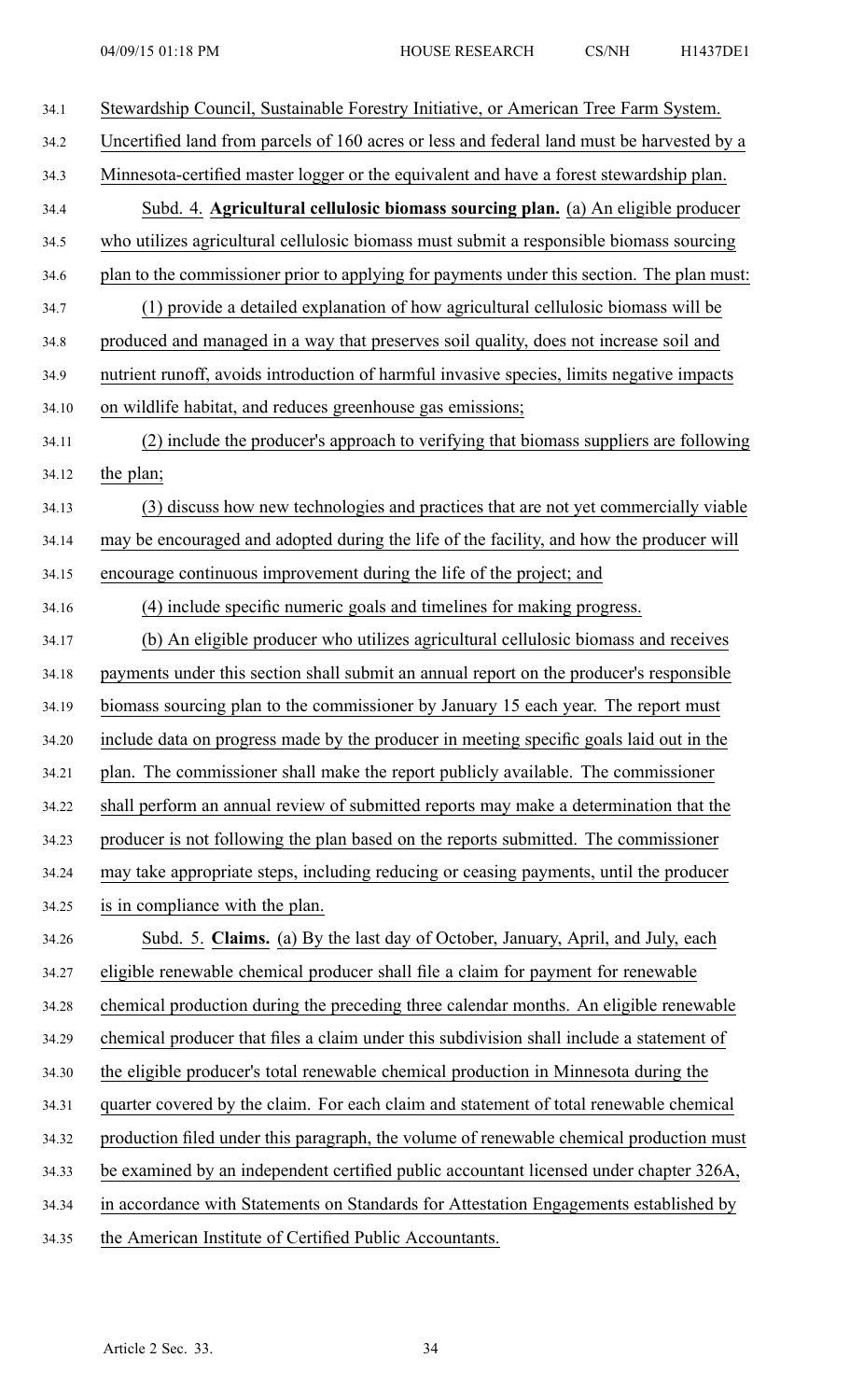35.1 (b) The commissioner must issue payments by November 15, February 15, May 15,

35.2 and August 15. A separate paymen<sup>t</sup> must be made for each claim filed.

35.3 Sec. 34. **[41A.18] BIOMASS THERMAL PRODUCTION INCENTIVE.** 35.4 Subdivision 1. **Eligibility.** (a) A facility eligible for paymen<sup>t</sup> under this section must 35.5 source at least 80 percen<sup>t</sup> raw materials from Minnesota. If <sup>a</sup> facility is sited 50 miles or 35.6 less from the state border, raw materials should be sourced from within <sup>a</sup> 100-mile radius. 35.7 Raw materials must be from agricultural or forestry sources. The facility must be located 35.8 in Minnesota, must have begun production at <sup>a</sup> specific location by June 30, 2025, and 35.9 must not begin before July 1, 2015. Eligible facilities include existing companies and 35.10 facilities that are adding production capacity, or retrofitting existing capacity, as well as 35.11 new companies and facilities. Eligible biomass thermal production facilities must produce 35.12 at least 1,000 MMbtu per year. 35.13 (b) No payments shall be made for biomass thermal production that occurs after June 35.14 30, 2035, for those eligible biomass thermal producers under paragraph (a). 35.15 (c) An eligible producer of biomass thermal production shall not transfer the 35.16 producer's eligibility for payments under this section to <sup>a</sup> biomass thermal production 35.17 facility at <sup>a</sup> different location. 35.18 (d) A producer that ceases production for any reason is ineligible to receive 35.19 payments under this section until the producer resumes production. 35.20 (e) Biofuel production for which paymen<sup>t</sup> has been received under section 41A.16, 35.21 and renewable chemical production for which paymen<sup>t</sup> has been received under section 35.22 41A.17, are not eligible for paymen<sup>t</sup> under this section. 35.23 Subd. 2. **Payment amounts; bonus; limits; blending.** (a) The commissioner shall 35.24 make payments to eligible producers of biomass thermal located in the state. The amount 35.25 of the paymen<sup>t</sup> for each producer's annual production is \$5.00 per MMbtu of biomass 35.26 thermal production produced at <sup>a</sup> specific location for ten years after the start of production. 35.27 (b) An eligible facility producing biomass thermal using agricultural cellulosic 35.28 biomass is eligible for <sup>a</sup> 20 percen<sup>t</sup> bonus paymen<sup>t</sup> for each MMbtu produced from 35.29 agricultural biomass that is derived from perennial crop or cover crop biomass. 35.30 (c) Total payments under this section to an eligible thermal producer in <sup>a</sup> fiscal year 35.31 may not exceed the amount necessary for 30,000 MMbtu of thermal production. Total 35.32 payments under this section to all eligible thermal producers in <sup>a</sup> fiscal year may not 35.33 exceed the amount necessary for 150,000 MMbtu of total thermal production.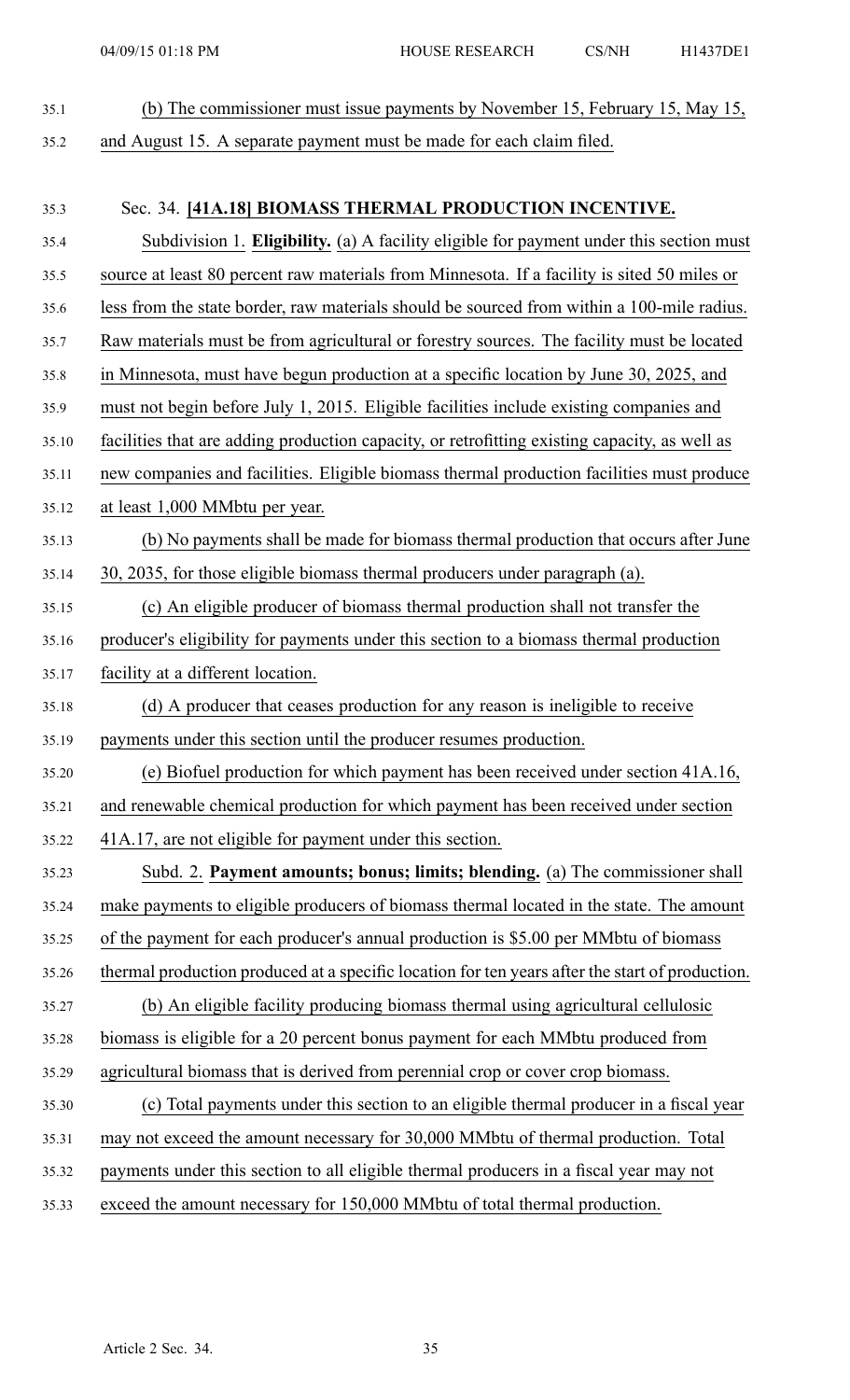| 36.1  | (d) An eligible facility may blend a cellulosic feedstock with other fuels in the          |
|-------|--------------------------------------------------------------------------------------------|
| 36.2  | biomass thermal production facility, but only the percentage attributable to cellulosic    |
| 36.3  | material is eligible to receive payment.                                                   |
| 36.4  | (e) For purposes of this section, an entity that holds a controlling interest in more      |
| 36.5  | than one biomass thermal production facility is considered a single eligible producer.     |
| 36.6  | Subd. 3. Cellulosic biomass requirements. All forestry-derived cellulosic biomass          |
| 36.7  | must be produced using Minnesota state biomass harvesting guidelines or the equivalent.    |
| 36.8  | All biomass from brushland must be produced using Minnesota brushland harvesting           |
| 36.9  | biomass guidelines or the equivalent. Forestry-derived cellulosic biomass that come from   |
| 36.10 | land parcels greater than 160 acres must be certified by the Forest Stewardship Council,   |
| 36.11 | the Sustainable Forestry Initiative, or American Tree Farm. Uncertified land from parcels  |
| 36.12 | of 160 acres or less and federal land must be harvested by a Minnesota-certified master    |
| 36.13 | logger or the equivalent and have a forest stewardship plan.                               |
| 36.14 | Subd. 4. Agricultural cellulosic biomass sourcing plan. (a) An eligible producer           |
| 36.15 | who utilizes agricultural cellulosic biomass must submit a responsible biomass sourcing    |
| 36.16 | plan to the commissioner prior to applying for payments under this section. The plan must: |
| 36.17 | (1) provide a detailed explanation of how agricultural cellulosic biomass will be          |
| 36.18 | produced and managed in a way that preserves soil quality, does not increase soil and      |
| 36.19 | nutrient runoff, avoids introduction of harmful invasive species, limits negative impacts  |
| 36.20 | on wildlife habitat, and reduces greenhouse gas emissions;                                 |
| 36.21 | (2) include the producer's approach to verifying that biomass suppliers are following      |
| 36.22 | the plan;                                                                                  |
| 36.23 | (3) discuss how new technologies and practices that are not yet commercially viable        |
| 36.24 | may be encouraged and adopted during the life of the facility, and how the producer will   |
| 36.25 | encourage continuous improvement during the life of the project; and                       |
| 36.26 | (4) include specific numeric goals and timelines for making progress.                      |
| 36.27 | (b) An eligible producer who utilizes agricultural cellulosic biomass and receives         |
| 36.28 | payments under this section shall submit an annual report on the producer's responsible    |
| 36.29 | biomass sourcing plan to the commissioner by January 15 each year. The report must         |
| 36.30 | include data on progress made by the producer in meeting specific goals laid out in the    |
| 36.31 | plan. The commissioner shall make the report publicly available. The commissioner          |
| 36.32 | shall perform an annual review of submitted reports may make a determination that the      |
| 36.33 | producer is not following the plan based on the reports submitted. The commissioner        |
| 36.34 | may take appropriate steps, including reducing or ceasing payments, until the producer     |
| 36.35 | is in compliance with the plan.                                                            |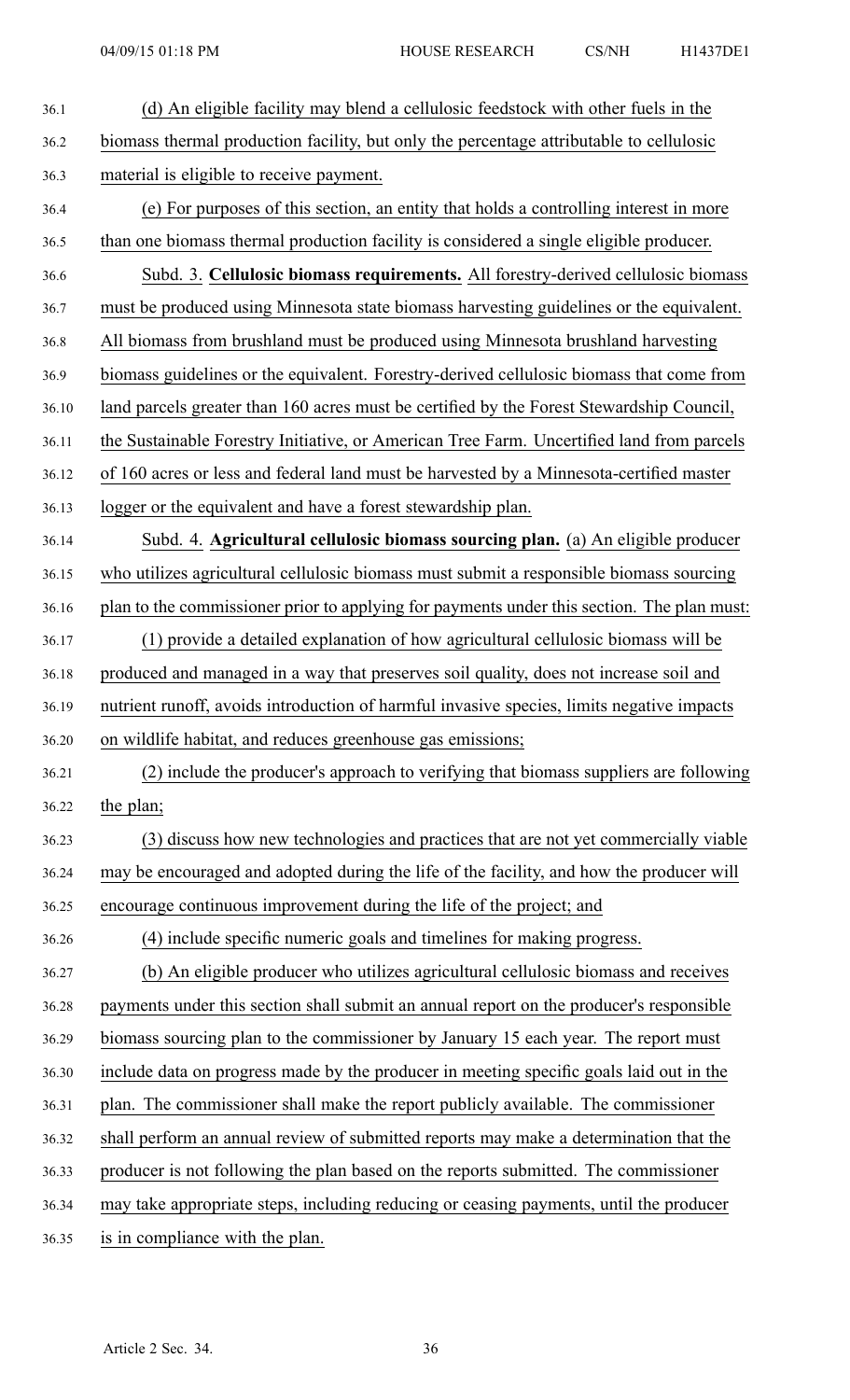37.1 Subd. 5. **Claims.** (a) By the last day of October, January, April, and July, each 37.2 producer shall file <sup>a</sup> claim for paymen<sup>t</sup> for biomass thermal production during the 37.3 preceding three calendar months. A producer that files <sup>a</sup> claim under this subdivision shall 37.4 include <sup>a</sup> statement of the producer's total biomass thermal production in Minnesota during 37.5 the quarter covered by the claim. For each claim and statement of total biomass thermal 37.6 production filed under this paragraph, the volume of biomass thermal production must 37.7 be examined by an independent certified public accountant licensed under chapter 326A, 37.8 in accordance with Statements on Standards for Attestation Engagements established by 37.9 the American Institute of Certified Public Accountants. 37.10 (b) The commissioner must issue payments by November 15, February 15, May 15, 37.11 and August 15. A separate paymen<sup>t</sup> shall be made for each claim filed.

#### 37.12 Sec. 35. **[41A.19] REPORT; INCENTIVE PROGRAMS.**

37.13 By January 15 each year, the commissioner shall repor<sup>t</sup> on the incentive programs 37.14 under sections 41A.16, 41A.17, and 41A.18, to the legislative committees with jurisdiction 37.15 over environment and agriculture policy and finance. The repor<sup>t</sup> shall include information

37.16 on production and incentive expenditures under the programs.

37.17 Sec. 36. Minnesota Statutes 2014, section 41B.03, subdivision 6, is amended to read: 37.18 Subd. 6. **Application fee.** The authority may impose <sup>a</sup> reasonable nonrefundable 37.19 application fee for each application submitted for <sup>a</sup> beginning farmer loan or <sup>a</sup> 37.20 seller-sponsored loan. The application fee is initially \$50. The authority may review the 37.21 fee annually and make adjustments as necessary. The fee must be deposited in the state 37.22 treasury and credited to an account in the special revenue fund. Money in the account is 37.23 appropriated to the commissioner for administrative expenses of the beginning farmer 37.24 and seller-sponsored loan programs the Rural Finance Authority administrative account 37.25 established in subdivision 7.

37.28 Subd. 7. **Rural Finance Authority administrative account.** There is established 37.29 in the agricultural fund <sup>a</sup> Rural Finance Authority administrative account. Money in the 37.30 account, including interest, is appropriated to the commissioner of agriculture for the 37.31 administrative expenses of the loan programs administered by the Rural Finance Authority.

37.32 Sec. 38. Minnesota Statutes 2014, section 41B.04, subdivision 17, is amended to read:

<sup>37.26</sup> Sec. 37. Minnesota Statutes 2014, section 41B.03, is amended by adding <sup>a</sup> subdivision 37.27 to read: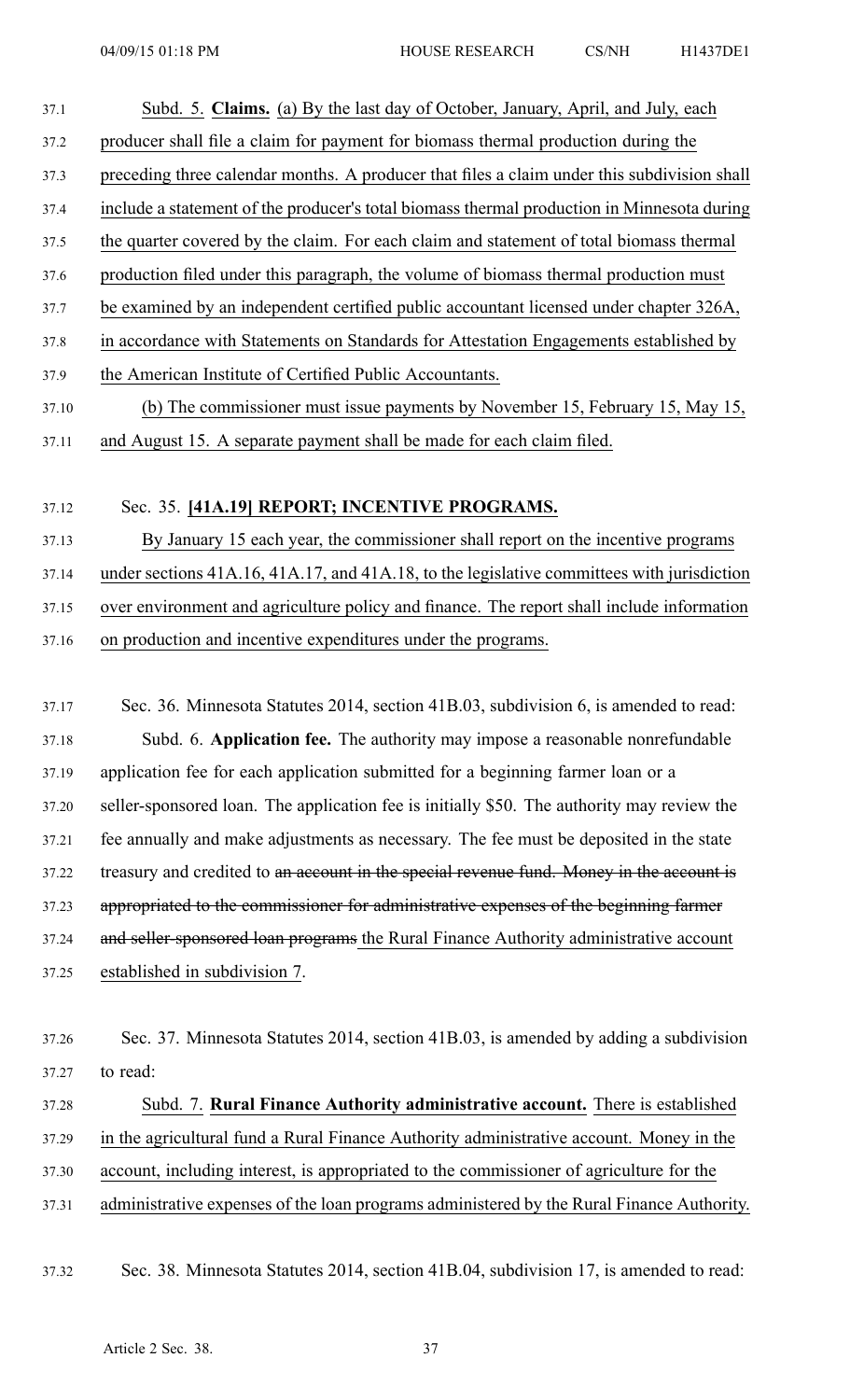38.1 Subd. 17. **Application and origination fee.** The authority may impose <sup>a</sup> reasonable 38.2 nonrefundable application fee for each application and an origination fee for each loan 38.3 issued under the loan restructuring program. The origination fee is 1.5 percen<sup>t</sup> of the 38.4 authority's participation interest in the loan and the application fee is \$50. The authority 38.5 may review the fees annually and make adjustments as necessary. The fees must be 38.6 deposited in the state treasury and credited to an account in the special revenue fund. 38.7 Money in the account is appropriated to the commissioner for administrative expenses 38.8 of the loan restructuring program the Rural Finance Authority administrative account 38.9 established in section 41B.03.

38.10 Sec. 39. Minnesota Statutes 2014, section 41B.043, subdivision 3, is amended to read: 38.11 Subd. 3. **Application and origination fee.** The authority may impose <sup>a</sup> reasonable 38.12 nonrefundable application fee for each application submitted for <sup>a</sup> participation issued 38.13 under the agricultural improvement loan program. The application fee is initially \$50. The 38.14 authority may review the fees annually and make adjustments as necessary. The fees must 38.15 be deposited in the state treasury and credited to an account in the special revenue fund. 38.16 Money in this account is appropriated to the commissioner for administrative expenses of 38.17 the agricultural improvement loan program the Rural Finance Authority administrative 38.18 account established in section 41B.03.

38.19 Sec. 40. Minnesota Statutes 2014, section 41B.045, subdivision 3, is amended to read: 38.20 Subd. 3. **Specifications.** No loan may be made to refinance an existing debt. Each 38.21 loan participation must be secured by <sup>a</sup> mortgage on real property and such other security 38.22 as the authority may require.

38.23 Sec. 41. Minnesota Statutes 2014, section 41B.045, subdivision 4, is amended to read: 38.24 Subd. 4. **Application and origination fee.** The authority may impose <sup>a</sup> reasonable 38.25 nonrefundable application fee for each application for <sup>a</sup> loan participation and an 38.26 origination fee for each loan issued under the livestock expansion loan program. The 38.27 origination fee initially shall be set at 1.5 percen<sup>t</sup> and the application fee at \$50. The 38.28 authority may review the fees annually and make adjustments as necessary. The fees must 38.29 be deposited in the state treasury and credited to an account in the special revenue fund. 38.30 Money in this account is appropriated to the commissioner for administrative expenses of 38.31 the livestock expansion loan program the Rural Finance Authority administrative account 38.32 established in section 41B.03.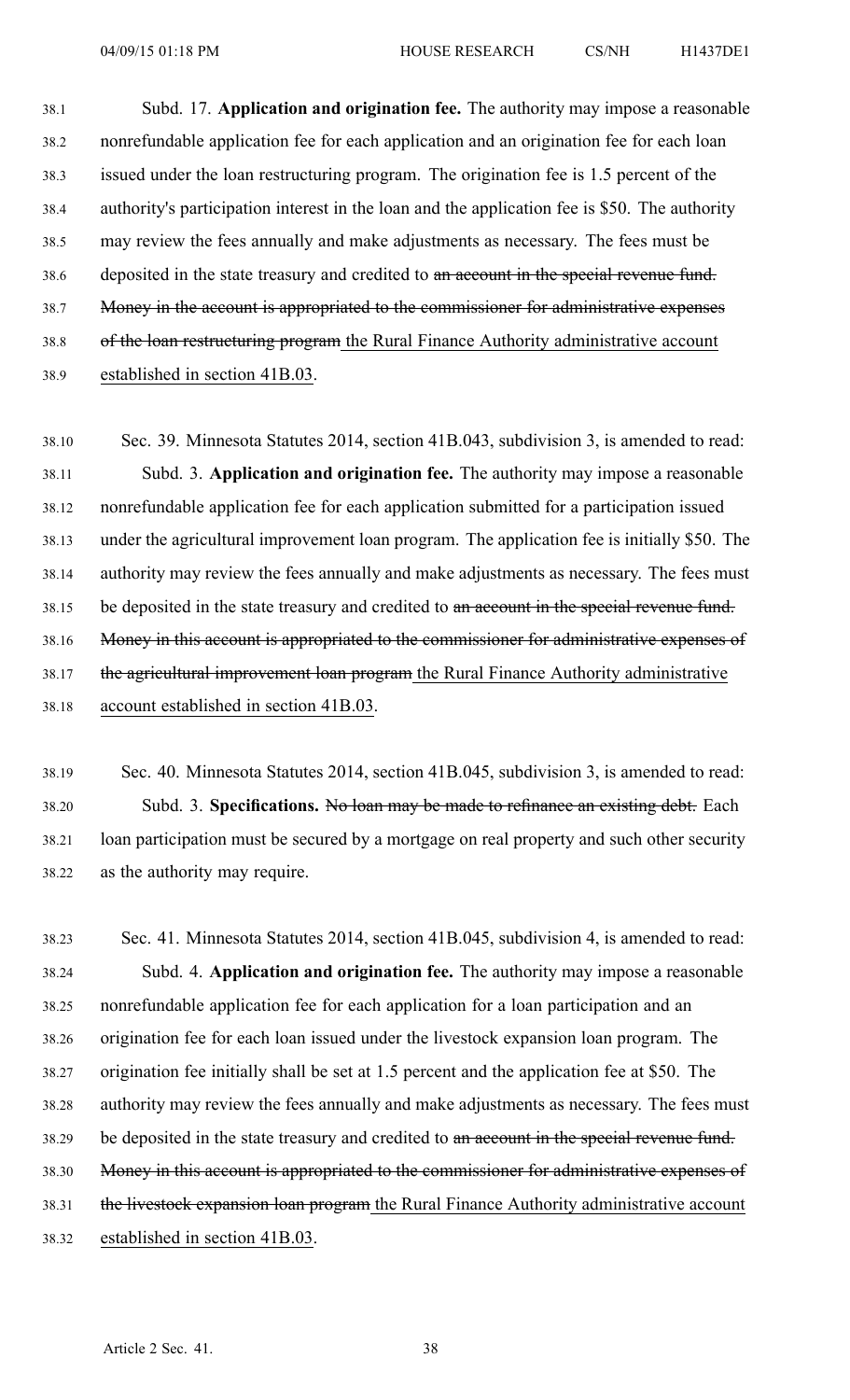39.1 Sec. 42. Minnesota Statutes 2014, section 41B.046, subdivision 5, is amended to read: 39.2 Subd. 5. **Loans.** (a) The authority may participate in <sup>a</sup> stock loan with an eligible 39.3 lender to <sup>a</sup> farmer who is eligible under subdivision 4. Participation is limited to 45 39.4 percen<sup>t</sup> of the principal amount of the loan or \$40,000, whichever is less. The interest 39.5 rates and repaymen<sup>t</sup> terms of the authority's participation interest may differ from the 39.6 interest rates and repaymen<sup>t</sup> terms of the lender's retained portion of the loan, but the 39.7 authority's interest rate must not exceed 50 percen<sup>t</sup> of the lender's interest rate.

39.8 (b) No more than 95 percen<sup>t</sup> of the purchase price of the stock may be financed 39.9 under this program.

39.10 (c) Security for stock loans must be the stock purchased, <sup>a</sup> personal note executed by 39.11 the borrower, and whatever other security is required by the eligible lender or the authority.

39.12 (d) The authority may impose <sup>a</sup> reasonable nonrefundable application fee for each 39.13 application for <sup>a</sup> stock loan. The authority may review the fee annually and make 39.14 adjustments as necessary. The application fee is initially \$50. Application fees received 39.15 by the authority must be deposited in the revolving loan account established in section 39.16 41B.06 Rural Finance Authority administrative account established in section 41B.03.

39.17 (e) Stock loans under this program will be made using money in the revolving 39.18 loan account established in section 41B.06.

39.19 (f) The authority may not gran<sup>t</sup> stock loans in <sup>a</sup> cumulative amount exceeding 39.20 \$2,000,000 for the financing of stock purchases in any one cooperative.

39.21 (g) Repayments of financial assistance under this section, including principal and 39.22 interest, must be deposited into the revolving loan account established in section 41B.06.

39.23 Sec. 43. Minnesota Statutes 2014, section 41B.047, subdivision 1, is amended to read: 39.24 Subdivision 1. **Establishment.** The authority shall establish and implement <sup>a</sup> 39.25 disaster recovery loan program to help farmers:

39.26 (1) clean up, repair, or replace farm structures and septic and water systems, as well 39.27 as replace seed, other crop inputs, feed, and livestock, when damaged by high winds,

39.28 hail, tornado, or flood;  $\sigma$ 

39.29 (2) purchase watering systems, irrigation systems, and other drought mitigation 39.30 systems and practices when drought is the cause of the purchase.; or

39.31 (3) restore farmland.

39.32 Sec. 44. Minnesota Statutes 2014, section 41B.047, subdivision 4, is amended to read: 39.33 Subd. 4. **Loans.** (a) The authority may participate in <sup>a</sup> disaster recovery loan with 39.34 an eligible lender to <sup>a</sup> farmer who is eligible under subdivision 3. Participation is limited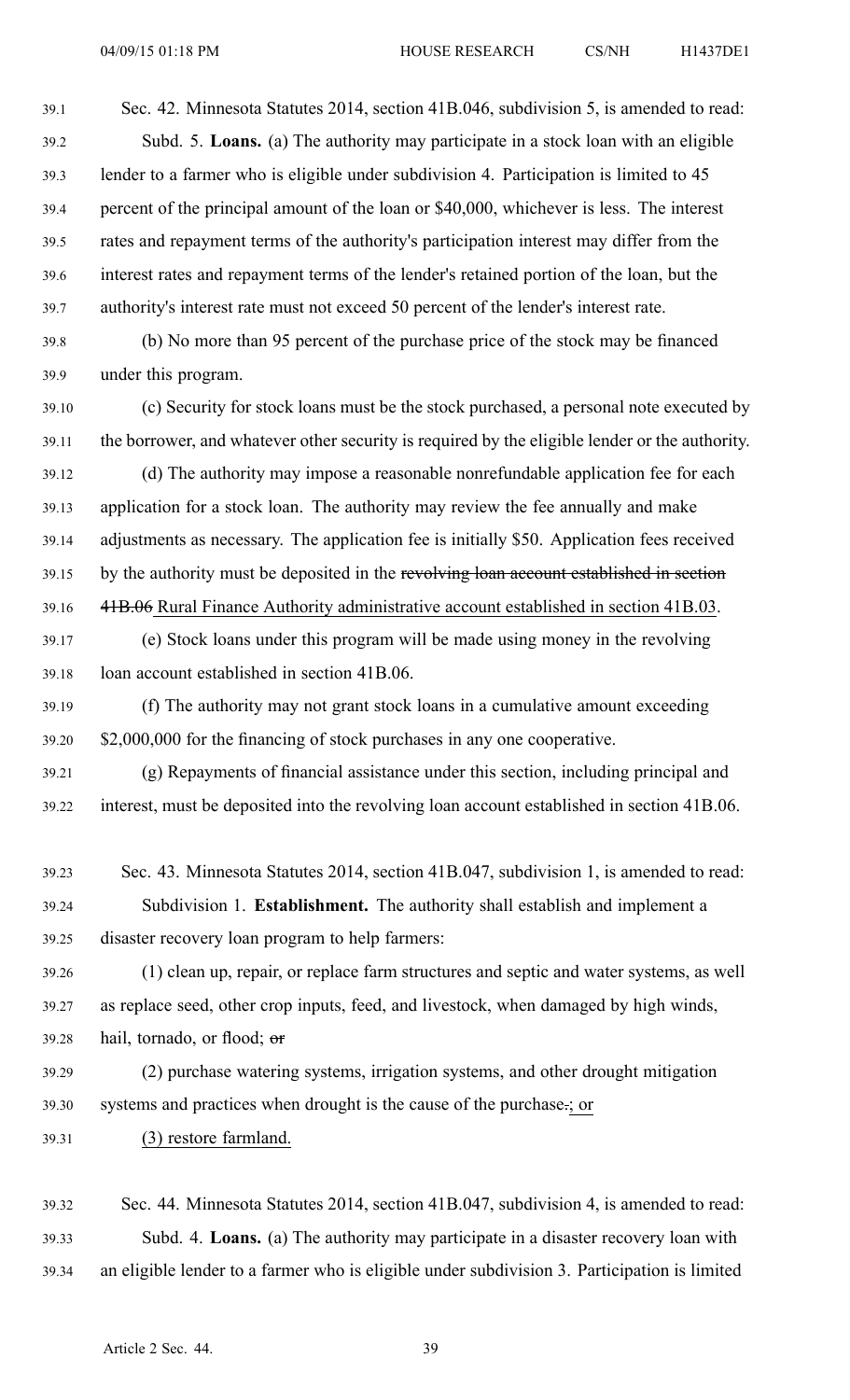40.1 to 45 percen<sup>t</sup> of the principal amount of the loan or \$50,000, whichever is less. The 40.2 interest rates and repaymen<sup>t</sup> terms of the authority's participation interest may differ from 40.3 the interest rates and repaymen<sup>t</sup> terms of the lender's retained portion of the loan, but the 40.4 authority's interest rate must not exceed four percent.

40.5 (b) Standards for loan amortization shall be set by the Rural Finance Authority 40.6 not to exceed ten years.

40.7 (c) Security for the disaster recovery loans must be <sup>a</sup> personal note executed by the 40.8 borrower and whatever other security is required by the eligible lender or the authority.

40.9 (d) The authority may impose <sup>a</sup> reasonable nonrefundable application fee for <sup>a</sup> 40.10 disaster recovery loan. The authority may review the fee annually and make adjustments 40.11 as necessary. The application fee is initially \$50. Application fees received by the 40.12 authority must be deposited in the revolving loan account established under section 40.13 41B.06 Rural Finance Authority administrative account established in section 41B.03.

40.14 (e) Disaster recovery loans under this program will be made using money in the 40.15 revolving loan account established under section 41B.06.

40.16 (f) Repayments of financial assistance under this section, including principal and 40.17 interest, must be deposited into the revolving loan account established under section 40.18 41B.06.

40.19 Sec. 45. Minnesota Statutes 2014, section 41B.048, subdivision 6, is amended to read: 40.20 Subd. 6. **Loans.** (a) The authority may disburse loans through <sup>a</sup> fiscal agen<sup>t</sup> to 40.21 farmers and agricultural landowners who are eligible under subdivision 5. The total 40.22 accumulative loan principal must not exceed \$75,000 per loan.

40.23 (b) The fiscal agen<sup>t</sup> may impose <sup>a</sup> loan origination fee in the amount of one percen<sup>t</sup> 40.24 of the total approved loan. This fee is to be paid by the borrower to the fiscal agen<sup>t</sup> at 40.25 the time of loan closing.

40.26 (c) The loan may be disbursed over <sup>a</sup> period not to exceed 12 years.

40.27 (d) A borrower may receive loans, depending on the availability of funds, for planted 40.28 areas up to 160 acres for up to:

40.29 (1) the total amount necessary for establishment of the crop;

40.30 (2) the total amount of maintenance costs, including weed control, during the first 40.31 three years; and

40.32 (3) 70 percen<sup>t</sup> of the estimated value of one year's growth of the crop for years 40.33 four through 12.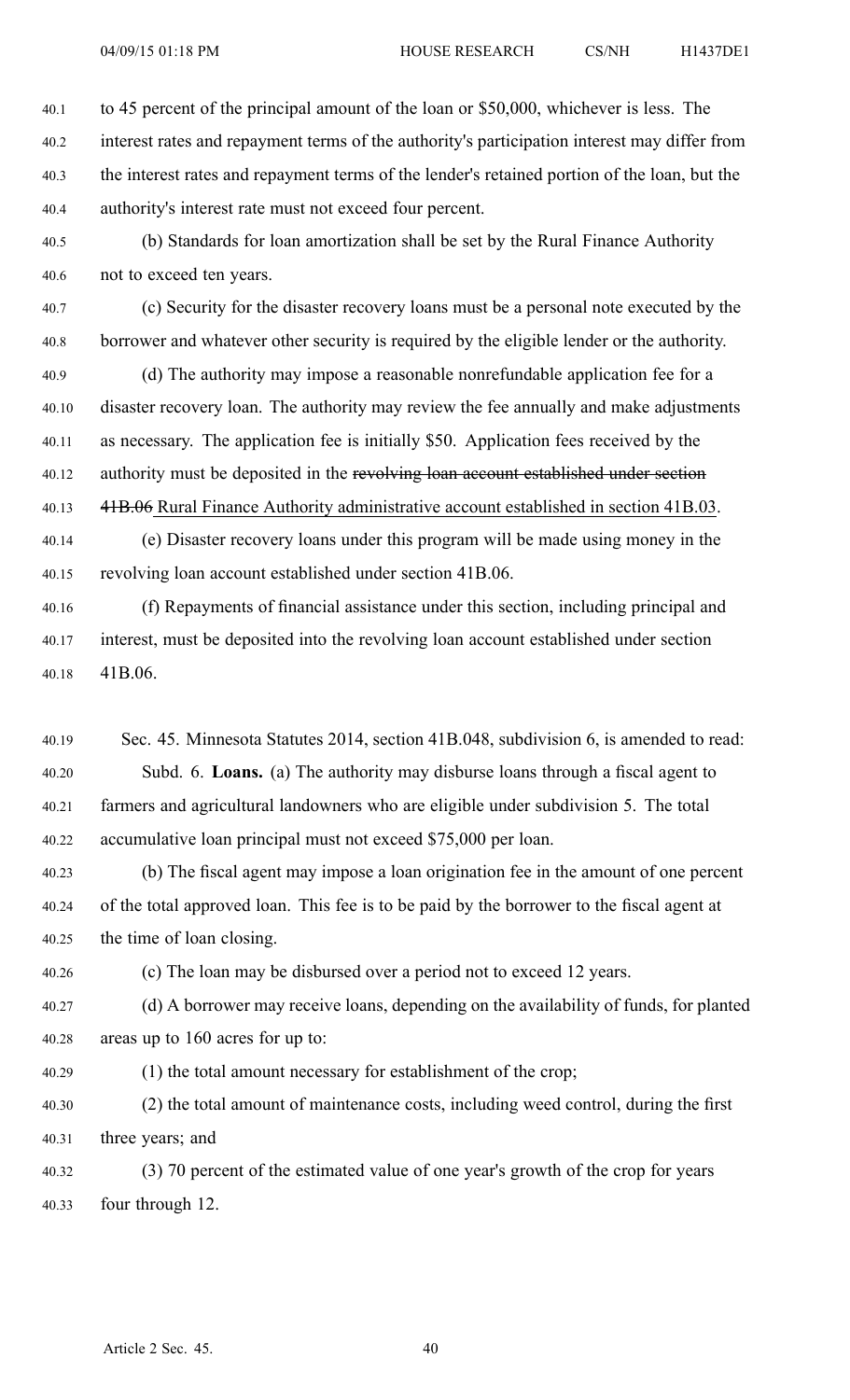41.1 (e) Security for the loan must be the crop, <sup>a</sup> personal note executed by the borrower, an 41.2 interest in the land upon which the crop is growing, and whatever other security is required 41.3 by the fiscal agen<sup>t</sup> or the authority. All recording fees must be paid by the borrower.

41.4 (f) The authority may prescribe forms and establish an application process for 41.5 applicants to apply for <sup>a</sup> loan.

41.6 (g) The authority may impose <sup>a</sup> reasonable, nonrefundable application fee for each 41.7 application for <sup>a</sup> loan under this program. The application fee is initially \$50. Application 41.8 fees received by the authority must be deposited in the revolving loan account established 41.9 under section 41B.06 Rural Finance Authority administrative account established in 41.10 section 41B.03.

41.11 (h) Loans under the program must be made using money in the revolving loan 41.12 account established under section 41B.06.

41.13 (i) All repayments of financial assistance granted under this section, including 41.14 principal and interest, must be deposited into the revolving loan account established 41.15 under section 41B.06.

41.16 (j) The interest payable on loans made by the authority for the agroforestry loan 41.17 program must, if funded by revenue bond proceeds, be at <sup>a</sup> rate not less than the rate on the 41.18 revenue bonds, and may be established at <sup>a</sup> higher rate necessary to pay costs associated 41.19 with the issuance of the revenue bonds and <sup>a</sup> proportionate share of the cost of administering 41.20 the program. The interest payable on loans for the agroforestry loan program funded from 41.21 sources other than revenue bond proceeds must be at <sup>a</sup> rate determined by the authority.

41.22 (k) Loan principal balance outstanding plus all assessed interest must be repaid 41.23 within 120 days of harvest, but no later than 15 years from planting.

41.24 Sec. 46. Minnesota Statutes 2014, section 41B.049, subdivision 4, is amended to read: 41.25 Subd. 4. **Loans.** (a) The authority may make <sup>a</sup> direct loan or participate in <sup>a</sup> loan 41.26 with an eligible lender to <sup>a</sup> farmer who is eligible under subdivision 3. Repayment terms 41.27 of the authority's participation interest may differ from repaymen<sup>t</sup> terms of the lender's 41.28 retained portion of the loan. Loans made under this section must be no-interest loans.

41.29 (b) Application for <sup>a</sup> direct loan or <sup>a</sup> loan participation must be made on forms 41.30 prescribed by the authority.

41.31 (c) Standards for loan amortization shall be set by the Rural Finance Authority 41.32 not to exceed ten years.

41.33 (d) Security for the loans must be <sup>a</sup> personal note executed by the borrower and 41.34 whatever other security is required by the eligible lender or the authority.

41.35 (e) No loan proceeds may be used to refinance <sup>a</sup> debt existing prior to application.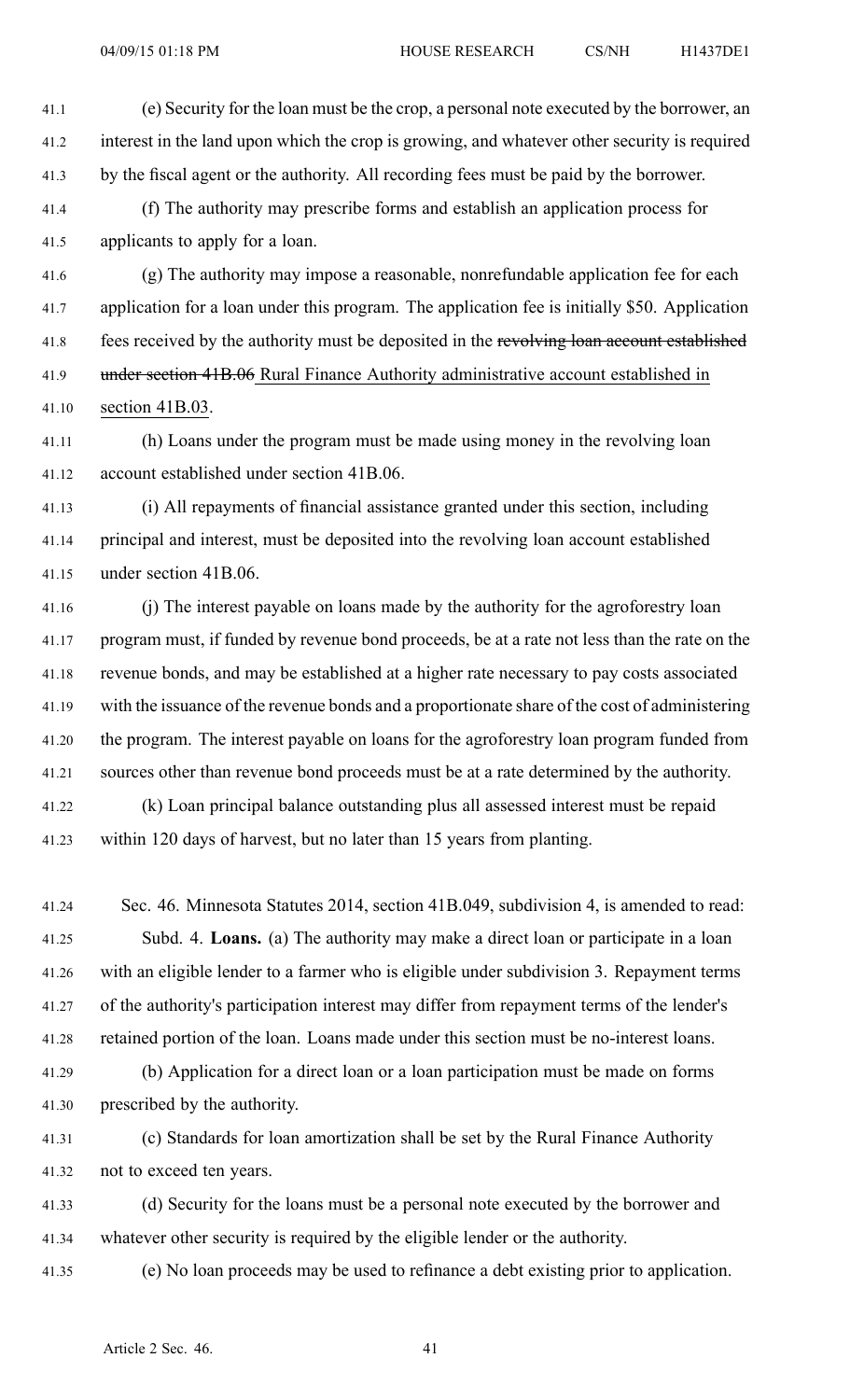42.1 (f) The authority may impose <sup>a</sup> reasonable nonrefundable application fee for 42.2 each application for <sup>a</sup> direct loan or <sup>a</sup> loan participation. The authority may review the 42.3 application fees annually and make adjustments as necessary. The application fee is 42.4 initially set at \$100 for <sup>a</sup> loan under subdivision 1. The fees received by the authority must 42.5 be deposited in the revolving loan account established in section 41B.06 Rural Finance 42.6 Authority administrative account established in section 41B.03.

42.7 Sec. 47. Minnesota Statutes 2014, section 41B.055, subdivision 3, is amended to read: 42.8 Subd. 3. **Loans.** (a) The authority may participate in <sup>a</sup> livestock equipment loan 42.9 equal to 90 percen<sup>t</sup> of the purchased equipment value with an eligible lender to <sup>a</sup> farmer 42.10 who is eligible under subdivision 2. Participation is limited to 45 percen<sup>t</sup> of the principal 42.11 amount of the loan or \$40,000, whichever is less. The interest rates and repaymen<sup>t</sup> terms 42.12 of the authority's participation interest may differ from the interest rates and repaymen<sup>t</sup> 42.13 terms of the lender's retained portion of the loan, but the authority's interest rate must 42.14 not exceed three percent. The authority may review the interest annually and make 42.15 adjustments as necessary.

42.16 (b) Standards for loan amortization must be set by the Rural Finance Authority 42.17 and must not exceed ten years.

42.18 (c) Security for <sup>a</sup> livestock equipment loan must be <sup>a</sup> personal note executed by the 42.19 borrower and whatever other security is required by the eligible lender or the authority. 42.20 (d) Refinancing of existing debt is not an eligible purpose.

42.21 (e) The authority may impose <sup>a</sup> reasonable, nonrefundable application fee for 42.22 <sup>a</sup> livestock equipment loan. The authority may review the fee annually and make 42.23 adjustments as necessary. The initial application fee is \$50. Application fees received 42.24 by the authority must be deposited in the revolving loan account established in section 42.25 41B.06 Rural Finance Authority administrative account established in section 41B.03. 42.26 (f) Loans under this program must be made using money in the revolving loan

42.27 account established in section 41B.06.

42.28 Sec. 48. Minnesota Statutes 2014, section 41B.056, subdivision 2, is amended to read: 42.29 Subd. 2. **Definitions.** (a) The definitions in this subdivision apply to this section. 42.30 (b) "Intermediary" means any lending institution or other organization of <sup>a</sup> for-profit 42.31 or nonprofit nature that is in good standing with the state of Minnesota that has the 42.32 appropriate business structure and trained personnel suitable to providing efficient 42.33 disbursement of loan funds and the servicing and collection of loans.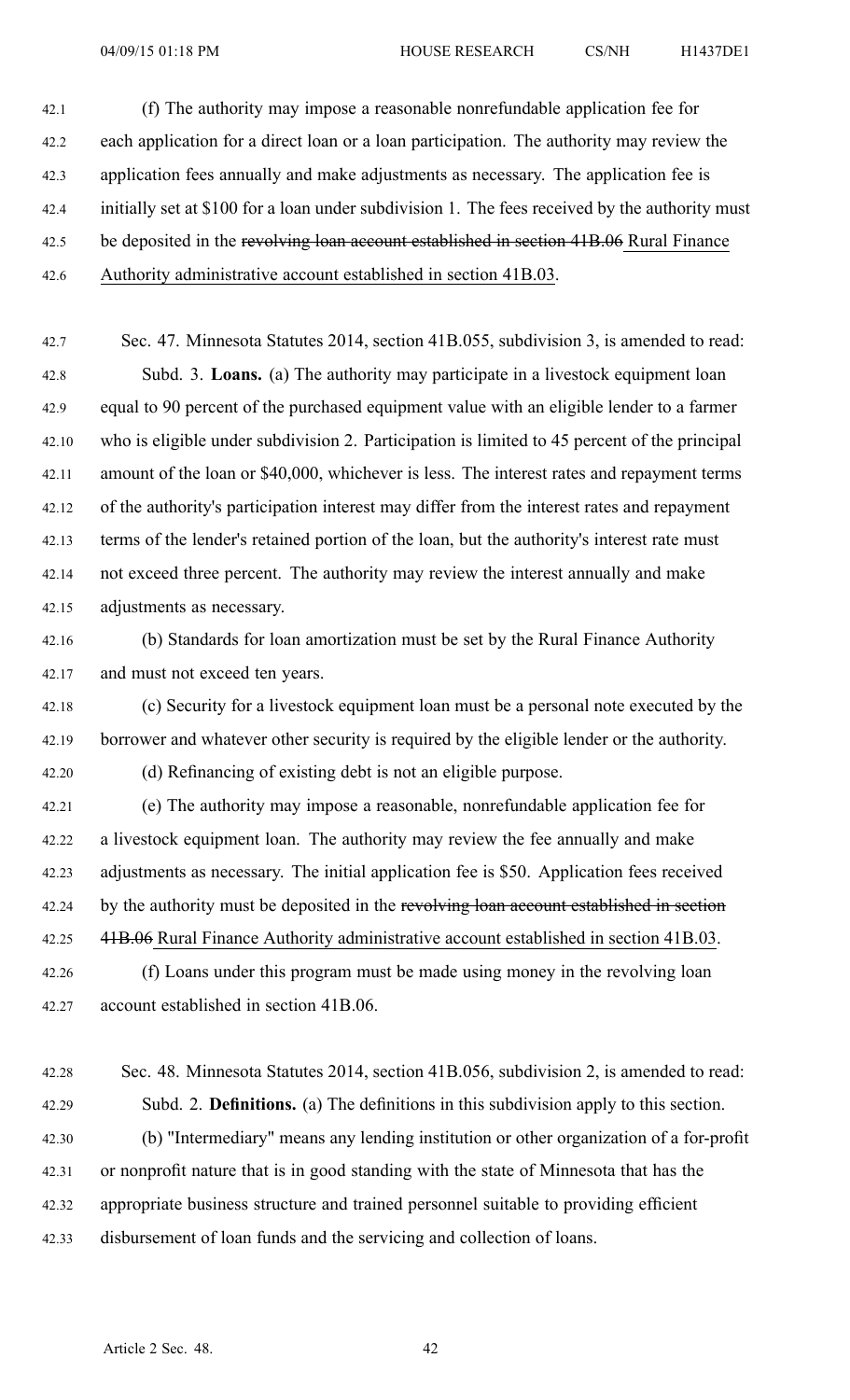43.1 (c) "Specialty crops" means agricultural crops, such as annuals, flowers, perennials, 43.2 and other horticultural products, that are intensively cultivated. 43.3 (d) "Eligible livestock" means poultry that has been allowed access to the outside, 43.4 sheep, or goats beef cattle, dairy cattle, swine, poultry, goats, mules, farmed cervidae, 43.5 ratitae, bison, sheep, horses, and llamas. 43.6 Sec. 49. **[41B.057] FARM OPPORTUNITY LOAN PROGRAM.** 43.7 Subdivision 1. **Establishment.** The authority shall establish <sup>a</sup> farm opportunity loan 43.8 program to provide loans that enable farmers to: 43.9 (1) add value to crops or livestock produced in Minnesota; 43.10 (2) adopt best managemen<sup>t</sup> practices that emphasize sufficiency and self-sufficiency; 43.11 (3) reduce or improve managemen<sup>t</sup> of agricultural inputs resulting in environmental 43.12 improvements; or 43.13 (4) increase production of on-farm energy. 43.14 Subd. 2. **Loan criteria.** (a) The farm opportunity loan program shall provide loans 43.15 for purchase of new or used equipment and installation of equipment for projects that 43.16 make environmental improvements and enhance farm profitability. The loan program 43.17 shall also be used to add value to crops or livestock produced in Minnesota by, but not 43.18 limited to, initiating or expanding livestock product processing; purchasing equipment to 43.19 initiate, upgrade, or modernize value-added agricultural businesses; or increasing farmers' 43.20 processing and aggregating capacity facilitating entry into farm-to-institution and other 43.21 markets. Eligible loan uses do not include expenses related to seeds, fertilizer, fuel, or 43.22 other operating expenses. 43.23 (b) The authority may impose <sup>a</sup> reasonable, nonrefundable application fee for <sup>a</sup> farm 43.24 opportunity loan. The authority may review the fee annually and make adjustments as 43.25 necessary. The initial application fee is \$50. Application fees received by the authority 43.26 must be deposited in the Rural Finance Authority administrative account established 43.27 in section 41B.03. 43.28 (c) Loans may only be made to Minnesota residents engaged in farming. Standards 43.29 for loan amortization must be set by the Rural Finance Authority and must not exceed 43.30 ten years. 43.31 (d) The borrower must show the ability to repay the loan. 43.32 (e) Refinancing of existing debt is not an eligible expense. 43.33 (f) Loans under this program must be made using money in the revolving loan 43.34 account established in section 41B.06.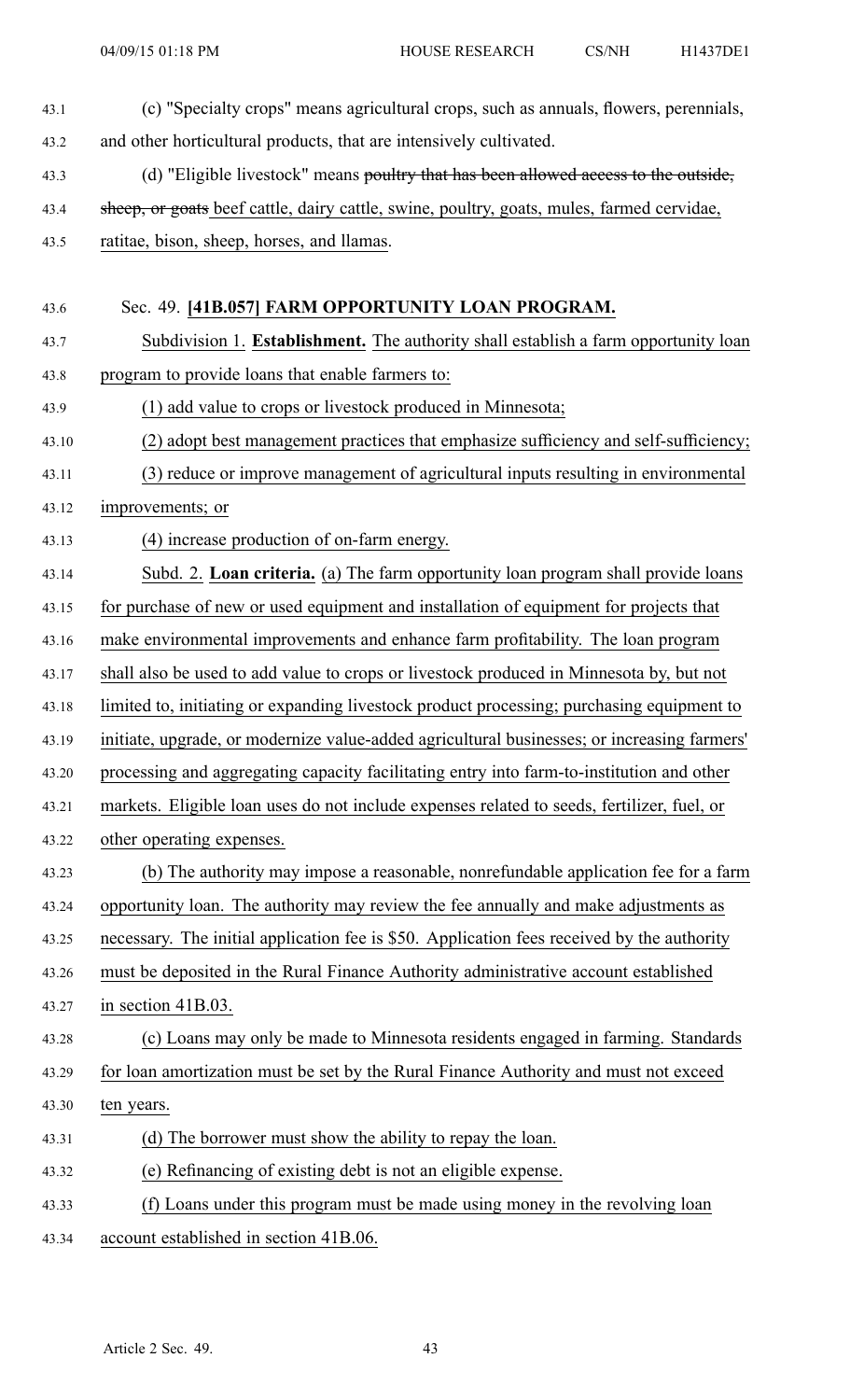# 44.1 Subd. 3. **Loan participation.** The authority may participate in <sup>a</sup> farm opportunity 44.2 loan with an eligible lender, as defined in section 41B.02, subdivision 8, to <sup>a</sup> farmer or <sup>a</sup> 44.3 group of farmers on joint projects who are eligible under subdivision 2, paragraph (c), 44.4 and who are actively engaged in farming. Participation is limited to 45 percen<sup>t</sup> of the 44.5 principal amount of the loan or \$45,000 per individual, whichever is less. For loans to <sup>a</sup> 44.6 group made up of four or more individuals, participation is limited to 45 percen<sup>t</sup> of the 44.7 principal amount of the loan or \$180,000, whichever is less. The interest rate on the

44.8 loans must not exceed six percent.

44.9 Sec. 50. Minnesota Statutes 2014, section 41B.06, is amended to read:

### 44.10 **41B.06 RURAL FINANCE AUTHORITY REVOLVING LOAN ACCOUNT.**

44.11 There is established in the rural finance administration fund <sup>a</sup> Rural Finance 44.12 Authority revolving loan account that is eligible to receive appropriations and the transfer 44.13 of loan funds from other programs. All repayments of financial assistance granted from 44.14 this account, including principal and interest, must be deposited into this account. Interest 44.15 earned on money in the account accrues to the account, and the money in the account is 44.16 appropriated to the commissioner of agriculture for purposes of the Rural Finance Authority 44.17 livestock equipment, methane digester, disaster recovery, value-added agricultural 44.18 product, agroforestry, and agricultural microloan, and farm opportunity loan programs, 44.19 including costs incurred by the authority to establish and administer the programs.

| 44.20 | Sec. 51. Minnesota Statutes 2014, section 135A.52, is amended by adding a    |
|-------|------------------------------------------------------------------------------|
| 44.21 | subdivision to read:                                                         |
| 44.22 | Subd. 6. Farm business management. Minnesota State Colleges and Universities |

44.23 campuses that offer farm business managemen<sup>t</sup> may specify space availability in the 44.24 delivery of farm business managemen<sup>t</sup> courses.

44.25 Sec. 52. Minnesota Statutes 2014, section 500.24, subdivision 4, is amended to read: 44.26 Subd. 4. **Reports.** (a) The chief executive officer of every pension or investment 44.27 fund, corporation, limited partnership, limited liability company, or entity that is seeking 44.28 to qualify for an exemption from the commissioner, and the trustee of <sup>a</sup> family farm trust 44.29 that holds any interest in agricultural land or land used for the breeding, feeding, pasturing, 44.30 growing, or raising of livestock, dairy or poultry, or products thereof, or land used for 44.31 the production of agricultural crops or fruit or other horticultural products, other than <sup>a</sup> 44.32 bona fide encumbrance taken for purposes of security, or which is engaged in farming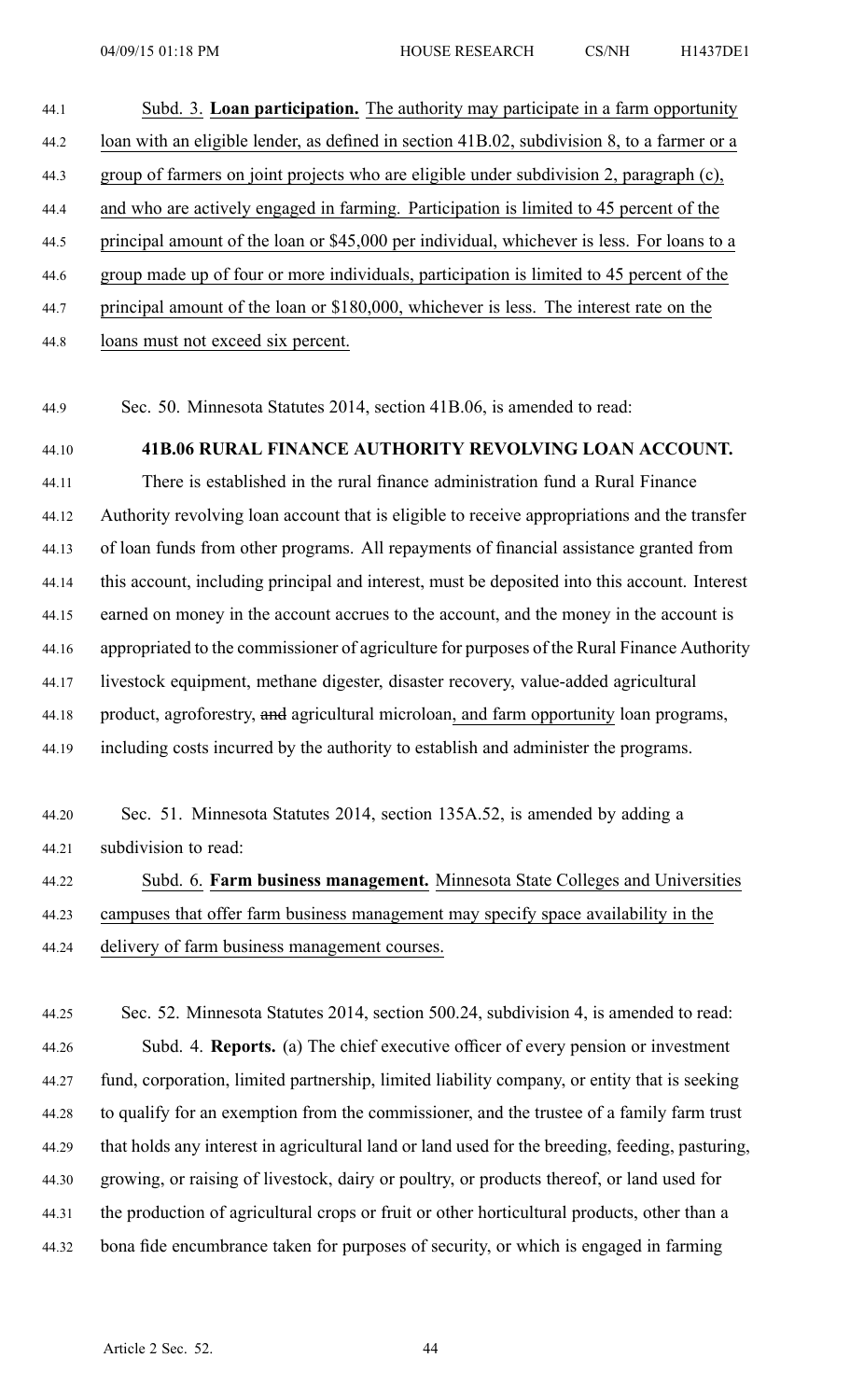45.1 or proposing to commence farming in this state after May 20, 1973, shall file with the 45.2 commissioner <sup>a</sup> repor<sup>t</sup> containing the following information and documents:

- 45.3 (1) the name of the pension or investment fund, corporation, limited partnership, or 45.4 limited liability company and its place of incorporation, certification, or registration;
- 45.5 (2) the address of the pension or investment plan headquarters or of the registered 45.6 office of the corporation in this state, the name and address of its registered agent in this state 45.7 and, in the case of <sup>a</sup> foreign corporation, limited partnership, or limited liability company, 45.8 the address of its principal office in its place of incorporation, certification, or registration;
- 45.9 (3) the acreage and location listed by quarter-quarter section, township, and county 45.10 of each lot or parcel of agricultural land or land used for the keeping or feeding of poultry 45.11 in this state owned or leased by the pension or investment fund, limited partnership, 45.12 corporation, or limited liability company;
- 45.13 (4) the names and addresses of the officers, administrators, directors, or trustees of 45.14 the pension or investment fund, or of the officers, shareholders owning more than ten 45.15 percen<sup>t</sup> of the stock, including the percen<sup>t</sup> of stock owned by each such shareholder, the 45.16 members of the board of directors of the corporation, and the members of the limited 45.17 liability company, and the general and limited partners and the percentage of interest in 45.18 the partnership by each partner;
- 45.19 (5) the farm products which the pension or investment fund, limited partnership, 45.20 corporation, or limited liability company produces or intends to produce on its agricultural 45.21 land;
- 45.22 (6) with the first report, <sup>a</sup> copy of the title to the property where the farming operations 45.23 are or will occur indicating the particular exception claimed under subdivision 3; and
- 45.24 (7) with the first or second report, <sup>a</sup> copy of the conservation plan proposed by the 45.25 soil and water conservation district, and with subsequent reports <sup>a</sup> statement of whether 45.26 the conservation plan was implemented.
- 45.27 The repor<sup>t</sup> of <sup>a</sup> corporation, trust, limited liability company, or partnership seeking 45.28 to qualify hereunder as <sup>a</sup> family farm corporation, an authorized farm corporation, an 45.29 authorized livestock farm corporation, <sup>a</sup> family farm partnership, an authorized farm 45.30 partnership, <sup>a</sup> family farm limited liability company, an authorized farm limited liability 45.31 company, or <sup>a</sup> family farm trust or under an exemption from the commissioner shall 45.32 contain the following additional information: the number of shares, partnership interests, 45.33 or governance and financial rights owned by persons or current beneficiaries of <sup>a</sup> family 45.34 farm trust residing on the farm or actively engaged in farming, or their relatives within 45.35 the third degree of kindred according to the rules of the civil law or their spouses; the 45.36 name, address, and number of shares owned by each shareholder, partnership interests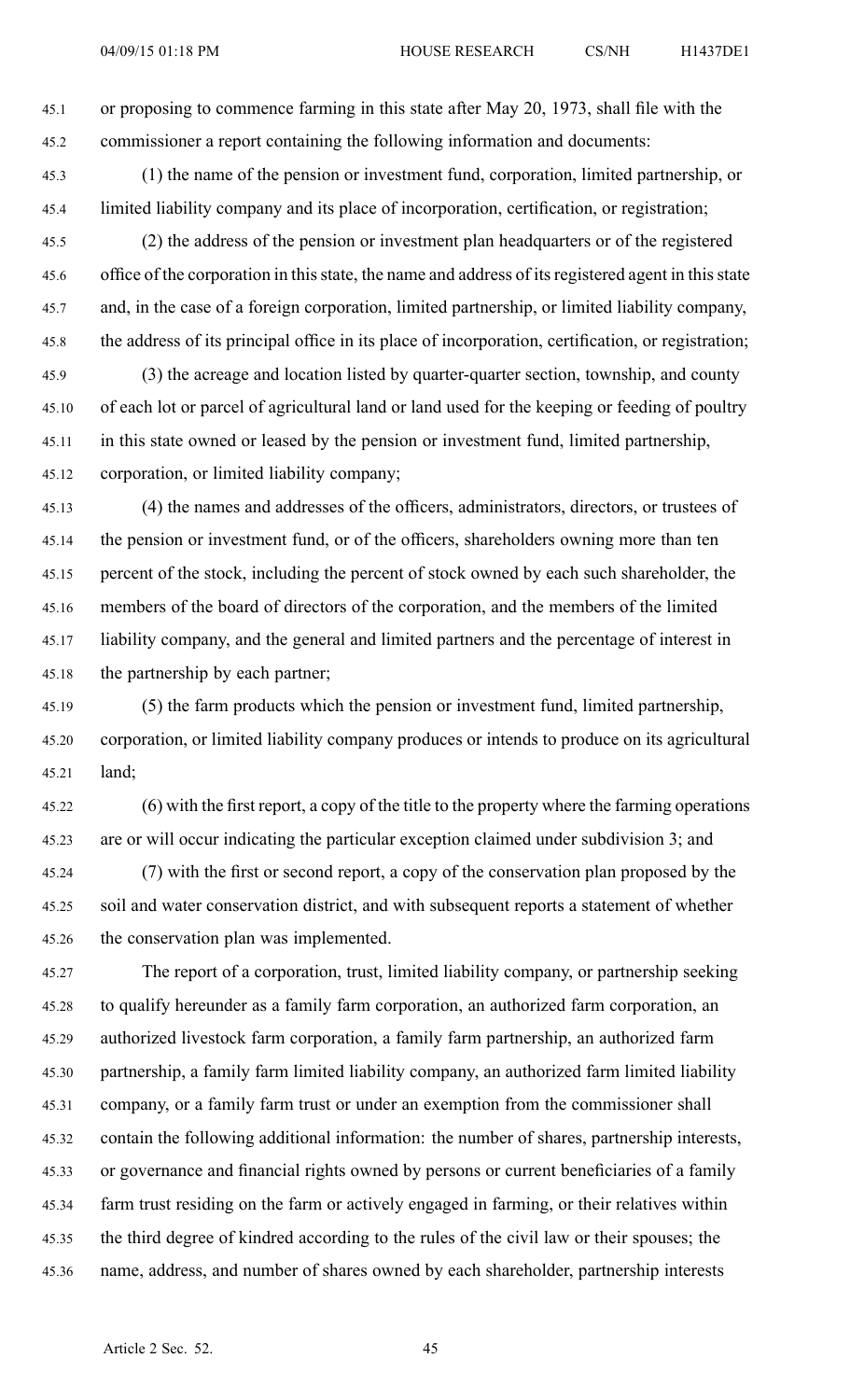46.1 owned by each partner or governance and financial rights owned by each member, and <sup>a</sup> 46.2 statement as to percentage of gross receipts of the corporation derived from rent, royalties, 46.3 dividends, interest, and annuities. No pension or investment fund, limited partnership, 46.4 corporation, or limited liability company shall commence farming in this state until the 46.5 commissioner has inspected the repor<sup>t</sup> and certified that its proposed operations comply 46.6 with the provisions of this section.

46.7 (b) Every pension or investment fund, limited partnership, trust, corporation, or 46.8 limited liability company as described in paragraph (a) shall, prior to April 15 of each 46.9 year, file with the commissioner <sup>a</sup> repor<sup>t</sup> containing the information required in paragraph 46.10 (a), based on its operations in the preceding calendar year and its status at the end of the 46.11 year. A pension or investment fund, limited partnership, corporation, or limited liability 46.12 company that does not file the repor<sup>t</sup> by April 15 must pay <sup>a</sup> \$500 civil penalty. The 46.13 penalty is <sup>a</sup> lien on the land being farmed under subdivision 3 until the penalty is paid.

46.14 (c) The commissioner may, for good cause shown, issue <sup>a</sup> written waiver or 46.15 reduction of the civil penalty for failure to make <sup>a</sup> timely filing of the annual repor<sup>t</sup> 46.16 required by this subdivision. The waiver or reduction is final and conclusive with respec<sup>t</sup> 46.17 to the civil penalty, and may not be reopened or modified by an officer, employee, or 46.18 agen<sup>t</sup> of the state, excep<sup>t</sup> upon <sup>a</sup> showing of fraud or malfeasance or misrepresentation 46.19 of <sup>a</sup> material fact. The repor<sup>t</sup> required under paragraph (b) must be completed prior to <sup>a</sup> 46.20 reduction or waiver under this paragraph. The commissioner may enter into an agreemen<sup>t</sup> 46.21 under this paragraph only once for each corporation or partnership.

46.22 (d) All reports required by paragraph (a) shall include <sup>a</sup> filing fee of \$15. The fee 46.23 must be deposited in the state treasury and credited to an account in the agricultural fund. 46.24 Money in the account, including interest, is appropriated to the commissioner for the

- 46.25 administrative expenses of this section.
- 46.26 (d) (e) Failure to file a required report or the willful filing of false information is a 46.27 gross misdemeanor.

#### 46.28 Sec. 53. **LIVESTOCK INDUSTRY STUDY.**

46.29 The commissioner of agriculture must identify causes of the relative growth or decline 46.30 in the number of head of poultry and livestock produced in Minnesota, Iowa, North Dakota, 46.31 South Dakota, Wisconsin, and Nebraska over the last ten years. No later than February 1, 46.32 2016, the commissioner must repor<sup>t</sup> findings by poultry and livestock sector and provide 46.33 recommendations on how to strengthen and expand Minnesota animal agriculture to the 46.34 legislative committees with jurisdiction over agriculture policy and finance.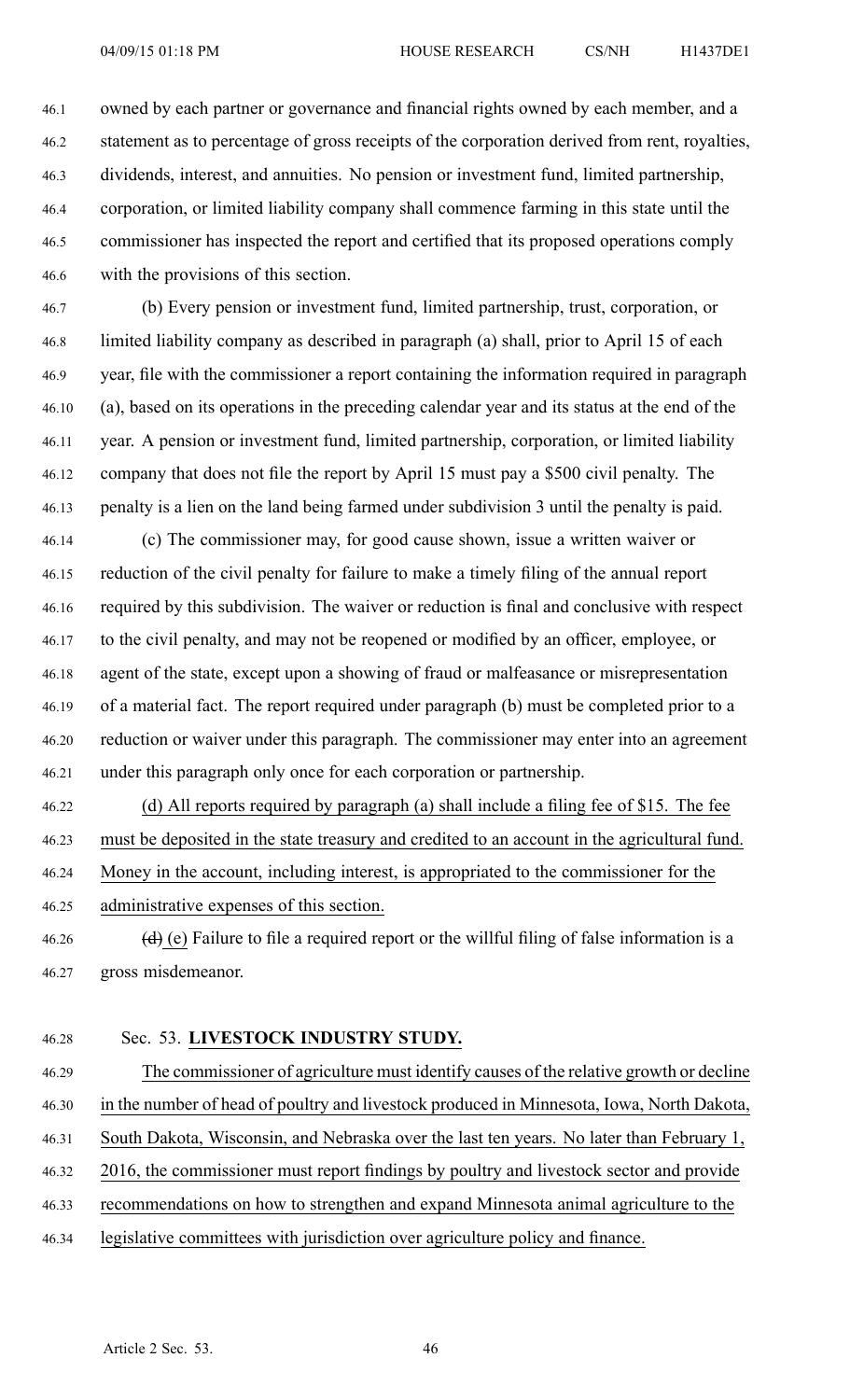# 47.1 Sec. 54. **FEASIBILITY STUDY; IMPORTING BAIT FISH FOR RESALE.** 47.2 The commissioner of agriculture shall conduct <sup>a</sup> study to assess the feasibility of <sup>a</sup> 47.3 Minnesota company with <sup>a</sup> valid importation permit under Minnesota Statutes, section 47.4 97C.515, procuring health-certified, farm-raised bait fish from an out-of-state facility 47.5 and transporting the fish directly to <sup>a</sup> Minnesota facility for the purpose of resale. The 47.6 commissioner shall appoint <sup>a</sup> working group of seven individuals to conduct the study, 47.7 including representatives of the Departments of Agriculture and Natural Resources, 47.8 Explore Minnesota, and private aquaculture, <sup>a</sup> University of Minnesota aquatic invasive 47.9 species specialist, <sup>a</sup> Minnesota aquaculture extension agent, and <sup>a</sup> United States Fish and 47.10 Wildlife aquatic invasive species specialist. The work group shall repor<sup>t</sup> the study to the 47.11 legislative policy and finance committees and divisions with jurisdiction over agriculture, 47.12 environment, and natural resources by February 1, 2016. 47.13 Sec. 55. **CORRECTIONAL FACILITY VOCATIONAL TRAINING PILOT** 47.14 **PROGRAM.** 47.15 Subdivision 1. **Pilot program.** The commissioner of agriculture must coordinate 47.16 <sup>a</sup> pilot program operated by the Northeast Regional Corrections Center to train inmates 47.17 for careers as meat cutters upon release. The commissioner must facilitate program 47.18 development and ensure that the program prepares inmates to meet applicable food safety 47.19 and licensure requirements. 47.20 Subd. 2. **Program development.** In facilitating development of the pilot program, 47.21 the commissioner must consult with the commissioner of employment and economic 47.22 development and <sup>a</sup> representative of each of the following organizations: 47.23 (1) Northeast Regional Corrections Center; and 47.24 (2) United Food and Commercial Workers. 47.25 Subd. 3. **Report required.** No later than February 1, 2017, the commissioner must 47.26 repor<sup>t</sup> on the progress and outcomes of the program to the legislative committees with 47.27 jurisdiction over agriculture, economic development, higher education, and public safety. 47.28 Subd. 4. **Expiration.** This section expires on June 30, 2017. 47.29 Sec. 56. **URBAN AGRICULTURE DEVELOPMENT PROPOSAL.** 47.30 The commissioner of agriculture must convene interested stakeholders and develop 47.31 <sup>a</sup> proposal to effectively and efficiently promote urban agriculture in Minnesota cities. No